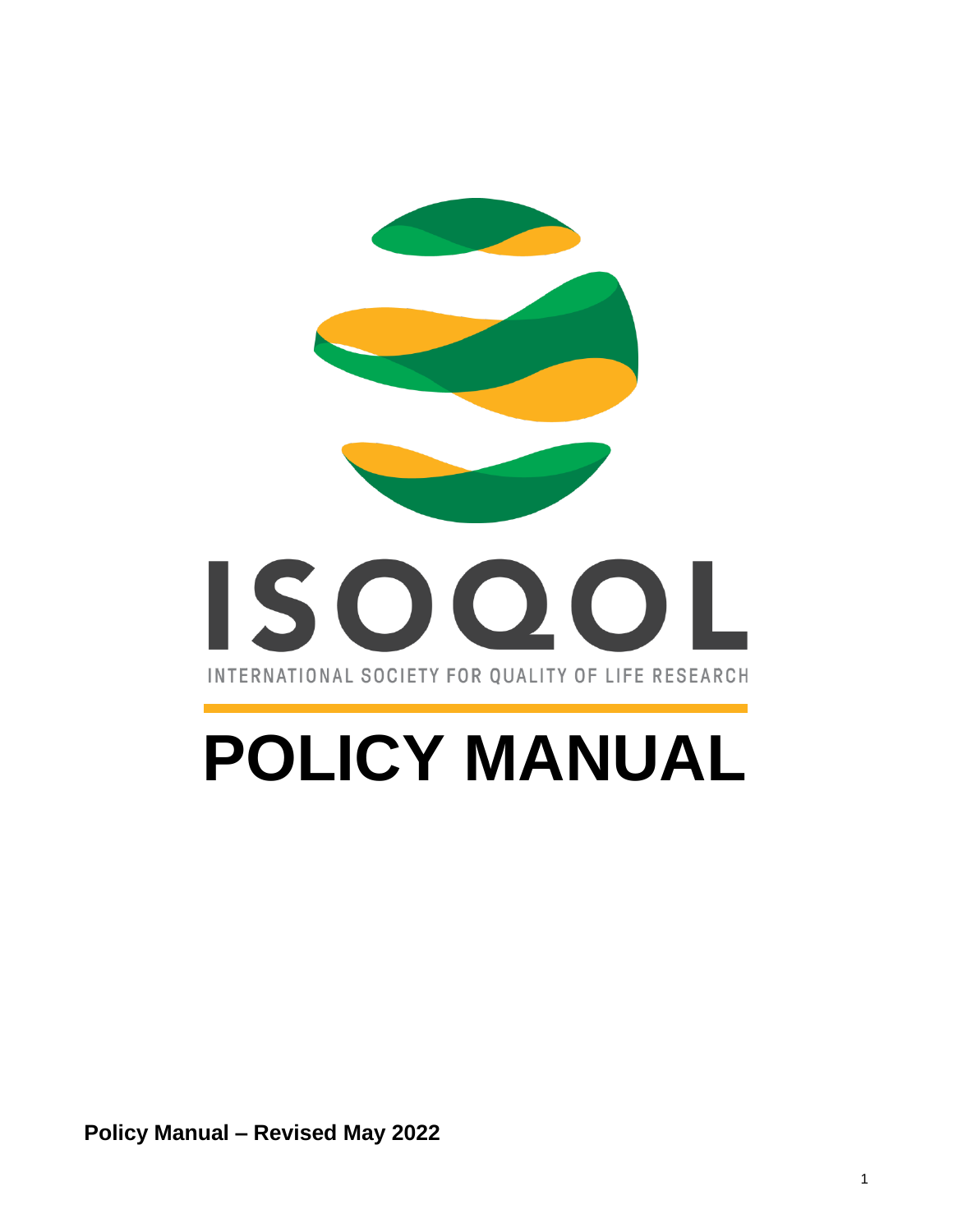# **Table of Contents**

| • Written Communication<br>General Logo Usage<br>• External Use of the ISOQOL Brand |  |
|-------------------------------------------------------------------------------------|--|
|                                                                                     |  |
|                                                                                     |  |
|                                                                                     |  |
|                                                                                     |  |
|                                                                                     |  |
|                                                                                     |  |
|                                                                                     |  |
|                                                                                     |  |
|                                                                                     |  |
|                                                                                     |  |
|                                                                                     |  |
|                                                                                     |  |
|                                                                                     |  |
|                                                                                     |  |
|                                                                                     |  |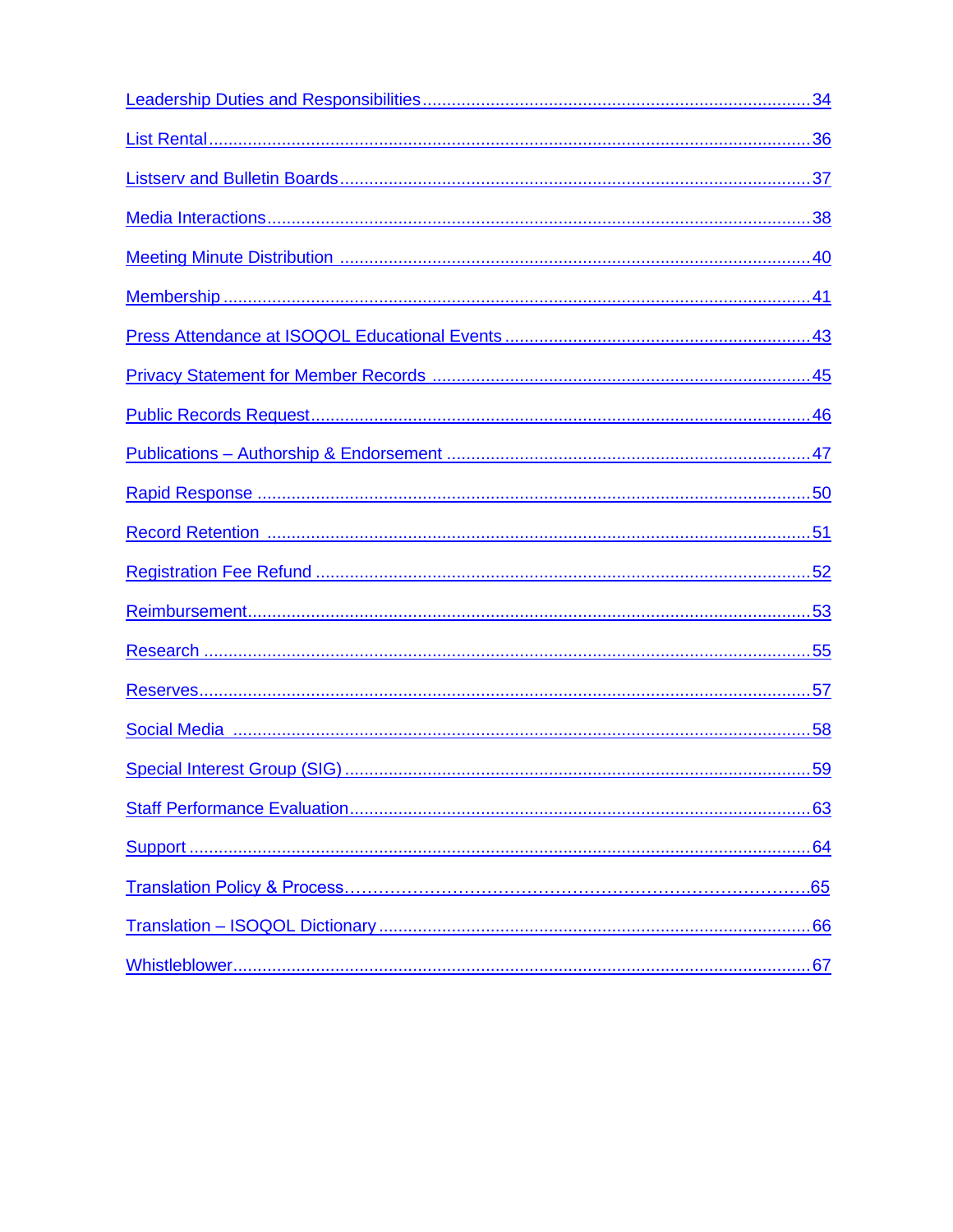# **Ancillary Events at ISOQOL Activities**

<span id="page-3-0"></span>The International Society for Quality of Life Research (ISOQOL) leadership requires ALL organizations (commercial and non-profit) that wish to hold functions of any size or nature at the ISOQOL meeting venue during an ISOQOL meeting, educational event or ISOQOL sponsored activity to submit an Ancillary Event Request Form.

**Applicable Dates -** The policy shall be in effect for the day prior to the start of the first educational event through the last ISOQOL programmed activity.

**Black Out Times -** Designated ISOQOL Leadership Activities, Conference/Scientific Program, ISOQOL Membership Business Meeting, Awards Ceremony, Receptions and other times as needed for the business of the Society.

**Available Meeting Times -** Scheduled breaks (including breakfast, lunch and longer session breaks of 30 minutes or more), after the conclusion of the last educational session of the day (some restrictions apply), or two or more days prior to the start of the first educational session.

#### FREQUENTLY ASKED QUESTIONS

#### **What is an Ancillary Event?**

An ancillary event is any function held adjunct to an ISOQOL meeting by another society or party other than ISOQOL. All ancillary events must receive ISOQOL authorization. Ancillary events may include:

- Advisory Board Meeting A small gathering of corporate board members, which may also include some related experts in the field of discussion
- Educational Event A meeting that includes educational content. The meeting can, but does not have to, include the option for participants to earn CME credit for attending that may be initiated by the host of the ancillary event.
- Focus Group A small meeting designed to evaluate services or test new ideas
- Hospitality Suite (in a meeting room) A room/lounge for attendees to come and go as desired. Planned meetings in hospitality suites that include meeting attendees are prohibited during the blackout times
- Investigator Meeting A closed (invitation only) meeting of participating and potentially participating investigators concerning clinical trials, either in progress or proposed
- Investor Meeting A small gathering for corporate investors
- Press Event press briefings, news conferences, press receptions, satellite media tours, etc.
- Social Event A networking function that is non-educational in nature

#### **How do I submit an Ancillary Event Request?**

Please contact the ISOQOL office for an event request form (info@isoqol.org).

#### **Do I have to complete an Ancillary Event Request if I am not using ISOQOL function space?**

Yes, ISOQOL leadership requests that ALL organizations (commercial and non-profit) that wish to hold functions of any size or nature at the Headquarters Hotel/meeting venue during an ISOQOL meeting to complete an Ancillary Event Request form.

#### **What are the deadlines for submitting an Ancillary Event Request?**

Applications are accepted at any time. However, function space will be allocated on a first come, first served basis.

#### **What are the guidelines for Ancillary activities held during an ISOQOL meeting or symposium?**

Ancillary activities, including media events, should not conflict with the agenda or events of the ISOQOL meeting or symposium. The nature of activity should be in keeping with the educational focus of an ISOQOL meeting or symposium. Venues, agendas, and media coverage for ancillary activities should be conducive to scientific interchange; even for social functions, promotion should emphasize scientific themes, not entertainment activities. Promotional activities should be tasteful, appropriate, and professional in nature.

#### **What are the procedures for activities and events held at the ISOQOL meeting venue?**

An Ancillary Event Request must be submitted by contacting the office for the appropriate form. ISOQOL will determine whether the proposed activity meets ISOQOL standards and requirements, and will make every effort to notify the applicant via e-mail within seven business days if the event has been authorized. Upon authorization,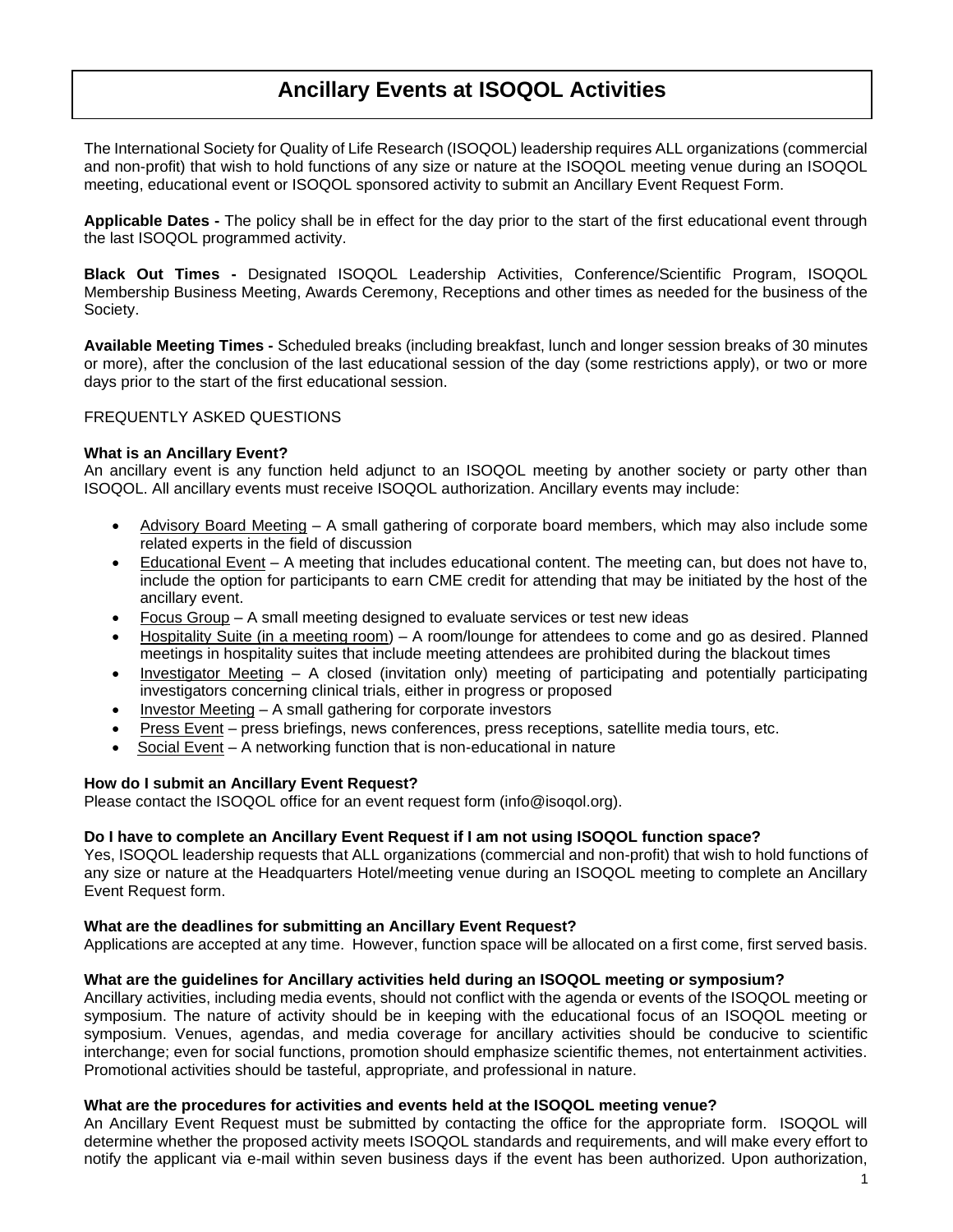ISOQOL will release and assign hotel space for the requested event. From this point forward the requesting organization will work directly with the assigned hotel to plan the event.

#### **What are the guidelines for use of the ISOQOL name and other trademarks?**

All names, marks, brands, logos, designs, trade dress, slogans, and other designations of ISOQOL are the sole and exclusive property of ISOQOL. Use of any ISOQOL branding without ISOQOL's prior written permission is strictly prohibited, except for use of ISOQOL's name as required in the disclaimer for signage and in other materials associated with ancillary events. The rules, requirements and process for requesting use of the ISOQOL Brand is outlined in the Communications Standards policy.

# **Can I market products and services at an ISOQOL meeting or symposium?**

Commercial firms and other organizations may not engage in marketing activities through, for example, the use of hotel television channels, individual company distribution of marketing materials in hotels (e.g., giveaways, flyers or door drops), or the branding of beverage napkins, hotel keys, etc. At the meeting venue, marketing materials may not be offered, distributed, or displayed anywhere other than the Exhibits unless a specific prior exception has been granted by ISOQOL.

# **What is the process for sending a pre-meeting mailing to registered attendees?**

ISOQOL allows exhibitors and other organizations the opportunity to purchase membership and attendee mailing lists for pre and post marketing for each meeting. Only mailing information will be provided; phone and fax numbers and e-mail addresses are not available for purchase. The lists are sold for a one-time use only. Samples of the mailing (including invitations to ancillary events) must be submitted and approved by ISOQOL prior to an organization receiving the list. ISOQOL strongly encourages organizations to submit their samples early to allow for adequate production and mail time. For more information on membership and attendee mailing lists and/or to purchase a mailing list, please contact the ISOQOL office or e-mail info@isoqol.org.

# **What are ISOQOL's policies for holding press events?**

Organizations planning media events during any ISOQOL meeting are required to coordinate with ISOQOL's Meeting Manager. With the exception of events sponsored by ISOQOL, press events such as media briefings, news conferences, press receptions, etc. are not permitted onsite at ISOQOL meetings. Organizations may submit requests for hotel space to hold press events on meeting days; however, events must not conflict with the ISOQOL meeting, specified blackout times, or ISOQOL policies, including ISOQOL's Media Interactions policy.

#### **What are the guidelines for signage and other written descriptions of ancillary events?**

Signage for ancillary events is not permitted at the meeting venue or in public space except for immediately outside of the designated room that the event is to occur. Meeting signage may NOT include the ISOQOL name, logo, or name of ISOQOL meeting. In addition, no marketing pieces, invitations, communications of any kind, advertising, or other written or spoken descriptions of the event may use the ISOQOL name or logo, or otherwise suggest or imply that ISOQOL has endorsed or sponsored the event.

- The name of the ISOQOL meeting or symposia may be mentioned one time in each communication for identification purposes, in a reasonably-sized, neutral font
- ISOQOL or the name of the ISOQOL meeting may not be part of a title or heading of the ancillary event, be prominently featured, or listed first in print materials
- ISOQOL slide templates, color schemes, logos, meeting graphics or other means of confusing the event with an ISOQOL-sponsored event may not be used
- The following statement must be included on all advertisements, marketing pieces, invitations, meeting materials, etc. for the event: *"For the convenience of our members, ISOQOL has enabled this event to be held in proximity to our annual conference. This is not an official event of the International Society for Quality of Life Research (ISOQOL), nor endorsed by ISOQOL*.*"*

**Who do I contact with questions about Ancillary Events and the release of ISOQOL function space?** Please contact ISOQOL office by telephone at 414-918-9797 or e-mail info@isoqol.org.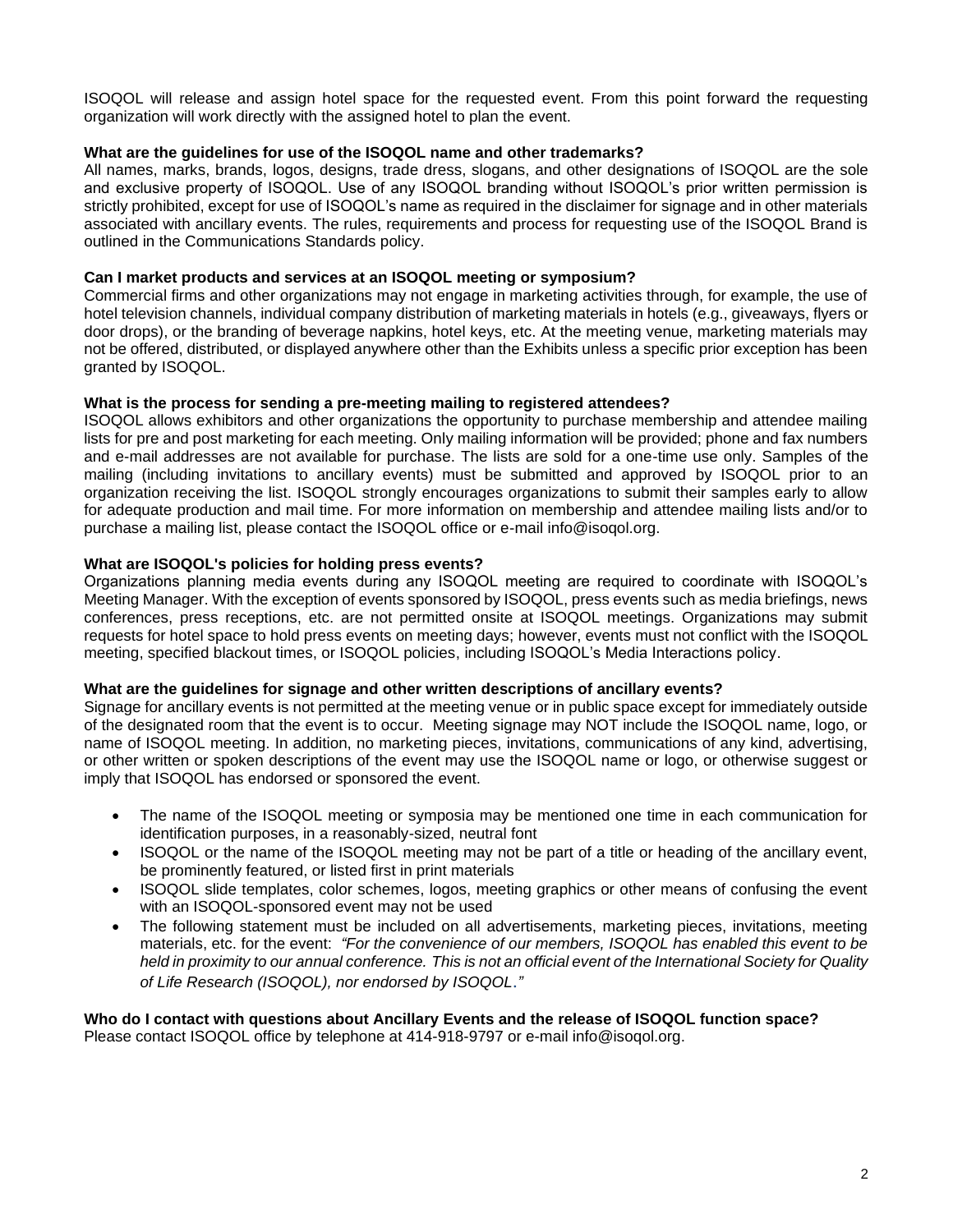# **Anti-Trust**

<span id="page-5-0"></span>The International Society for Quality of Life Research (ISOQOL) is a not-for-profit organization, recognized by section 501 (c) (3) of the Internal Revenue Code. ISOQOL is not organized to and may not play any role in the competitive decisions of its members or their employees, nor in any way restrict competition among members or potential members. Rather it serves as a Society for a free and open discussion of diverse opinions without in any way attempting to encourage or sanction any particular business practice.

ISOQOL provides a Society for exchange of ideas in a variety of settings including its annual meeting, educational programs and committee meetings. The Board of Directors recognizes the possibility that ISOQOL and its activities could be viewed by some as an opportunity for anti-competitive conduct. Therefore, this policy statement clearly and unequivocally supports the policy of competition served by the antitrust laws and communicates ISOQOL's uncompromising policy to comply strictly in all respects with those laws.

While recognizing the importance of the principle of competition served by the antitrust laws, ISOQOL also recognizes the severity of the potential penalties that might be imposed on not only ISOQOL but its members as well in the event that certain conduct is found to violate the antitrust laws. Should ISOQOL or its members be involved in any violation of federal or state antitrust laws, such violation can involve both civil and criminal penalties that may include imprisonment for up to 3 years as well as fines up to \$350,000 for individuals and up to \$10,000,000 for ISOQOL, plus attorney fees. In addition, damage claims awarded to private parties in a civil suit are tripled for antitrust violations. Given the severity of such penalties, the Board of Directors intends to take all necessary and proper measures to ensure that violations of the antitrust laws do not occur.

# **Policy**

In order to ensure that ISOQOL and its members comply with antitrust laws, the following principles will be observed:

- ISOQOL or any committee, task force, or activity of ISOQOL shall not be used for the purpose of bringing about or attempting to bring about any understanding or agreement, written or oral, formal or informal, expressed or implied, among two or more members or other competitors with regard to prices or terms and conditions of contracts for services or products. Therefore, discussions and exchanges of information about such topics will not be permitted at ISOQOL meetings or other activities.
- There will be no discussions discouraging or withholding patronage or services from, or encouraging exclusive dealing with any supplier or purchaser or group of suppliers or purchasers of products or services, any actual or potential competitor or group of actual potential competitors, or any private or governmental entity.
- There will be no discussions about allocating or dividing geographic or service markets or customers.
- There will be no discussions about restricting, limiting, prohibiting, or sanctioning advertising or solicitation that is not false, misleading, deceptive, or directly competitive with ISOQOL products or services.
- There will be no discussions about discouraging entry into or competition in any segment of the marketplace.
- There will be no discussions about whether the practices of any member, actual or potential competitor, or other person are unethical or anti-competitive, unless the discussions or complaints follow the prescribed due process provisions of the ISOQOL bylaws.
- Certain activities of ISOQOL and its members are deemed protected from antitrust laws under the First Amendment right to petition government. The antitrust exemption for these activities, referred to as the Noerr-Pennington Doctrine, protects ethical and proper actions or discussions by members designed to influence: 1) legislation at the national, state, or local level; 2) regulatory or policy-making activities (as opposed to commercial activities) of a governmental body; or 3) decisions of judicial bodies. However, the exemption does not protect actions constituting a "sham" to cover anticompetitive conduct.
- Speakers at committee meetings, educational programs, or other business meetings of ISOQOL shall be informed that they must comply with ISOQOL's antitrust policy in the preparation and the presentation of their remarks.
- Meetings will follow a written agenda. Minutes will be prepared after the meeting to provide a concise summary of important matters discussed and actions taken or conclusions reached.

At informal discussions at the site of any ISOQOL meeting, all participants are expected to observe the same standards of personal conduct as are required of ISOQOL in its compliance.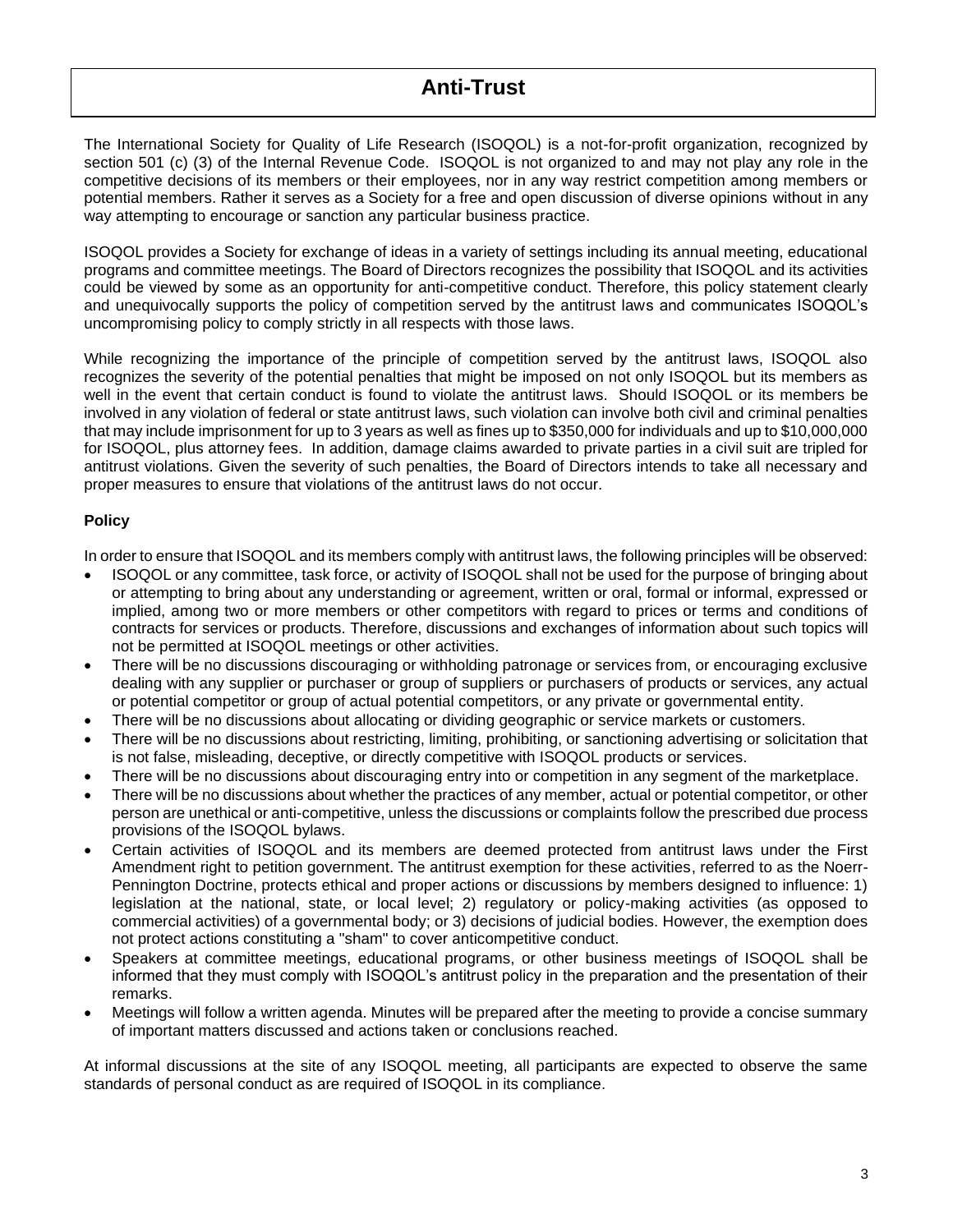# **Apparent Authority**

<span id="page-6-0"></span>It shall be the ISOQOL policy that any communication on behalf of the society shall be official, at the direction of the President, Board of Directors or Executive Director. No statements shall be made, either verbal or written that conflict with the position or policy of ISOQOL. Leadership and staff should understand that by virtue of their position, that statements may be perceived by the public as official and on behalf of ISOQOL. To control official communications, stationary and business cards shall be for use of the elected president and staff only.

Members of the board, committees or ad hoc task forces may not use society letterhead. Staff will prepare letters sent on behalf of the organization with a copy remaining in the office. Exceptions may be made to the policy so long as the purpose of the communication is made known and approved by the President and/or the Executive Director in advance; if the exception is approved, a copy of the communication shall be provided to staff within 24 hours of dissemination for permanent file retention.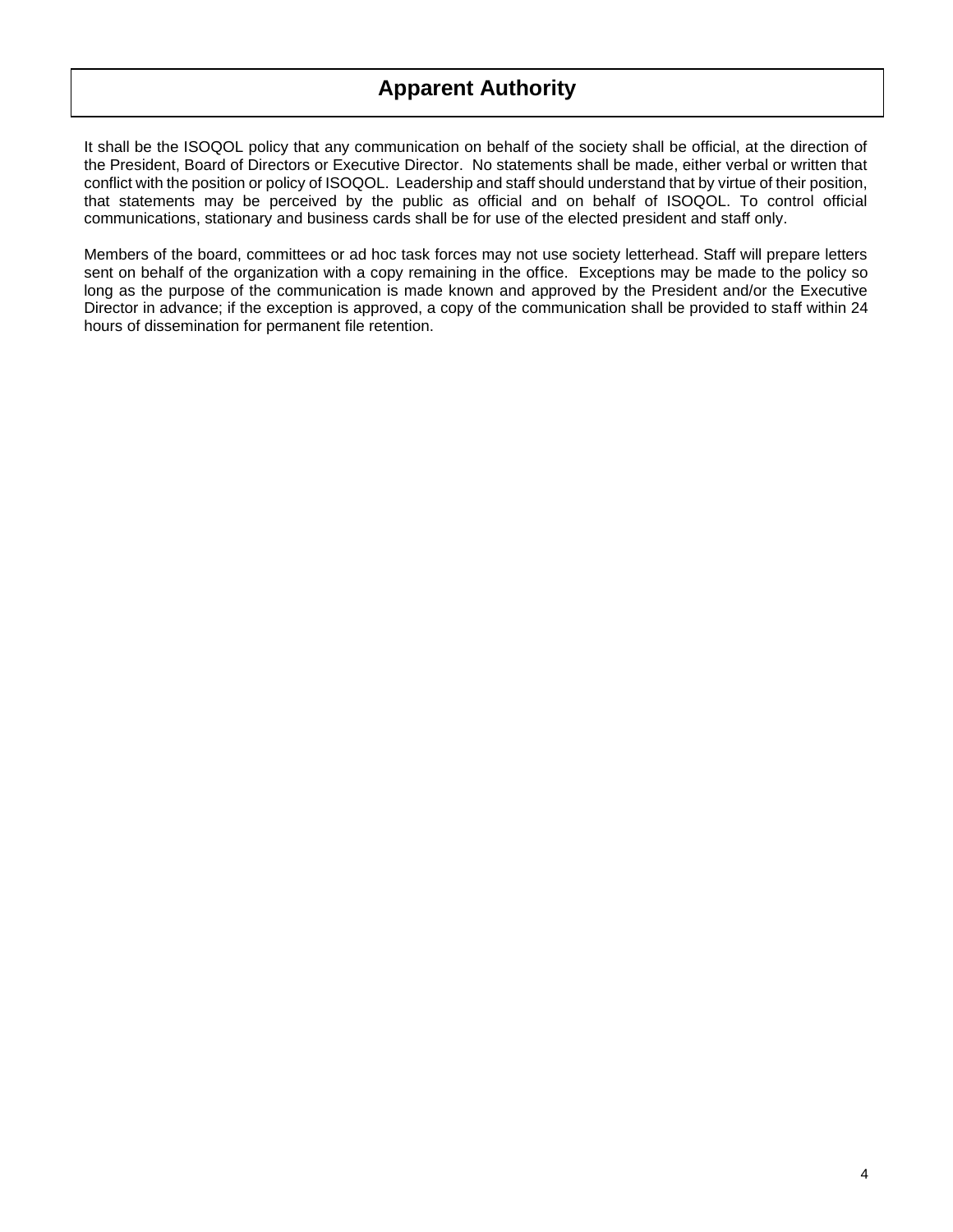# <span id="page-7-0"></span>**President's Award**

The President's Award is awarded to an individual who has advanced HRQL research and has made outstanding contributions to the Society in one or more of the following areas: education of professionals, patients or lay individuals about HRQL's value; promotion or execution of HRQL or other scholarly activities; and facilitating or furthering policy initiatives that have an impact on HRQL. The awardee is selected by the Executive Committee and endorsed by the Board of Directors. The recipient of the award receives a plaque, a \$1000 honorarium, and partial reimbursement of travel expenses up to \$1000 to attend the ISOQOL Annual Conference.

# **Nominations**

Nominations for the President's Award are due in May each year. Successful nomination packets will include a letter from the nominator specifying the nominee's contributions, the curriculum vitae of the nominee, and an external support letter.

# **Emerging Leader Award**

The Emerging Leader Award was established in 2011 to honor and commemorate past-President Donna Lamping's contribution to the leadership of the Society. It will be awarded to an ISOQOL member who has shown exceptional leadership skills and potential. The award nominee must be a current member of ISOQOL and have been active on an ISOQOL committee, SIG or working group for at least 2 years, having shown exceptional leadership skills and potential. Individuals must be within 10 years of completing a PhD (or equivalent), MD, or Master's Degree. Current and past ISOQOL board members are ineligible.

# **Nominations**

Nominations for the Emerging Leader award are due in May each year. Nominees may self-nominate or accept nomination by a sponsor. Successful nomination packets will include a nominations letter and two-page curriculum vitae.

# **Outstanding Article of the Year Award**

The Outstanding Article of the Year Award recognizes the single best article dedicated to HRQL research published in *[Quality of Life Research](http://www.isoqol.org/research/quality-of-life-research)* during the previous calendar year. This award recognizes the author(s) for significant intellectual contributions that promise to advance the state of the art in HRQL research methods or theory.

#### **Nominations**

All articles published in *Quality of Life Research* are considered for this award.

# **Student/New Investigator Awards**

Each year, ISOQOL recognizes the best overall oral and poster presentations at the Annual Conference made by full time students and investigators in the early stages of their career in HRQL research. Before the conference, finalists are chosen based on review scores in four categories: student oral presentation, student poster, new investigator oral presentation, and new investigator poster. Each of the finalists is judged during the conference and one winner is selected for each category. Each winner receives a cash prize.

#### **Nominations**

At the time of submission, authors will have the opportunity to select if they qualify for either of these awards. Student applicants must be enrolled in a full-time program when applying for the award, and new investigator applicants must be within 5 years of the end of their position as full time student or postdoctoral fellow.

# **Outstanding Poster Awards**

The Outstanding Poster Awards are given to those Poster submissions for the Annual Conference that received the highest evaluations during the review process. All submitted posters are automatically considered for this award, but there will be an option to "opt-out" of consideration during abstract submission.

The top 6 poster contestants, **based on cut-off of abstract scores**, will be invited to present at the conference and be reviewed by a panel of judges. The panel will score the posters using a score sheet provided by the ISOQOL office.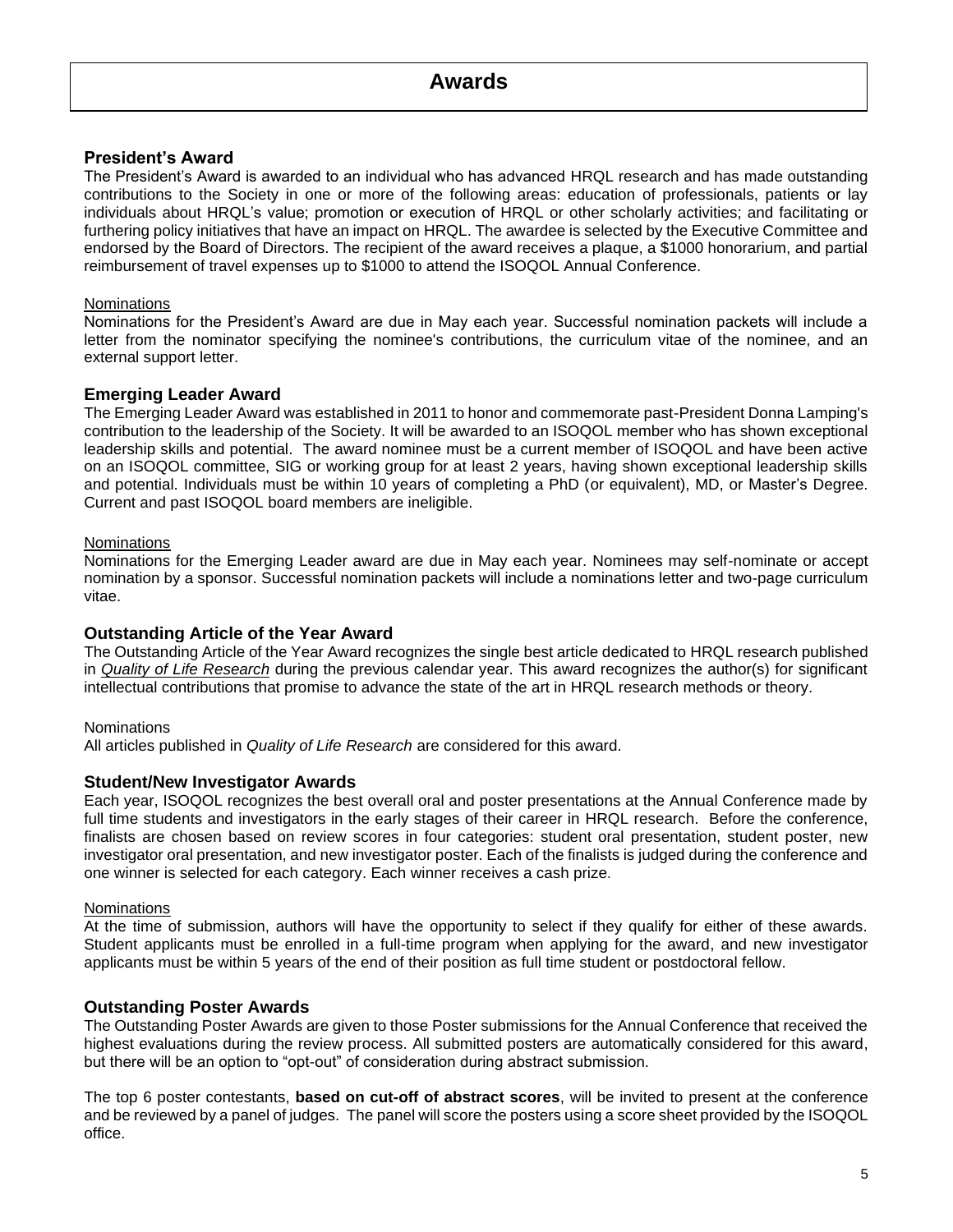#### **Acknowledgement and Award**

The Final Program will indicate the top 15-25 poster contestants, **based on cut-off of abstract scores**, with a special symbol/box. An award ribbon is added to the poster board to each of the six (6) finalist and the posters will be prominently displayed throughout the conference. Finalists will be acknowledged on a PowerPoint slide at the Awards Presentation during the ISOQOL Members Business Meeting. At this time, the winner will be announced and presented with a framed certificate. No monetary award is provided.

Note: Applicants are not eligible to receive both the Poster Award and the Student/New Investigator Award. Applicants will designate interest in the award on the abstract submission form.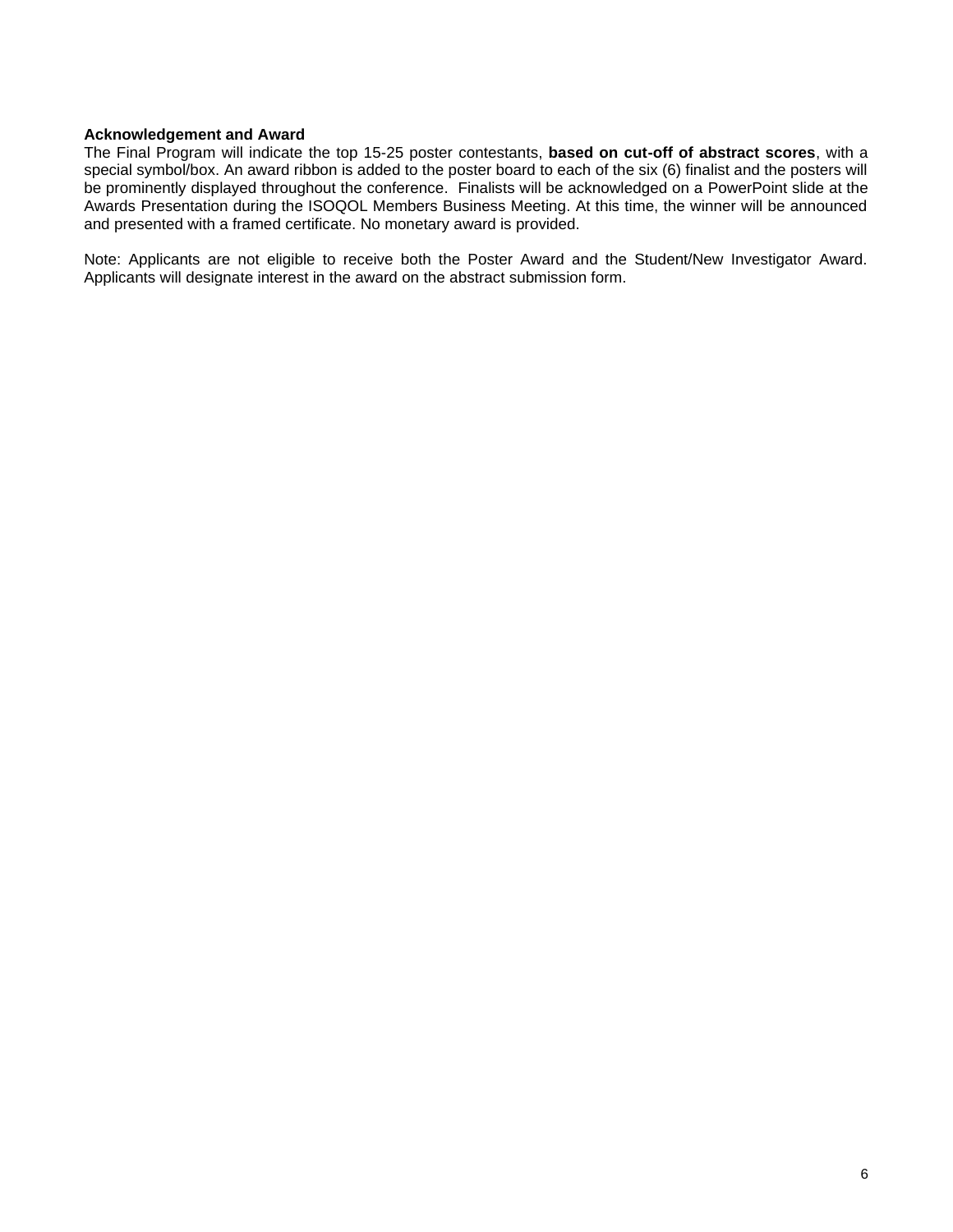# <span id="page-9-0"></span>**Board Member Orientation**

It shall be the policy of ISOQOL to conduct yearly board orientation. The orientation shall take place at the Annual Conference or shortly thereafter. Current and new board members will be present. This structure will allow for a shared experience between new and current board members, as well as serve as a refresher for current board members.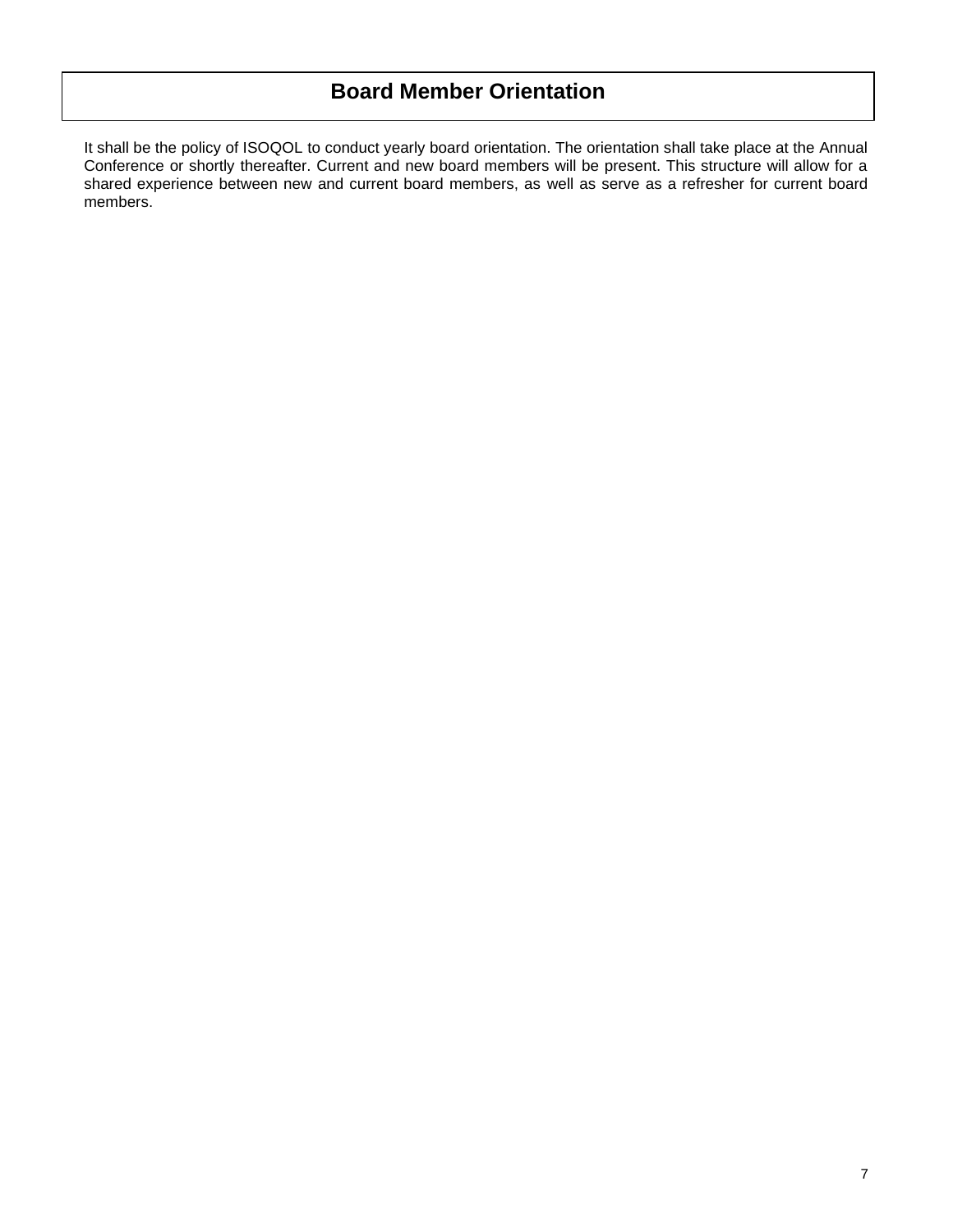# **Check Signing**

<span id="page-10-0"></span>Individuals who will have the authority to approve payment of expenditures include the Executive Director, Treasurer, and President. The Executive Director approves and/or signs all checks \$5,000.00 and under. Checks in the amount of \$5,000.01 and over require the Executive Director and Treasurer's approval and/or signatures [or if Treasurer is unavailable President]. Payments over the amount of \$20,000, which have not been previously approved in the budget, will require approval from the Executive Director, Treasurer, and President. Signature cards will be reviewed and updated every year by the Executive Director upon election of a new President or Treasurer.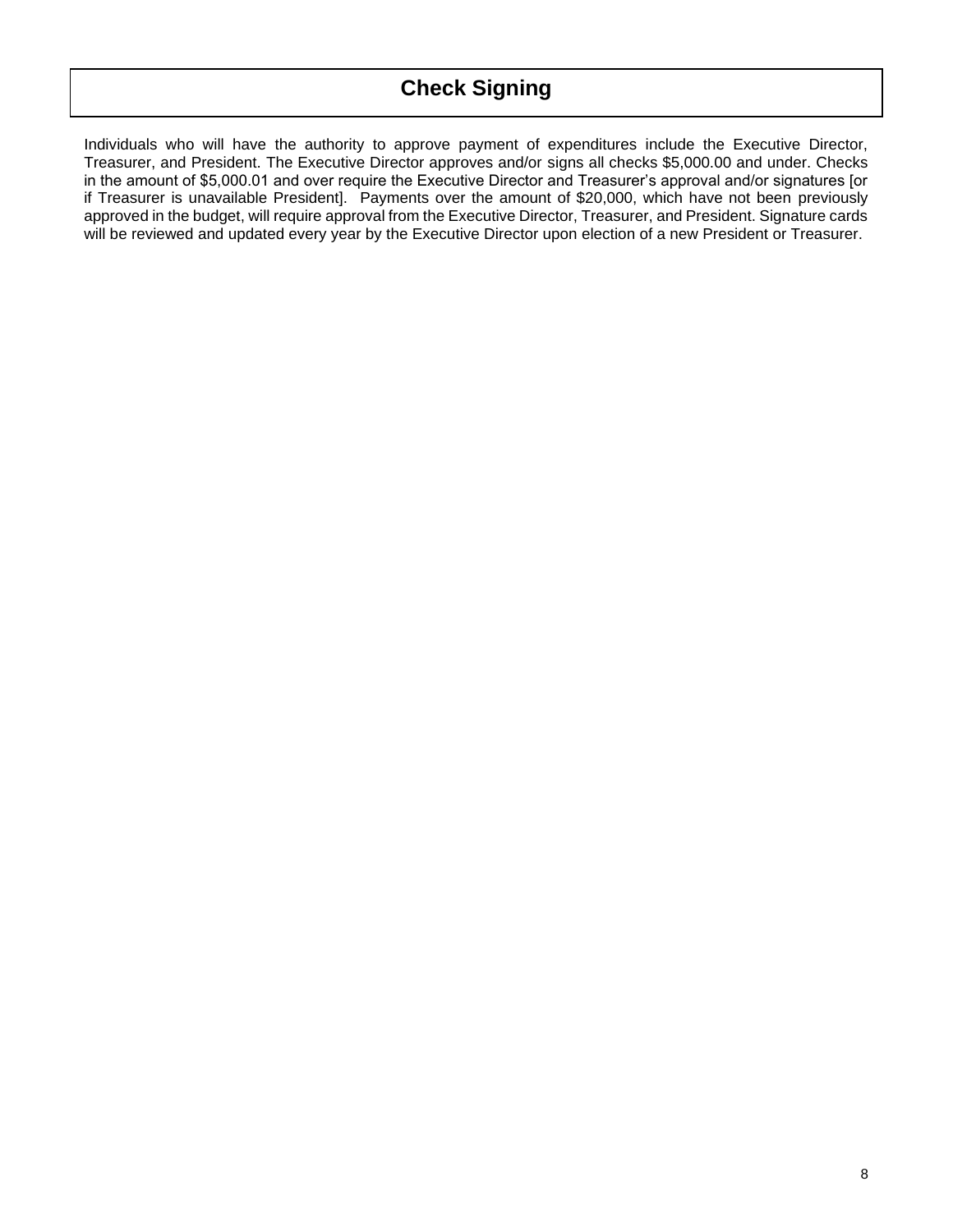# <span id="page-11-0"></span>**Code of Ethics**

Members of the Board of Directors, Executive Committee and Committee Chairs, Task Force and Advisory members are committed to observing and promoting the highest standards of ethical conduct in the performance of their responsibilities to ISOQOL. Members of the Board of Directors, Executive Committee, and Committee Chairs pledge to accept this code as a minimum guideline for ethical conduct and shall:

# **Accountability**

- Faithfully abide by the Articles of Incorporation, Bylaws and policies of the organization.
- Exercise reasonable care, good faith and due diligence in governing and managing affairs.
- Fully disclose, at the earliest opportunity, information that may result in a perceived or actual conflict of interest.
- Fully disclose, at the earliest opportunity, information of fact that would have significance in Board of Directors, Executive Committee, and Chairs/Members decision-making.
- Remain accountable for prudent fiscal management to ISOQOL members, the nonprofit sector, and where applicable, to government and funding bodies.

# **Professional Excellence - Integrity**

- Maintain a professional level of courtesy, respect, and objectivity in all matters and activities.
- Strive to uphold those practices and assist other members of the Board of Directors, Executive Committee, and Committee Chairs in upholding the highest standards of conduct.

#### **Personal Gain - Self-Dealing**

• Exercise the powers invested for the good of all members of the organization and Quality of Life community rather than for personal benefit.

#### **Equal Opportunity - Diversity - Inclusivity**

- Ensure the right of all members to access benefits and services without discrimination on the basis of culture, geography, political, religious, or socio-economic aspects.
- Ensure the right of all members to access benefits and services without discrimination on the basis of the organization's volunteer or staff make-up in respect to gender, sexual orientation, national origin, race, religion, age, political affiliation or disability, in accordance with all applicable legal and regulatory requirements.

#### **Confidential Information**

• Respect the confidentiality of sensitive information known to Board and committee service and used for the purposes of governance and management. Understand and support the concept that what is learned or heard as a representative of ISOQOL will remain the intellectual property of ISOQOL.

#### **Collaboration and Cooperation**

Respect the diversity of opinions as expressed or acted upon by the committees and membership, and formally register dissent as appropriate.

#### **Violations**

• Violations of the Code of Conduct may result in disciplinary action in accordance with the governing documents. Discipline may include removal of a Board of Director Member, Executive Committee Member, or Committee Chair from position.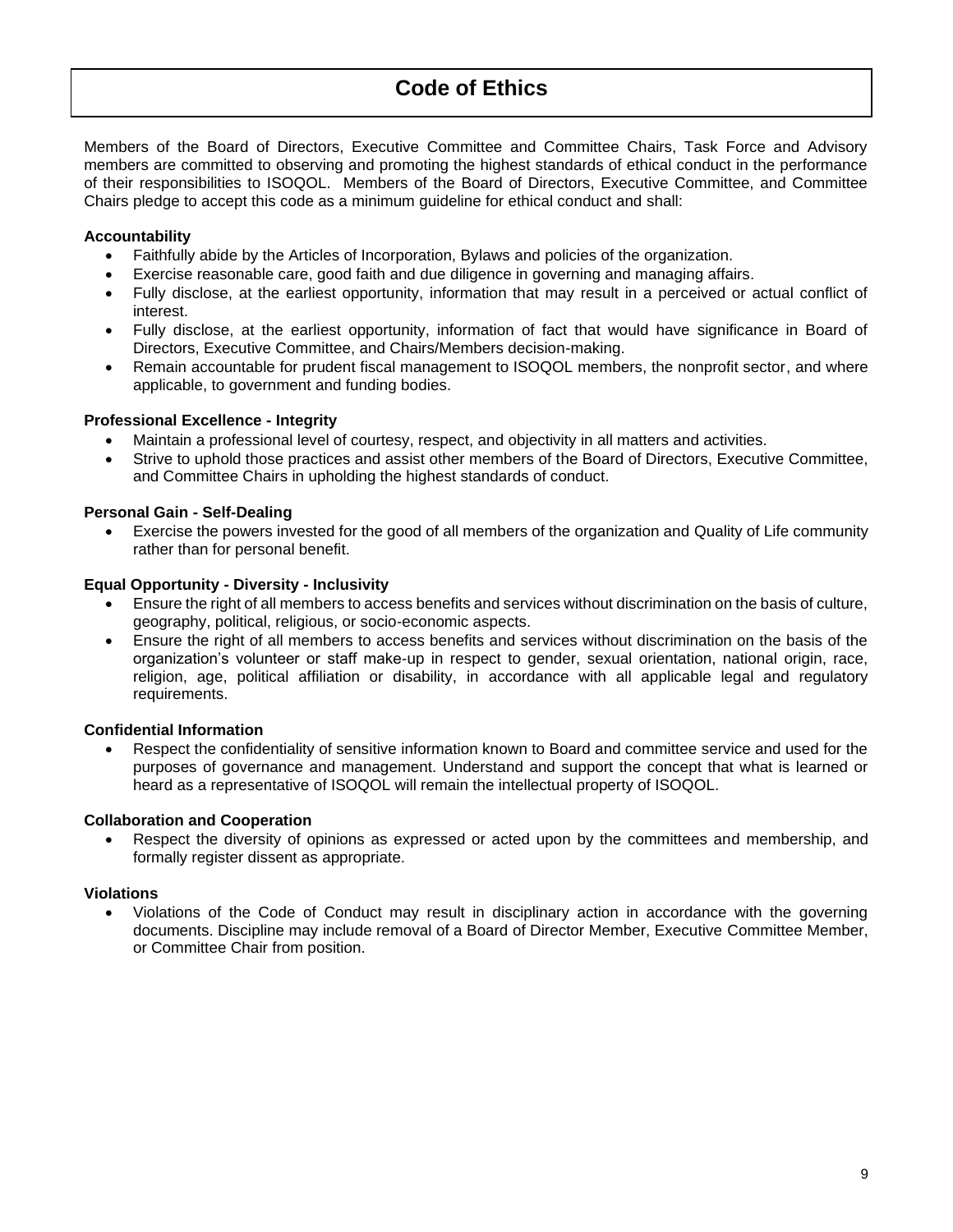# <span id="page-12-0"></span>**Directive**

The Board of Directors or Executive Committee may from time to time enter into a collaborative agreement with other societies or organizations for the purpose of advancing the scientific study of health-related quality of life (HRQL) and other patient-centered outcomes to identify effective interventions, enhance the quality of health care and promote the health of populations. With each collaborative effort, the Executive Committee will review the purpose and goals of the agreement and develop the ISOQOL directive for the project. This directive will be forwarded in writing to the ISOQOL representative working within the collaborative project.

# **Election of ISOQOL Representative**

In the event that the Collaborative Agreement includes volunteer representation to the board or committee, the Executive Committee will review candidates and invite ISOQOL volunteers to represent ISOQOL as the delegate or seat on the board/committee.

The ISOQOL representative must be:

- An ISOQOL member in good standing
- Have a working knowledge of ISOQOL, its mission and initiatives
- Have the ability and capacity to participate in various conference calls and meetings of the collaborative partner
- Adhere to the ISOQOL Code of Ethics and Policies

The ISOQOL representative will be forwarded the ISOQOL Directive from the Executive Committee and asked to represent ISOQOL and their directive within the Collaborative project. Each member can be granted appointment to no more than two concurrent delegate or seat positions.

# **Collaborative Communication**

As substantive issues and events affecting ISOQOL and its mission are presented to the ISOQOL Representative, this communication will be forwarded to the Executive Director for review by the President and/or Executive Committee. The President and/or Executive Committee will develop the ISOQOL directive/response to each issue or event. The directive will be forwarded to the ISOQOL representative for presentation to the collaborative partner.

All formal communication or correspondence with intersociety or collaborative partners must obtain prior approval from the Communication Committee/President and/or Executive Committee.

#### **Reporting**

In order to keep the ISOQOL leadership informed as to the process of working with our collaborative partners, ISOQOL representatives would update the ISOQOL office by:

- 1. Each ISOQOL representative(s) holding a seat on a board of another society/collaboration would forward a copy of the meeting minutes when possible to the ISOQOL office. The ISOQOL office will forward the information to the Secretary and Board of Directors of ISOQOL.
- 2. On a quarterly basis, the Secretary and Executive Director would receive a Summary Report from the ISOQOL representative(s). The Summary Reports are forwarded to the Executive Committee for review and the Secretary will report at the next meeting.
- 3. The ISOQOL representative will be kept informed by the Secretary and Executive Director of any direct communication from ISOQOL to their respective collaborative partners.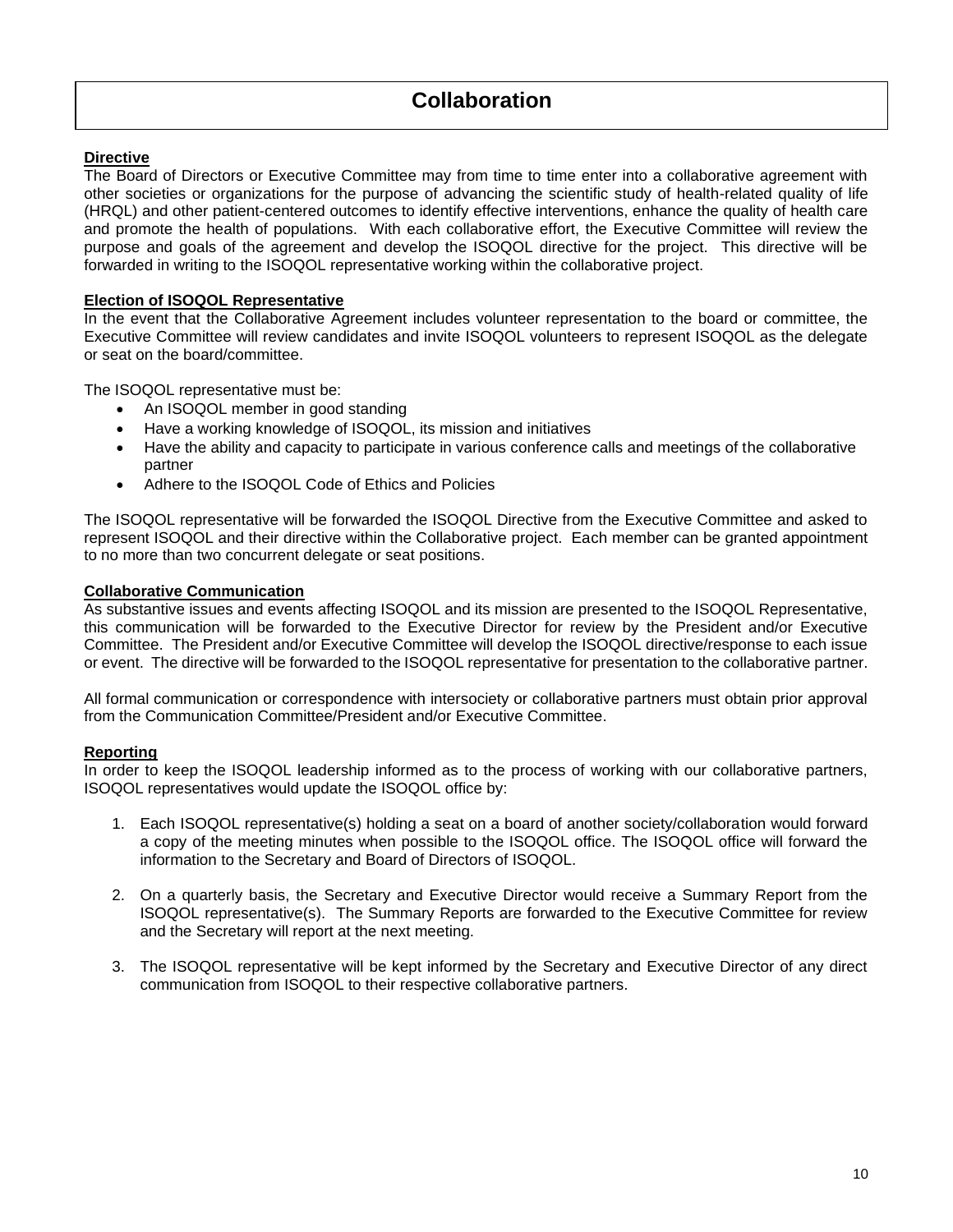# **Communication Standards**

<span id="page-13-0"></span>In an effort to standardize the presentation of The International Society for Quality of Life Research (ISOQOL) documentation, correspondence and marketing communications should follow the guidelines below in all ISOQOL communications:

#### **1. Written Communication**

First Reference of ISOQOL: The International Society for Quality of Life Research (ISOQOL). Thereafter, abbreviate as ISOQOL.

Logos, Typography and Typesetting: All written documents displaying the ISOQOL name or logo should adhere to ISOQOL's Brand Standards (outlined in a separate document).

When considering placement of the ISOQOL logo or when appropriate, the ISOQOL Annual Conference logo on collateral, ISOQOL alignment with, or perceived endorsement of, companies and products should be evaluated. It is the responsibility of ISOQOL staff to carefully choose how the logo is used on internally generated collateral, as well as the conditions under which outside entities are allowed to use the ISOQOL logo on or in any and all media, print, or electronic pieces. Use of the ISOQOL logo must conform to the ISOQOL Brand Standards to ensure the image/brand identity of ISOQOL is maintained, protected and reinforced.

# **2. General Logo Use**

The ISOQOL Logo should:

- Have consistent appearance, as it is critical to the ISOQOL identity. Acceptable layouts are outlined in the official ISOQOL Brand Standards documents.
- Be clearly prominent on all documents and promotional materials

#### **3. External Use of the ISOQOL Brand**

External entities who request use of the ISOQOL logo must complete the "External Logo Usage Request Form". These requests will be reviewed by ISOQOL staff. Many requests from external organizations may be related to the Annual Conference. For example, an entity may request to place the ISOQOL logo (or meeting logo) on a city guide, piece of hotel-dropped collateral or even dinner napkins.

In general, use of the logo by an outside entity may not be used in any manner that, at the sole discretion of ISOQOL:

- Discredit or tarnish the reputation and good will of ISOQOL
- Imply endorsement or alignment with a product/company
- Is false or misleading
- Violate any law or regulation

It will be important to carefully review any piece of collateral prior to providing consent for use of the ISOQOL logo. The content and quality of the piece should impact the decision to grant limited logo usage. It will be important to understand distribution and usage plans. ISOQOL Communications Committee may need to be brought in as reviewers if scientific or clinical information is referenced.

The logo will be made available in camera-ready and electronic form to eligible parties following review of the formal request. Use of the logo is only granted for the specific project time requested with a maximum duration of 1 year. If at any time ISOQOL feels that the ISOQOL logo is being used improperly or tarnishing the image of ISOQOL, it will demand that usage be stopped immediately. The logo always remains the exclusive property of ISOQOL.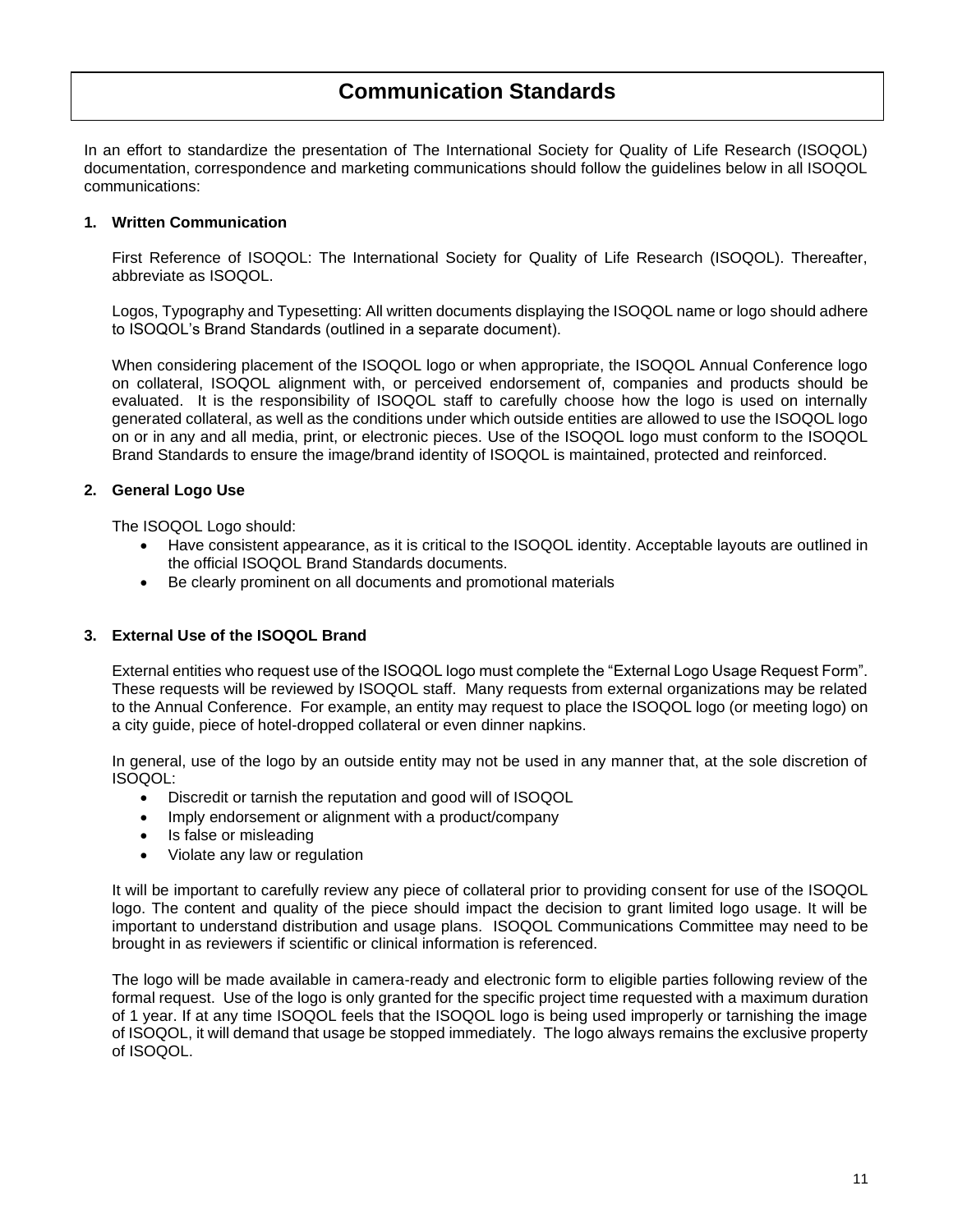# <span id="page-14-0"></span>**Conflict of Interest and Confidentiality**

#### **Purpose**

The purpose of this conflict of interest form is to protect the interests of the International Society for Quality of Life Research (ISOQOL) when entering into a transaction or arrangement that might benefit a Board member, Committee member or one or more of its key employees/consultants.

This policy, part of the overall ethics construct of the society, has the following goals:

- To identify conflicts between personal interests and the interests of the membership;
- To ensure that persons in leadership positions act in the best interest of the membership when engaged in activities related to their position with ISOQOL;
- To ensure full disclosure of any potential conflicts of interest; and,
- To establish guidance for appropriate handling of conflicts of interest.

# **Principle**

The affairs and decisions of ISOQOL shall be conducted and made in a fair and impartial manner, without influence from Board members and key employees whose interests conflict with those of ISOQOL.

# **Definition**

A conflict of interest arises when a Board member or key employee who is required to exercise judgment and make decisions on behalf of ISOQOL also has financial, professional, personal, or reciprocal relationships that are likely to or directly compromise his/her ability to make an impartial judgment for ISOQOL.

An apparent conflict of interest is present if there is a potential for the financial, professional, personal, or reciprocal relationships of a person to be at odds with the person's obligation to ISOQOL and the circumstances are such that a reasonable person with knowledge of the relevant facts would question the person's ability to act in ISOQOL's best interests.

# **Conflicts that may need to be disclosed**

Financial, Professional, Personal, and Reciprocal Relationships - In determining whether you have a conflict to disclose, consider: 1) the definitions and examples below and; 2) whether the interest or relationship in question has the potential to affect decisions made on behalf of ISOQOL.

# • **Financial**

Financial interests are defined as direct financial holdings, (exclusive of mutual funds) valued at \$10,000 or greater in any company with which ISOQOL could conceivably transact or is transacting business including, but not limited to: consulting firms; companies that sponsor, have sponsored, or could be invited to sponsor ISOQOL's annual conference or other events; and publishing firms. Disclosure is required if you, your spouse, partner, minor children or someone with whom you directly share income has financial holdings.

Other Possible Financial Conflicts

- o Paid consultancy or expert testimony within the past two years
- $\circ$  Research funding (identify subject matter and funding organization, if permissible)
- $\circ$  Honoraria, stipends, or gifts exceeding \$100 in value per engagement directly received from an entity
- o Royalties

# • **Professional**

- o Membership on another entity's board of directors or its advisory committees (whether for profit or notfor-profit).
- $\circ$  Employment with an entity with which ISOQOL could conceivably transact or is transacting business.

#### • **Personal**

Close personal relationships that are likely to interfere or appear to interfere with judgment used when decisions are made on behalf of ISOQOL.

# • **Reciprocal and Business Relationships**

o Family Relationships

The USA Internal Revenue Services (IRS) requires an annual disclosure on the IRS 990 Tax Form if any of the organization's officers, directors, trustees, or key employees, had a family relationship with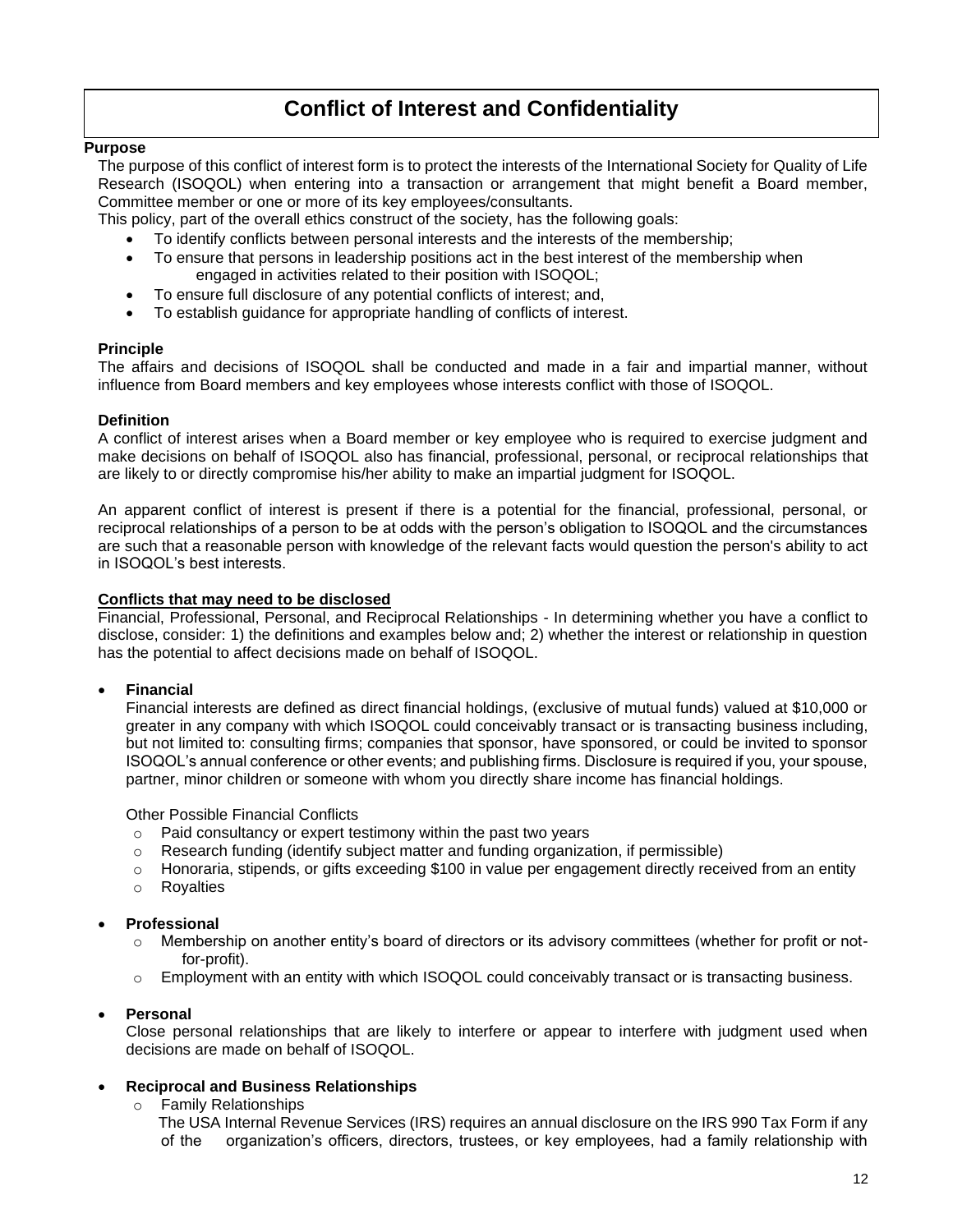another of the organization's officers, directors, trustees, or key employees, at any time during the organization's tax year.

o Business Relationships

The IRS also requires an annual disclosure on the IRS 990 Tax Form of any business relationships between two persons which include any of the following:

- 1. One person is employed by the other in a sole proprietorship or by an organization with which the other is associated as a trustee, director, officer, key employee, or greater-than-35% owner.
- 2. One person is transacting business with the other (other than in the ordinary course of either party's business on the same terms as are generally offered to the public), directly or indirectly, in one or more contracts of sale, lease, license, loan, performance of services, or other transaction involving transfers of cash or property valued in excess of \$10,000 in the aggregate during the organization's tax year. Indirect transactions are transactions with an organization with which the one person is associated as a trustee, director, officer, key employee, or greater-than-35% owner. Such transactions do not include charitable contributions to tax-exempt organizations.
- 3. The two persons are each a director, trustee, officer, or greater than 10% owner in the same business or investment conducts investment entity (but not in the same tax-exempt organization).

Ownership is measured by stock ownership (either voting power or value) of a corporation, profits or capital interest in a partnership or limited liability company, membership interest in a nonprofit organization, or beneficial interest in a trust. Ownership includes indirect ownership (for example, ownership in an entity that has ownership in the entity in question); there may be ownership through multiple tiers of entities.

Privileged relationship exception: A "business relationship" does not include a relationship between an attorney and client, a medical professional (including psychologist) and patient, or a priest/clergy and penitent/communicant.

# **Practices**

Before ISOQOL members run for office or accept Board appointments they shall be made aware that all winning candidates and appointees must divulge financial, professional or personal relationships that could give rise to conflicts of interest as defined below.

- Annually, each Board member and key employee shall be asked to review the conflict of interest policy and acknowledge, in writing, that s/he has done so.
- Annually, each Board member and key employee shall complete a disclosure form identifying any relationships, positions or circumstances that could give rise to a conflict of interest.
- At the outset of every Board meeting, the Board president or presiding officer shall request that any Board member or key employee with a conflict of interest related to an agenda item make it known. Such disclosure shall be noted in the minutes.
- If or when a Board member holds a financial, professional, or personal relationship that represents an actual or apparent conflict of interest, the Executive Director or any Board member is entitled to request that such Board member recuse him- or herself from decision-making deliberations that could be affected by such relationship.
- Members who have a conflict of interest on a matter that comes to a vote shall abstain from voting; such abstention shall be noted in the minutes.

ISOQOL's President shall make the final determination of situations representing actual conflicts of interest.

Officials with conflicts of interest will recuse themselves from the following activities:

- Discussing or voting on issues related to the conflicts of interest;
- Participation on committees, subcommittees, or task forces charged with addressing issues involved in the conflicts of interest.

ISOQOL officials shall not offer, solicit, or accept gifts (including money, benefits, loans, or other payments) from any entity with which ISOQOL does or seeks to do business, or from any entity seeking to do business with ISOQOL. However, the following gifts are acceptable: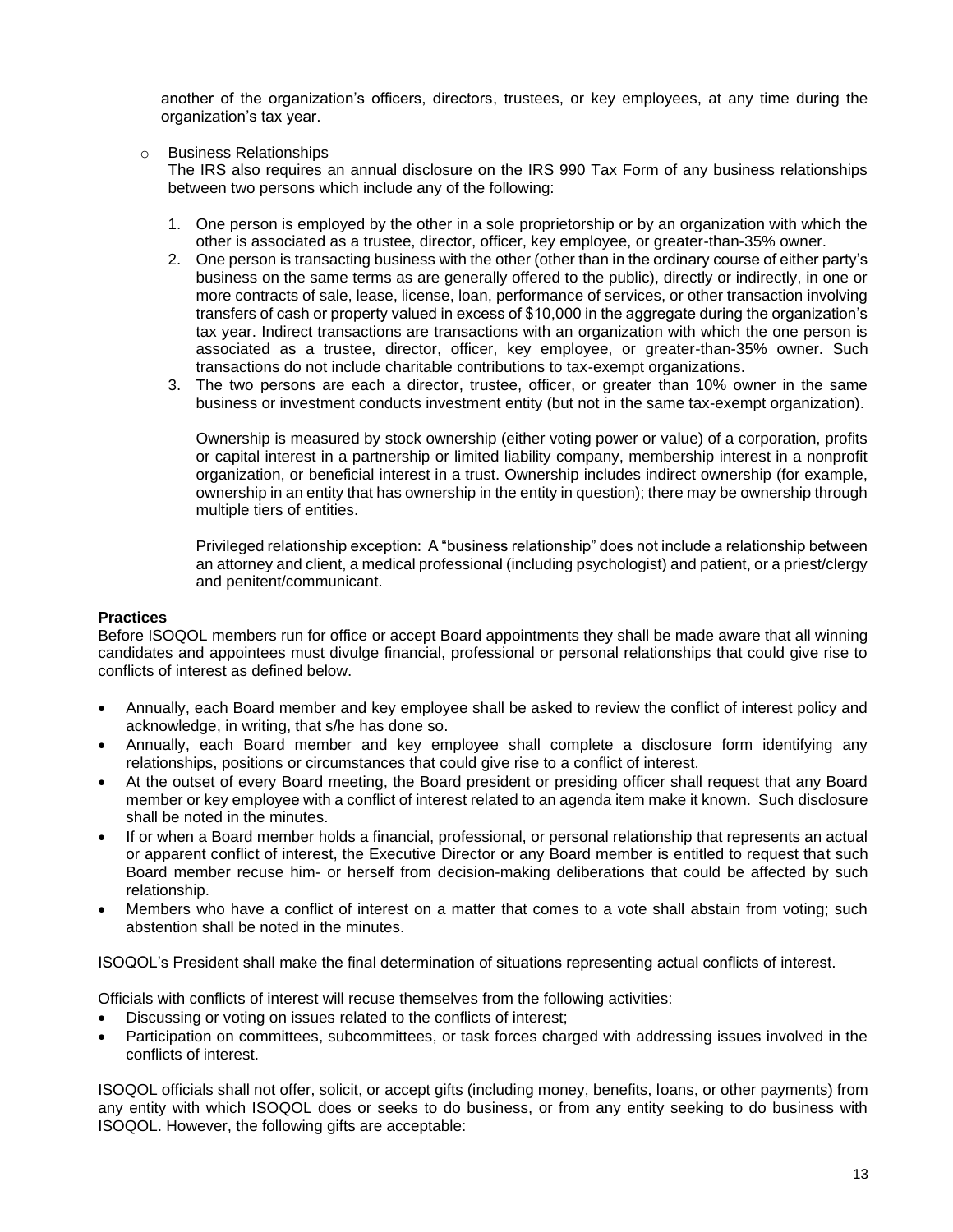- Nominal gifts, social amenities, and entertainment which are given in normal business practice and which would not create the appearance of undue influence;
- Gifts for a non-business reason, which are motivated by a family relationship or personal friendship;
- Books, journals, media, software, and other informational material provided to assist the officials in performing their duties for ISOQOL.

# **Disclosure of Confidential or Proprietary Information**

When in the course of performing services to ISOQOL officials have access to information that is confidential or proprietary to ISOQOL, officials shall

- Maintain the confidentiality of such information;
- Use their best efforts to prevent unauthorized disclosure of confidential or proprietary information.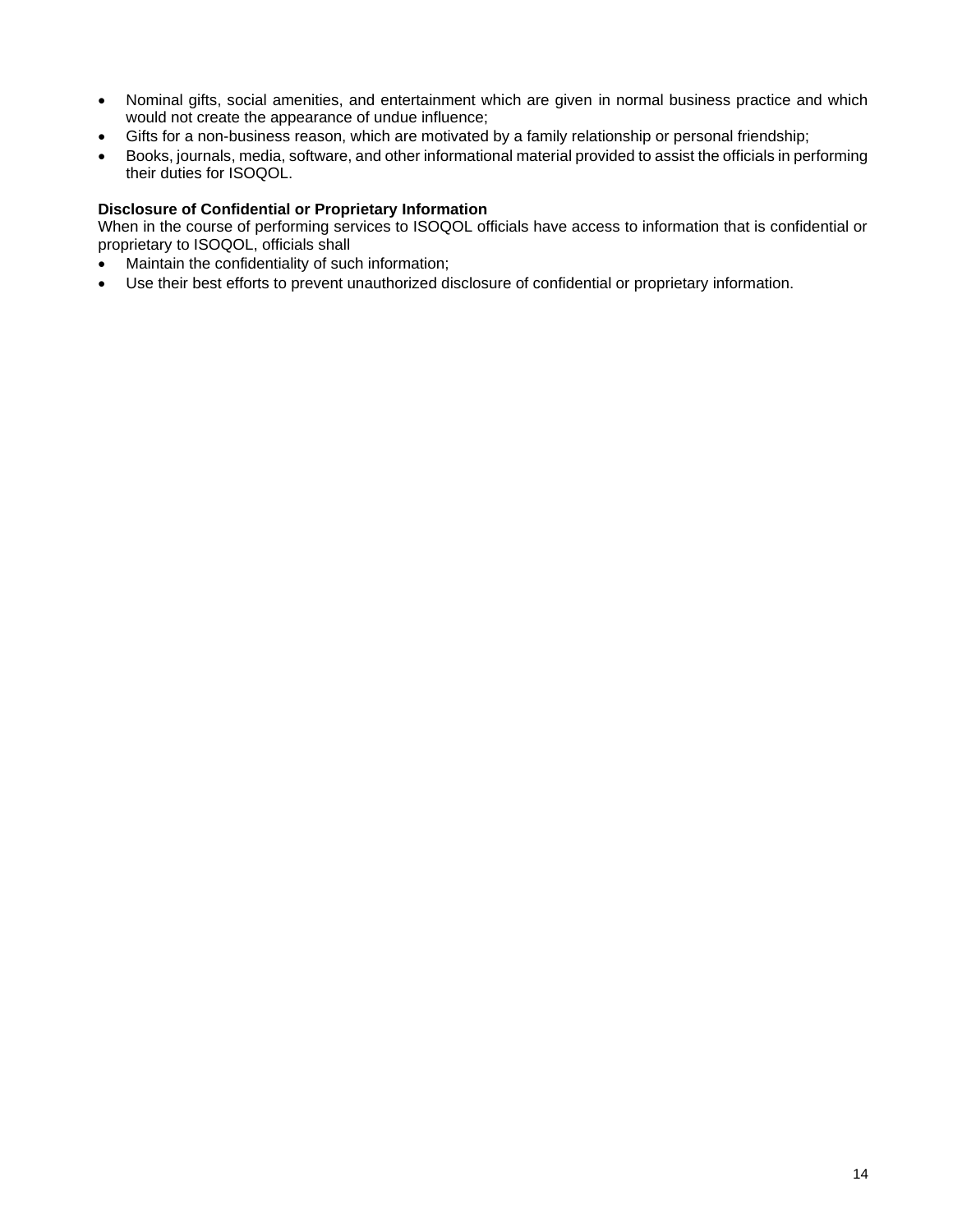# <span id="page-17-0"></span>**Consent Agendas**

It shall be the policy of ISOQOL to utilize a consent agenda at all Board of Directors' meetings. The consent agendas will be used when there are a number of non-controversial business items on which the Board of Directors needs to vote. Complete information will be provided in advance of the meeting to all Board of Directors, so that each knows what is being proposed and has the opportunity to consider whether the item truly is non-controversial. Consent agenda items may include matters that a bylaw or some other rule or regulation requires to be formally approved by the board, yet there is no value added by engaging the Board of Directors in discussion about the item. The consent agenda will not be used to hide actions that will be controversial.

Items will stay on the consent agenda only if all Board of Directors agree; if even one member considers a specific item to need discussion, it will be removed and placed on the regular agenda for the board meeting.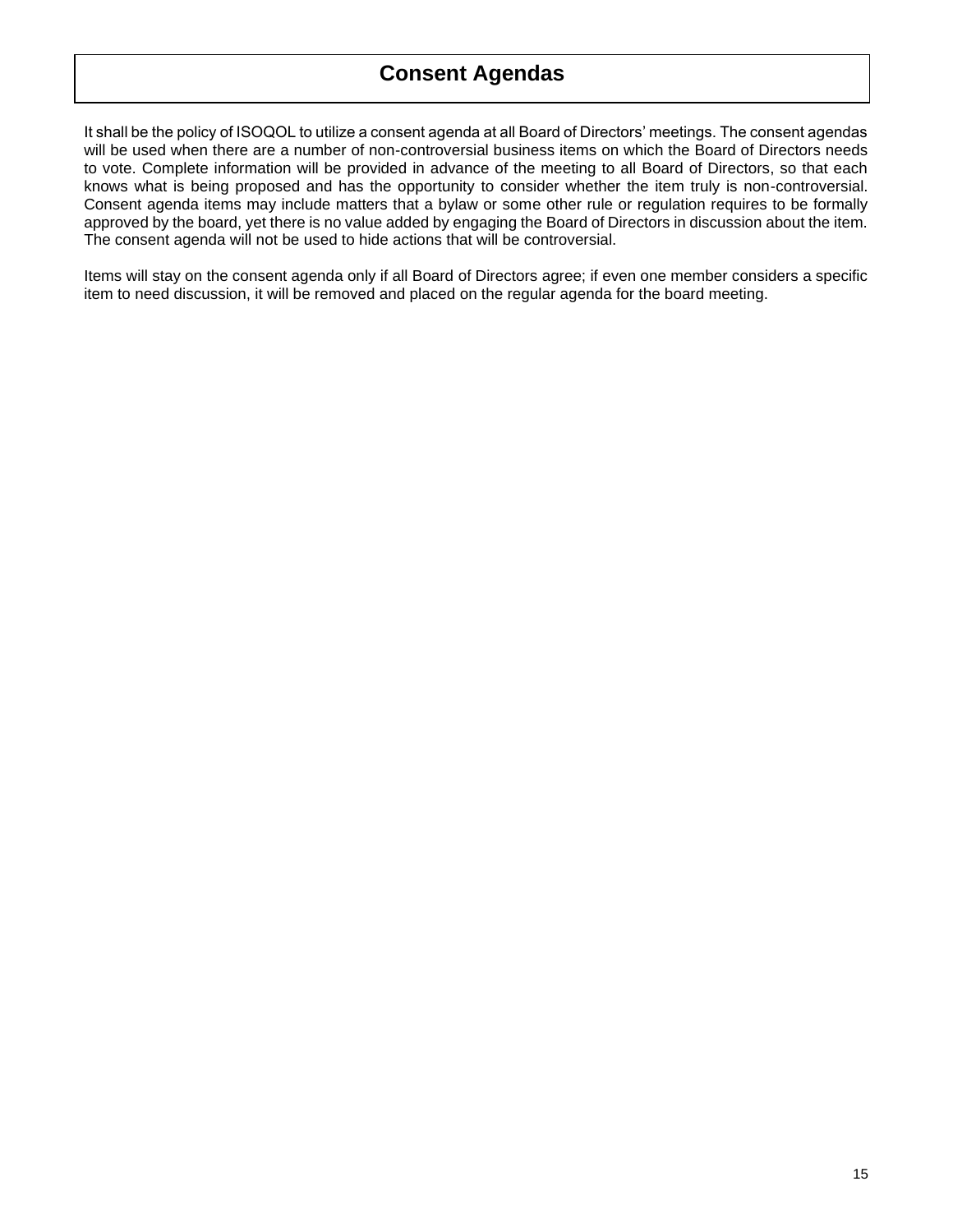# <span id="page-18-0"></span>**Copyrighted Materials Usage (Use of Copyrighted Materials by Speakers in Materials Developed for ISOQOL Educational Activities)**

ISOQOL's copyright policy is provided to each speaker and panel member of an ISOQOL-sponsored educational activity for information, review and compliance. Compliance with this policy is a condition of speakers and panel member participation in an ISOQOL-sponsored activity.

Visual presentations and handouts are essential components to quality continuing education. It is not uncommon for speakers and panel members preparing such presentations and materials for a presentation sponsored by an educational organization such as ISOQOL to include materials copyrighted by another party.

Although use of limited portions of copyrighted materials of others may be permissible under applicable copyright law, it is the policy of ISOQOL to exercise utmost effort to respect the proprietary rights of authors and other creators of medical education works in ISOQOL-sponsored activities.

ISOQOL requires that speakers and panel members preparing visual presentations, handouts and other materials for use in connection with live activities sponsored by the ISOQOL be aware of the following policies:

1. Speakers and panel members of ISOQOL-sponsored events must refrain from incorporating materials copyrighted by others whenever possible unless: (a) the speaker or panel member is satisfied that the amount of such copyrighted work and the nature of its use is permissible as a "fair use" under copyright law; or (b) the written permission of the author or other copyright holder is obtained for the use of such materials.

2. When copyrighted material of others are used as described in Item 1 above, the speaker or panel member must cite the source of the copyrighted material, which must include a valid copyright notice (i.e., "Copyright © 2003. John Doe, MD") as well as the phrase, "Reprinted with permission of the copyright owner."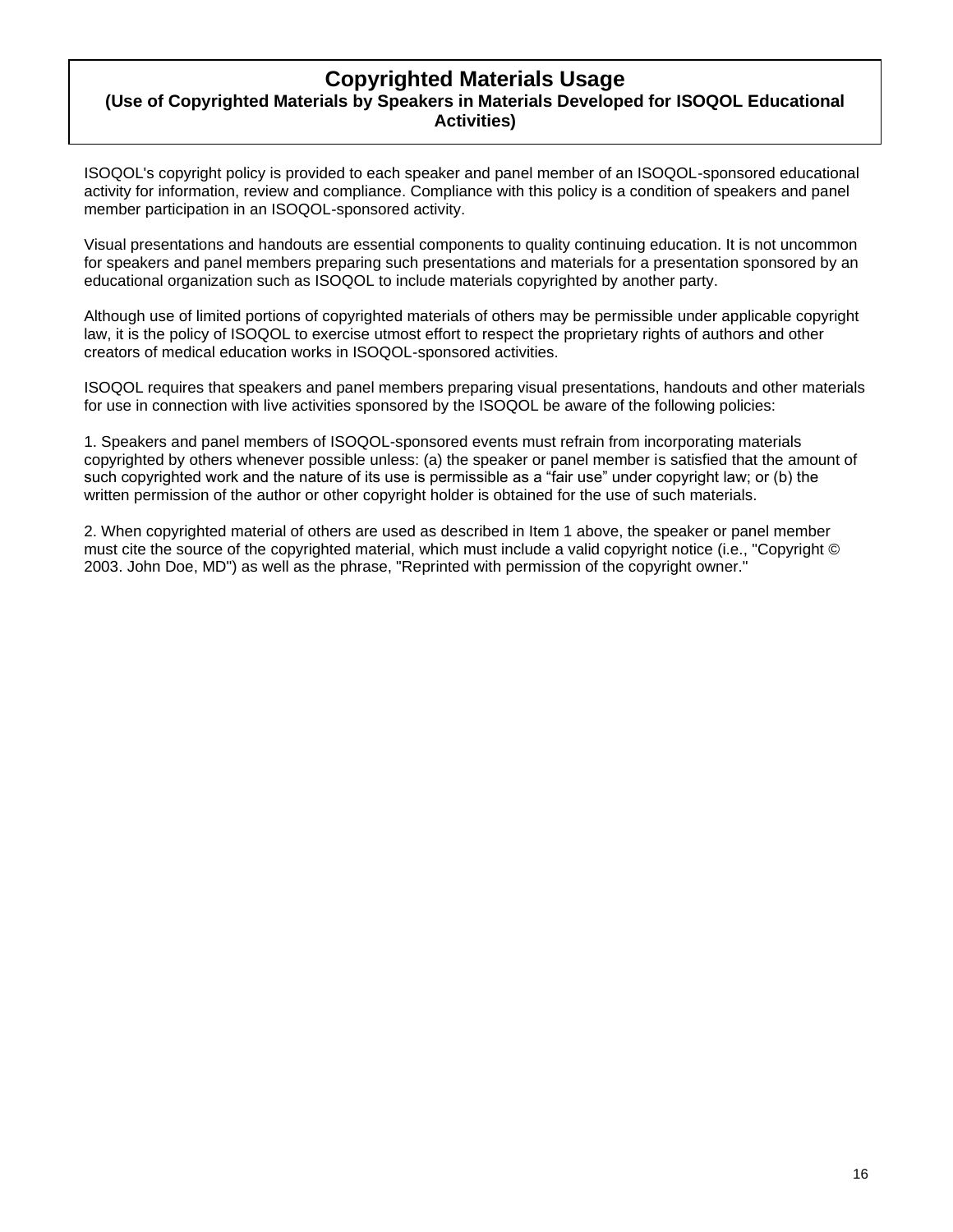# <span id="page-19-0"></span>**Crisis Response**

A crisis is an event that creates victims and/or explosive visibility. For our purposes, a crisis is any incident that has the ability to severely impact the health or financial well-being of meeting attendees and/or negatively impact the long-term reputation, service or assets of the ISOQOL, its credibility, or the trust of its members or the public.

# **1. Crisis Management Team Members and Responsibilities**

- **Leadership Team** The Crisis Management Leadership Team will convene to guide the ISOQOL's actions during a crisis. The team members include:
	- ISOQOL President
	- ISOQOL President Elect
	- ISOQOL Past President
	- ISOQOL Consulting Partner
	- Executive Director
	- Legal Counsel *(if necessary)*

**Information Officers** Several ISOQOL staff members would take on roles specific to the dissemination of information to key audiences during a crisis. They are:

• Crisis Response Team Leader:

*(Leads efforts of Information Officers. Also serves as a liaison between the Hotel and the Crisis Management Leadership Team if necessary to facilitate safety measures)*

- Staff & Situation Officer: (*Monitors the situation and keeps staff and the Leadership Team informed of any developments. Also coordinates staff duties pertaining to the crisis.)*
- Media Officer: *(Monitors incoming inquiries and facilitates outgoing statements by the Society)*
- Delegate Officer: *(Distributes information to delegates, monitors incoming information and answers questions as appropriate)*
- **Executive Office Staff** The Executive Office may be the first contact for members of the media, and family members of delegates. Reception and/or the "at home point person" (TBD) is responsible for:
	- Fielding calls that come in to the office directly seeking information
	- Distributing calls/messages to appropriate Information Officers (see list above).
	- Keeping Executive Director appraised of any new information received about the situation or that may impact the situation.
	- Receiving general media statements from the Media Officer and coordinate dissemination to requesting parties, including families, affiliated organizations, etc.

#### **2. Crisis Actions and Duties**

#### *IF YOU WITNESS AN INCIDENT OR ONE IS REPORTED TO YOU:*

A staff member who observes or is informed of an incident he or she thinks may be a crisis should immediately contact Executive Director or Situation Officer before reporting to the scene for on-site evaluation. If you witness or happen upon an incident, contact Executive Director immediately and then fill out as many details as you can on the incident report form.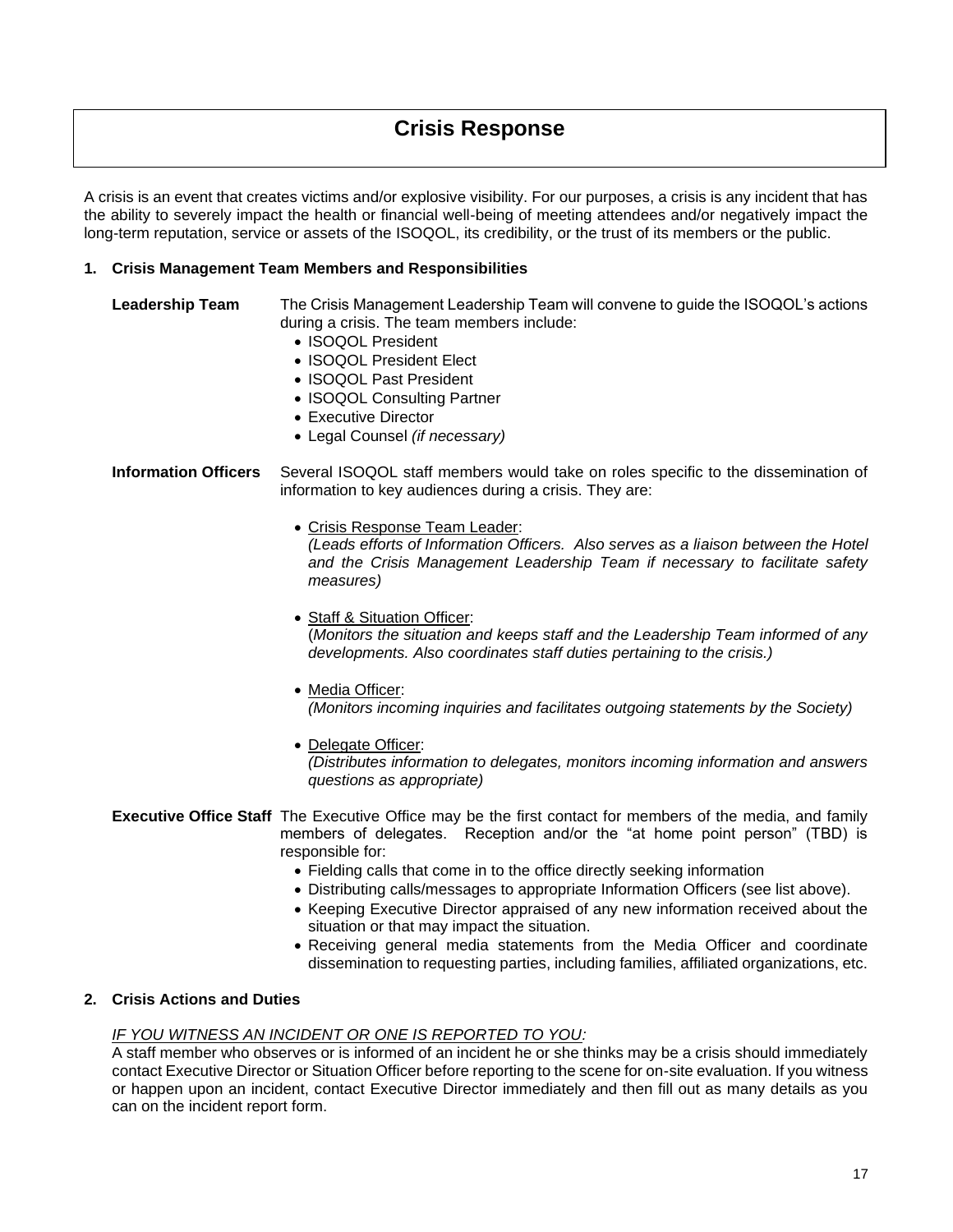# *THEFT OR THREAT OF BODILY HARM:*

If you witness or have an incident reported to you that requires outside assistance from hotel security, police, fire department, etc. such as theft or threat of bodily harm, please be sure to keep yourself safe first. Immediately report to Executive Director or Situation Officer as many details as you can of the incident at hand and the urgency of the matter. They will then get the appropriate parties involved. If there is imminent danger of bodily harm, immediately contact the hotel security (extension at hotel TBD) or dial emergency (911) or local emergency number. Write down the details as soon as possible on the incident report form in case further investigation is required.

#### *MULTIPLE INJURIES*:

If an event occurs that includes multiple injuries, establishing that staff is safe is a priority. Once you are informed of such an event, please let your on-site leader know of your whereabouts. If you do not have a cell phone or radio contact information for your on-site leader, leave a voice mail for them on EDI voice mail.

# *DOCUMENTATION*:

Staff is asked to write down everything they observe on an Incident Report Form (or whatever is available) including: comments from delegates, the media, or others about the incident and how the staff member handled the unexpected situations that arose. These observations will be invaluable for evaluating the impact of the crisis.

# *STAFF INFORMATION CENTER*:

The ISOQOL staff office will be the staff information center. If that office is unavailable due to the event, the Hotel's Registration Desk will serve as the staff information center. If both sites are affected, the Crisis Management Leadership Team will meet in the hotel's Main Lobby or at a place designated by the Crisis Management Team Leader depending on the situation.

# *SHARING OF INFORMATION*:

All staff members representing ISOQOL at the Annual Conference and in the Executive Office share responsibility for transmitting only the factual information about the incident provided in correspondence developed by the Executive Director. Information updates, based on approved statements and agreed upon information to be released, will be provided by the Executive Director. Staff should limit their responses to crisis inquiries to the information provided in these updates. This includes, but is not limited to, inquiries from ISOQOL members, meeting delegates, members of the media, general inquiries from hotel or emergency personnel and questions from staff members' family and friends. Further inquiries should be directed to the appropriate staff information officer for the request. In particular, all media inquiries should be directed to the Media Officer.

#### *DELEGATE INQUIRIES*:

At the meeting, delegates seeking information about the crisis or conditions of injured delegates should be directed to the Registration Desk (unless another area has been indicated) where the Delegate Officer or a designee, will provide appropriate contact information.

#### *SEPERATION FROM TEAM MEMBERS*:

If you are unable to find your on-site team leader, contact the EDI office at (888) 807-8017 or (414) 276-6445 during the day. If it is after business hours, leave a voice mail message at EDI office with the COO (ext. 3031). Also leave a voice mail for your on-site team leader. A listing of important contacts and numbers including local emergency contact information will be included in this ISOQOL Operations Manual.

#### **3. Media Involvement**

It is essential that the ISOQOL respond to media inquiries in a way that is clear, concise, accurate and timely to help ensure the media reports accurate information and offers an accurate view of the incident. In the event a member of ISOQOL is approached to comment on a crisis, they should adhere to ISOQOL's Media Interactions policy.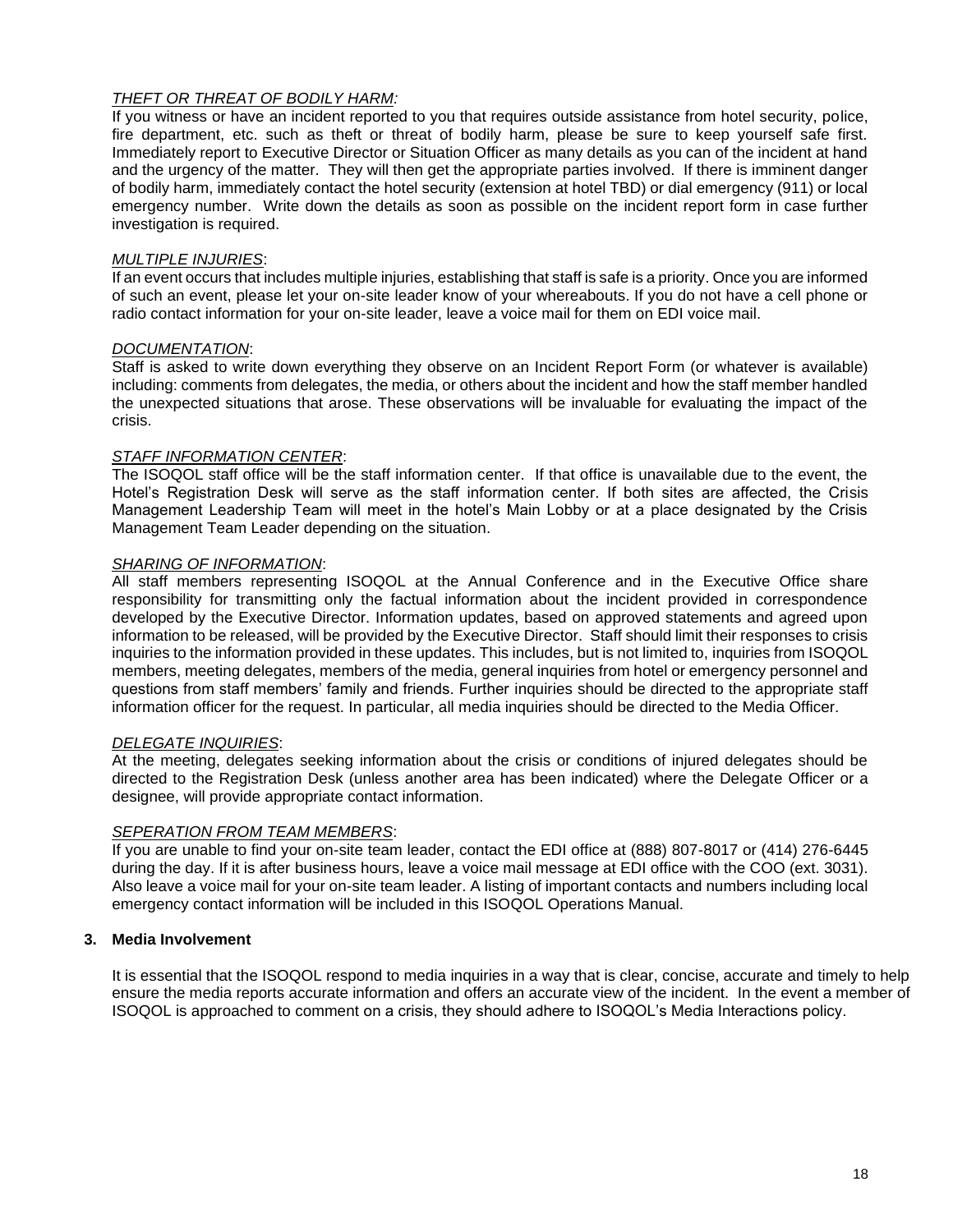# **4. Crisis Response Chain**



# **If the CRISIS RESPONSE PLAN is implemented, keep the following in mind:**

- ➢ RESPONSE CENTER: The Staff Office serves as the central meeting place unless otherwise noted or unsafe.
- ➢ DELEGATE COMMUNICATIONS: The Registration Area serves as the base for the Delegate Officer and delegate communication unless a different site is designated or it is unsafe to do so.
- ➢ MEDIA COMMUNICATIONS: All media inquiries/responses will be overseen by the Media Officer and Crisis Response Team Leader. Official statements can only come from the ISOQOL President, Executive Director or other official designee.
- HOTEL SECURITY: There is hotel security on duty at all times if extra assistance is needed. Dial (# TBD) from a house phone to be directly connected.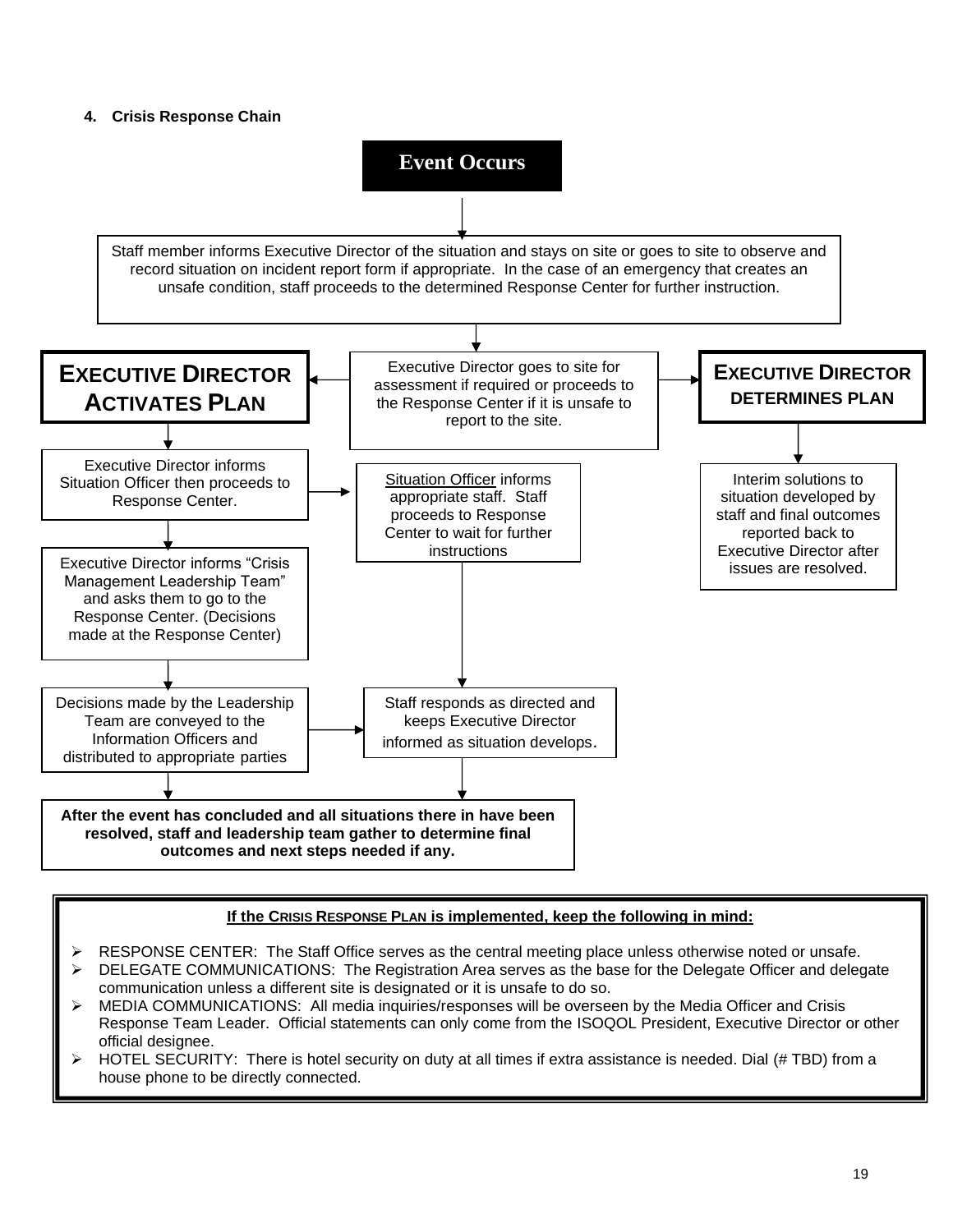# **Document Destruction (Policy for Document and Records Maintained by EDI)**

#### <span id="page-22-0"></span>**After One Year**

Routine correspondence of unimportant nature with members, customers or vendors

#### **After Three Years**

Expired insurance policies General correspondence Internal audit reports and working papers Internal reports Membership applications

# **After Seven Years**

Bank statements Cancelled stock and bond certificates and expired options Cash books Commission records Contracts and leases (expired) Inventory records (products, materials, supplies) Invoices to customers and from vendors Sales records Stock and bond certificates (cancelled)

# **Permanent Records**

Articles of Incorporation Audit reports of CPAs

Capital stock, bond records: ledger, transfer registers, stubs showing issues, record of interest coupons, options, etc.

Cash books Chart of accounts **Copyrights** Correspondence (legal and important matters only) Deeds, mortgages, and bills of sales, as well as contracts and leases still in effect Depreciation schedules Financial statements – end of year (other months optional) General and private ledgers Insurance records, claims policies Licenses and permits Minute books of directors and stockholders, including by-laws and charter Property records – including costs, depreciation reserves, and end-of-year trial balances, depreciation schedules, blueprints and plans

Tax returns and worksheets, Documents relating to determination of income tax liability

Trademark registrations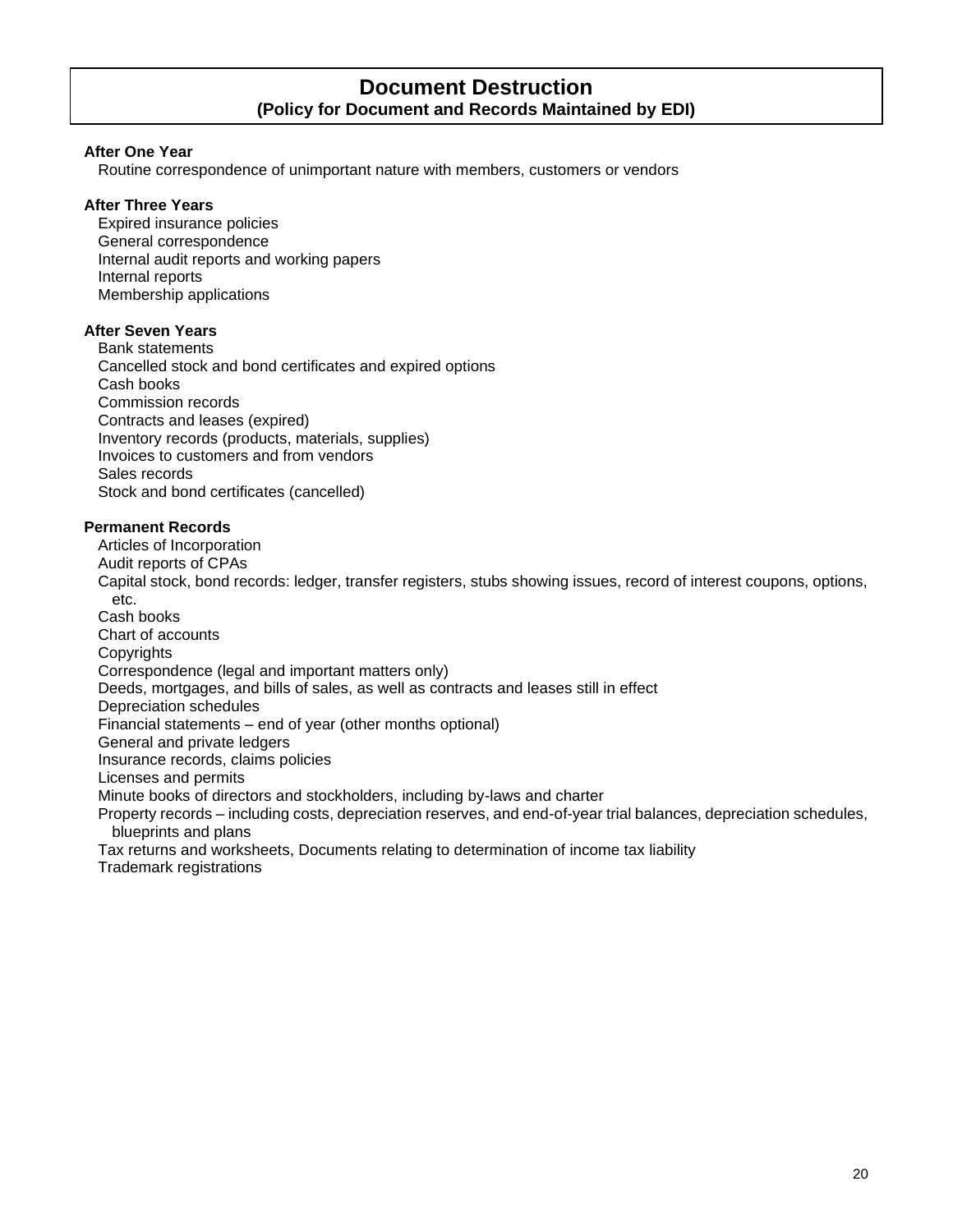# <span id="page-23-0"></span>**Educational Activities Disclosure**

ISOQOL has implemented a process for presenters to disclose all relevant financial relationships with any commercial interest, and will personally attest that these relevant relationships will not inappropriately affect their presentation. A Presenter Disclosure Form will be completed by all presenters. Refusal to disclose relevant financial relationships or agree to the expectations outlined on the disclosure form may disqualify individuals from presenting. In addition to completing the Presenter Disclosure Form, presenters should include the relevant information in a Disclosure slide (for oral presentations) or on their poster.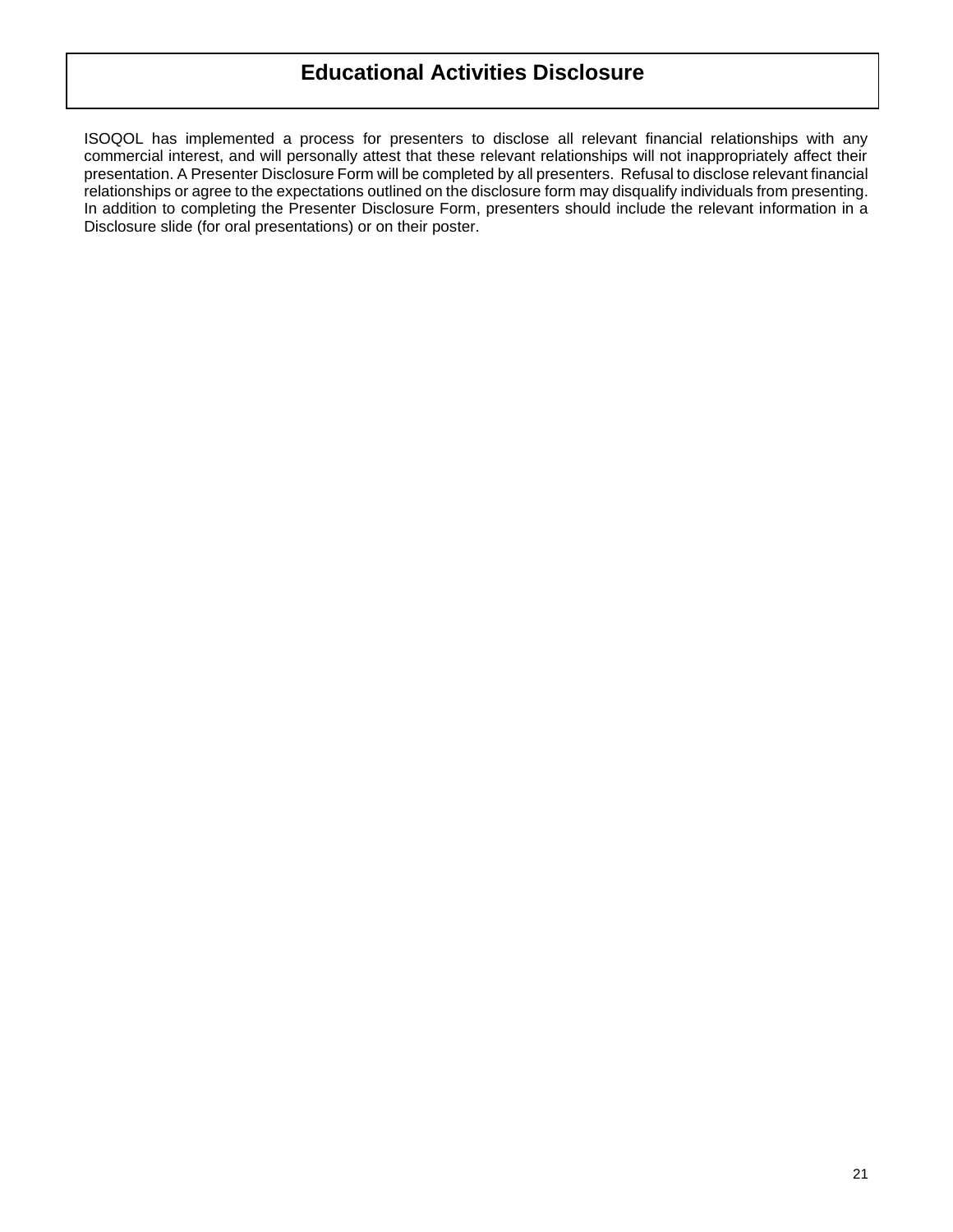<span id="page-24-0"></span>The Executive Committee will oversee compliance with the Policy Manual, Code of Ethics and all Conflict of Interest Disclosure (COI) forms for the Board of Directors, Executive Director, ISOQOL Staff/Consultants, Committee Chair/Members, Faculty/Speakers and any other volunteers in positions subject to society influence. The committee identify COIs, review appeals and serve as the final arbitrator for any unresolved conflicts of interest.

From time to time, the committee shall review the Conflict of Interest procedures and make recommendations to the ISOQOL Board of Directors.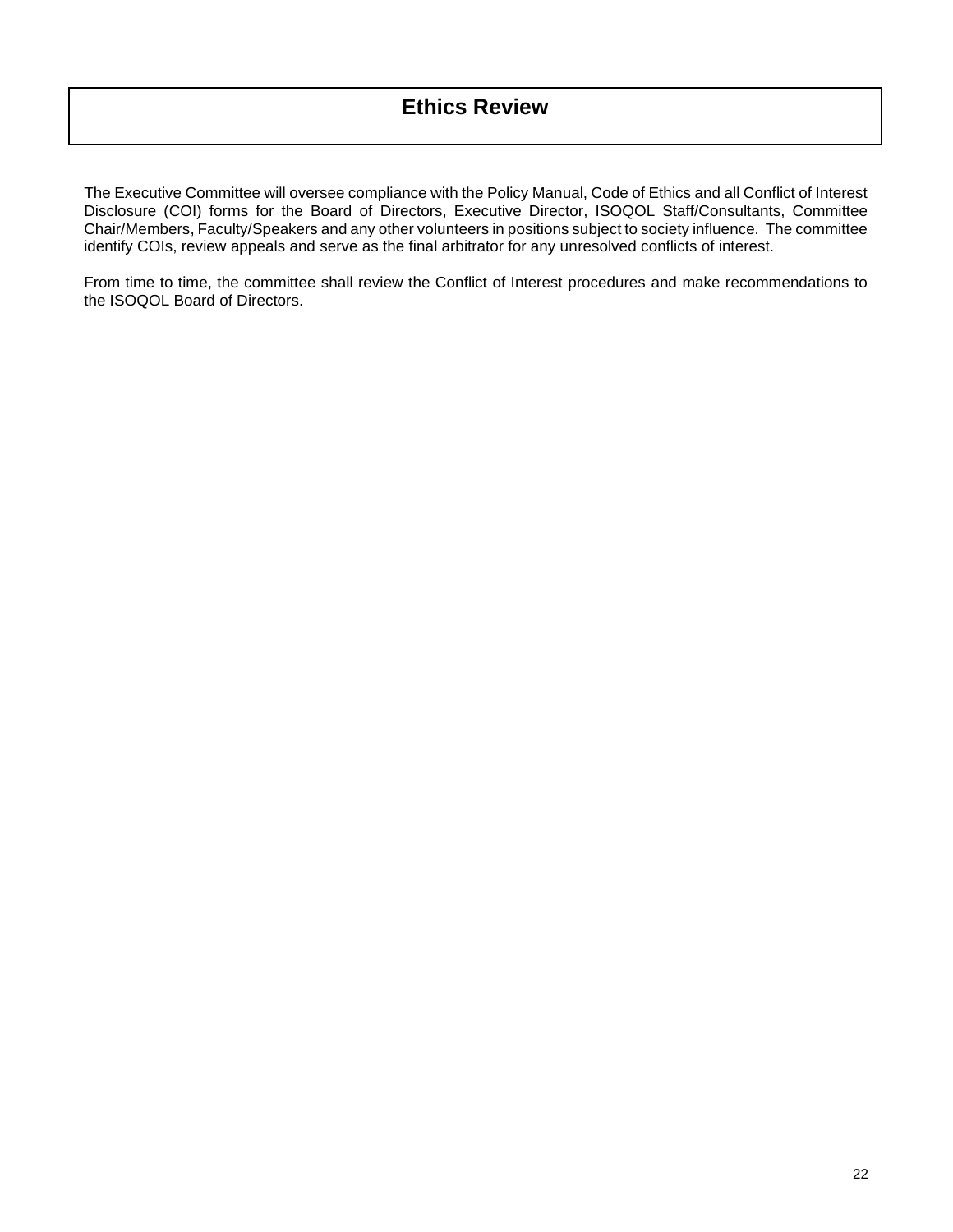# <span id="page-25-0"></span>**Executive Session**

If the need for an executive session (closed-door without staff) arises the following steps will be taken to ensure that the session is conducted appropriately.

- 1. Prior to calling an executive session a motion must be passed by the Board of Directors and/or Executive Committee to identify the specific topics to be addressed.
- 2. The discussion shall be limited to those topics.
- 3. Upon conclusion, actions of the executive session shall be reported to the Board of Directors for inclusion in the official minutes of the current minutes or the next leadership meeting, summarizing what was discussed and any decisions made in the executive session.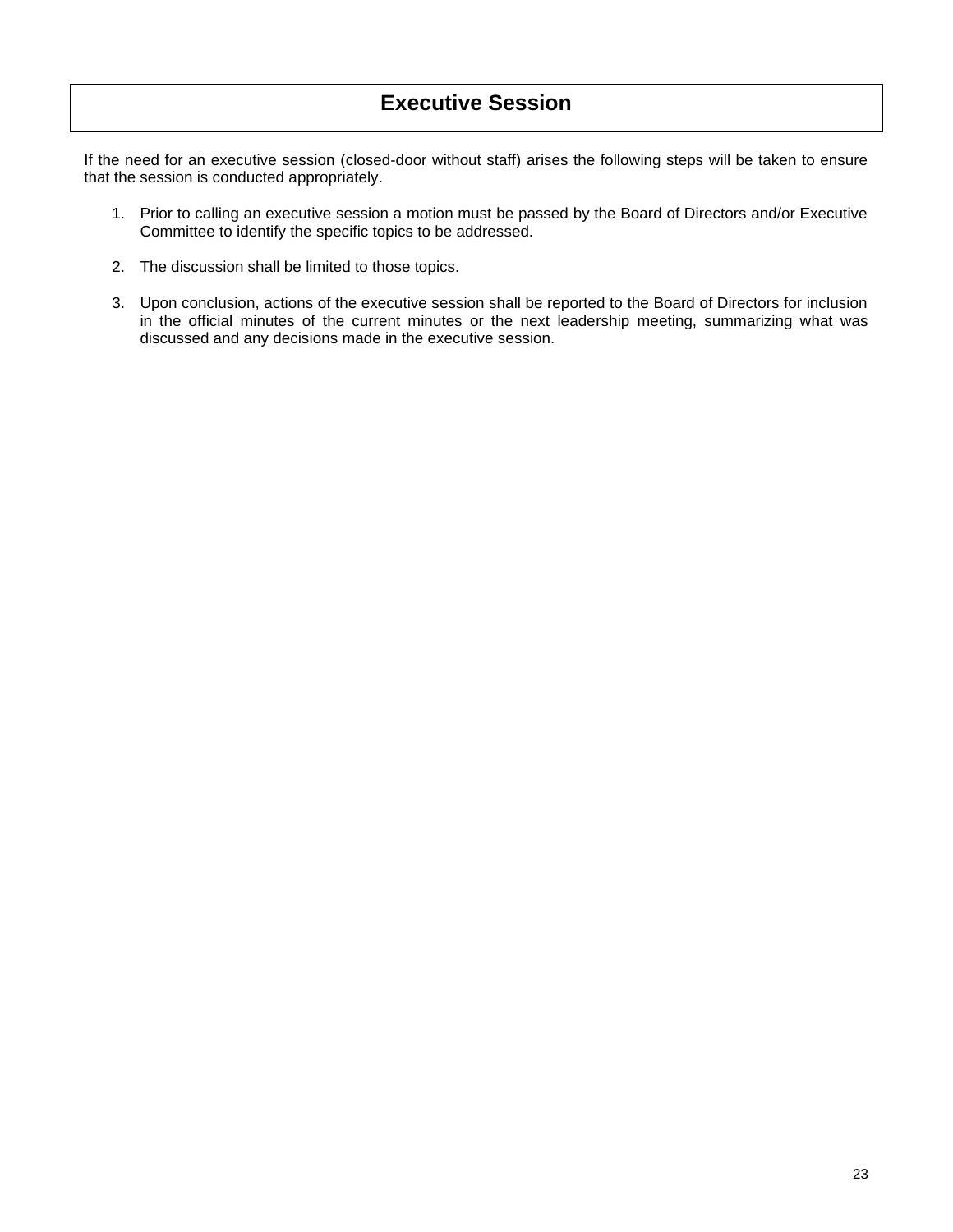# <span id="page-26-0"></span>**External Events/Projects Endorsement**

The mission of the International Society for Quality of Life Research (ISOQOL) is to advance the science of quality of life and related patient-centered outcomes in health research, care and policy. Therefore ISOQOL is willing to endorse different courses/conferences and research projects/programs which will strengthen this objective.

# **LETTER OF SUPPORT**

At our discretion, ISOQOL may issue a **Letter of Support** to members' research projects/programs which will strengthen the ISOQOL mission.

## **Application Process**

Researchers must submit a Letter of Support application form and the corresponding documents to the ISOQOL executive office. Applications must provide the credentials of the organizers, scientific merit, independent review process, and financial disclosure and conflict of interest disclosure. The applicant(s) will receive ISOQOL's response within 30 days from the date when the application is received at ISOQOL office.

# **Liability**

The International Society for Quality of Life Research will have no fiscal or legal responsibility for the project/program. Excess revenue or expenses are the sole responsibility of the independent researcher(s). Any research involving human subjects, as defined by the World Medical Association Declaration of Helsinki [\(http://www.wma.net/en/30publications/10policies/b3/\)](http://www.wma.net/en/30publications/10policies/b3/), requires compliance with the Declaration. The projects must be reviewed and approved by an appropriate independent ethics committee (e.g., a university, hospital or private institutional review board) or exempted as appropriate. If available, the letter of approval from the ethics committee must accompany the application to the ISOQOL Executive office, and ISOQOL reserves the right to request the research program application, protocol, or additional information.

# **Qualifications**

ISOQOL will use the following guidelines that pertain to research when considering a Letter of Support. Please contact ISOQOL office with any questions.

- 1. ISOQOL will only issue a Letter of Support for programs that are in keeping with ISOQOL's mission and principles. ISOQOL leadership will evaluate the relevance of the matter to the ISOQOL mission, and may seek input from the Board or other ISOQOL members with relevant expertise. The ISOQOL leadership will vote on the application and determine ISOQOL's respond.
- 2. ISOQOL will not endorse programs that are for-profit entities.
- 3. Applicants must be active ISOQOL members to apply for a Letter of Support.

# **Agreement**

The applicants agree to:

- 1. Acknowledge the International Society for Quality of Life Research for its support of the project/program.
- 2. If relevant (for projects of longer duration) provide the ISOQOL Executive Director with a summary report on an annual basis.
- 3. Submit a final brief summary report stating the key conclusions of the project/program and include any publications or other forms of dissemination resulting from it. ISOQOL reserves the right to request additional documentation.

# **MEETINGS/EVENTS**

#### **Program**

ISOQOL is willing to endorse different conferences/courses/meetings, etc. (events), around the world, which will strengthen its mission. At our discretion, ISOQOL may endorse non-ISOQOL events in fields related to the scientific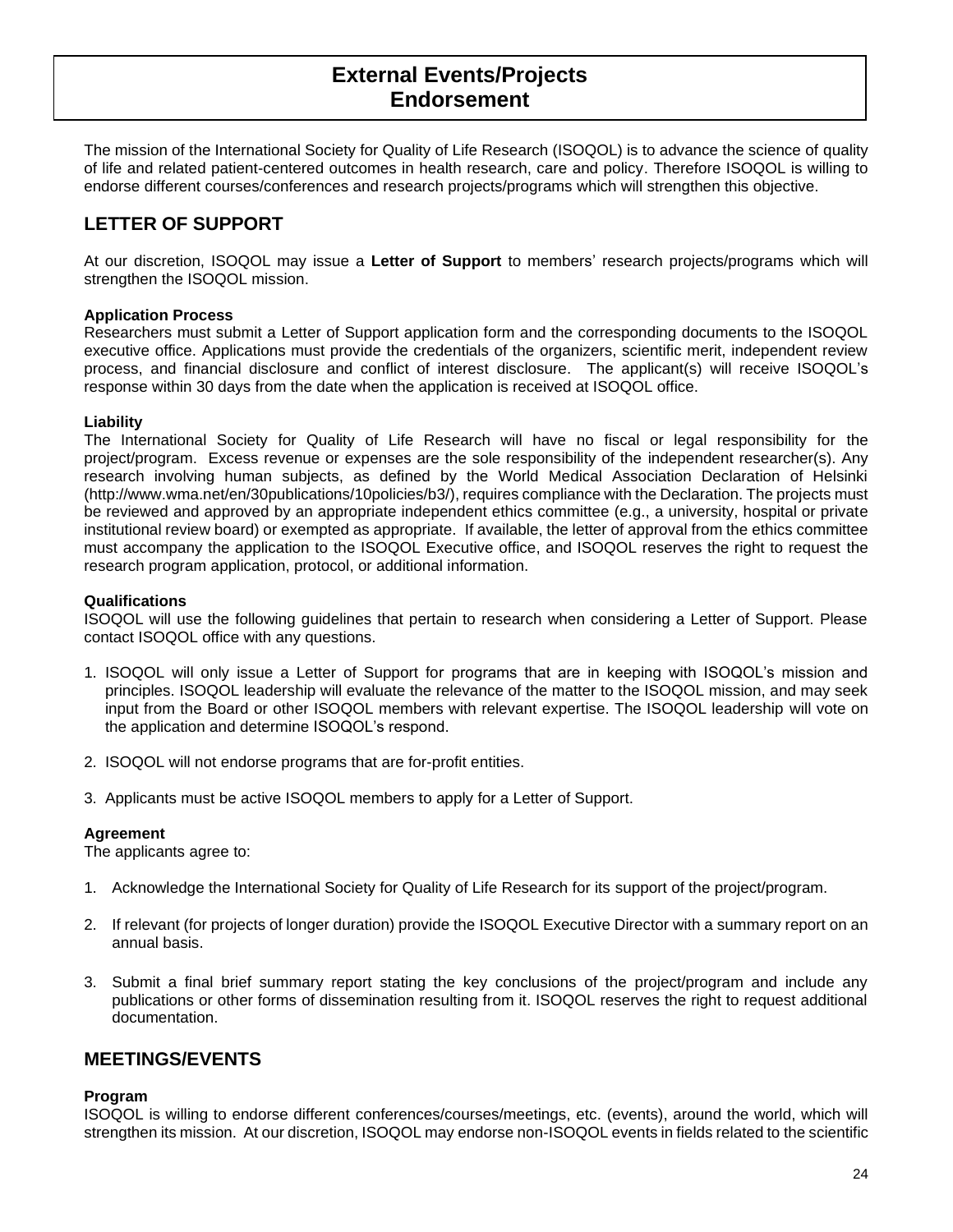study of health-related quality of life and other patient-centered outcomes that do not coincide or deter from ISOQOL events.

# **Application Process**

Event organizers must submit a proposed program, including topics and faculty for the event along with the Endorsed Events application form to the ISOQOL executive office. Applications for Endorsed Events must provide the credentials of the organizers, scientific and educational merit, independent review process, and financial disclosure and conflict of interest disclosure. The applicant will receive ISOQOL's response within sixty (60) days from the date when the application is received at ISOQOL office.

# **Liability**

The International Society for Quality of Life Research will have no fiscal responsibility for the event if debt is incurred and no liability for any event. Excess revenue or expenses are the sole responsibility of the event organizer(s) unless specifically stated in a formal agreement between the ISOQOL and the event organizer(s).

# **Qualifications**

ISOQOL will use the following guidelines when considering endorsement of events that pertain to health-related quality of life research. Please contact ISOQOL office with any questions.

- 1. ISOQOL will only endorse and support events that are in keeping with the mission and principles of ISOQOL. Any profits from endorsed events should be used for activities or programs that are in line with the mission and principles of the ISOQOL (such as funding other educational activities or research). ISOQOL will not endorse events that are for-profit entities.
- 2. ISOQOL will not endorse or support a program that competes with its own existing or planned events in terms of content, time, or location.
- 3. The Chair and/or a fair representation of the event's faculty should be ISOQOL members.
- 4. If the event is Industry supported, participation should not be exclusionary or limited to a single company.
- 5. ISOQOL will not incur any financial liability for the endorsed event.
- 6. ISOQOL will not be responsible for any expenses for the faculty members (ISOQOL members or otherwise).

#### **Agreement**

The event organizers agree to:

- 1. Credit the International Society for Quality of Life Research for its endorsement of the event in all-event's publications and announcements.
- 2. Provide ISOQOL with copies of all event literature including program, abstracts, proceedings and promotional material.
- 3. Provide ISOQOL with complimentary booth space at the event if applicable.
- 4. Provide ISOQOL with a two time usage attendee list upon request.
- 5. Submit a final summary report including attendance, key outcomes and if appropriate participants' feedback within 60 days of the end of the event.
- 6. ISOQOL Endorsed Event may use the ISOQOL stamp in promotional materials for the event. The ISOQOL stamp consists of the ISOQOL logo with the following statement: "Endorsed by the International Society for Quality of Life Research". The ISOQOL logo and name may not be used for any other purpose unless approved by the ISOQOL Executive Committee.
- 7. ISOQOL will promote the Endorsed Event on the ISOQOL Website.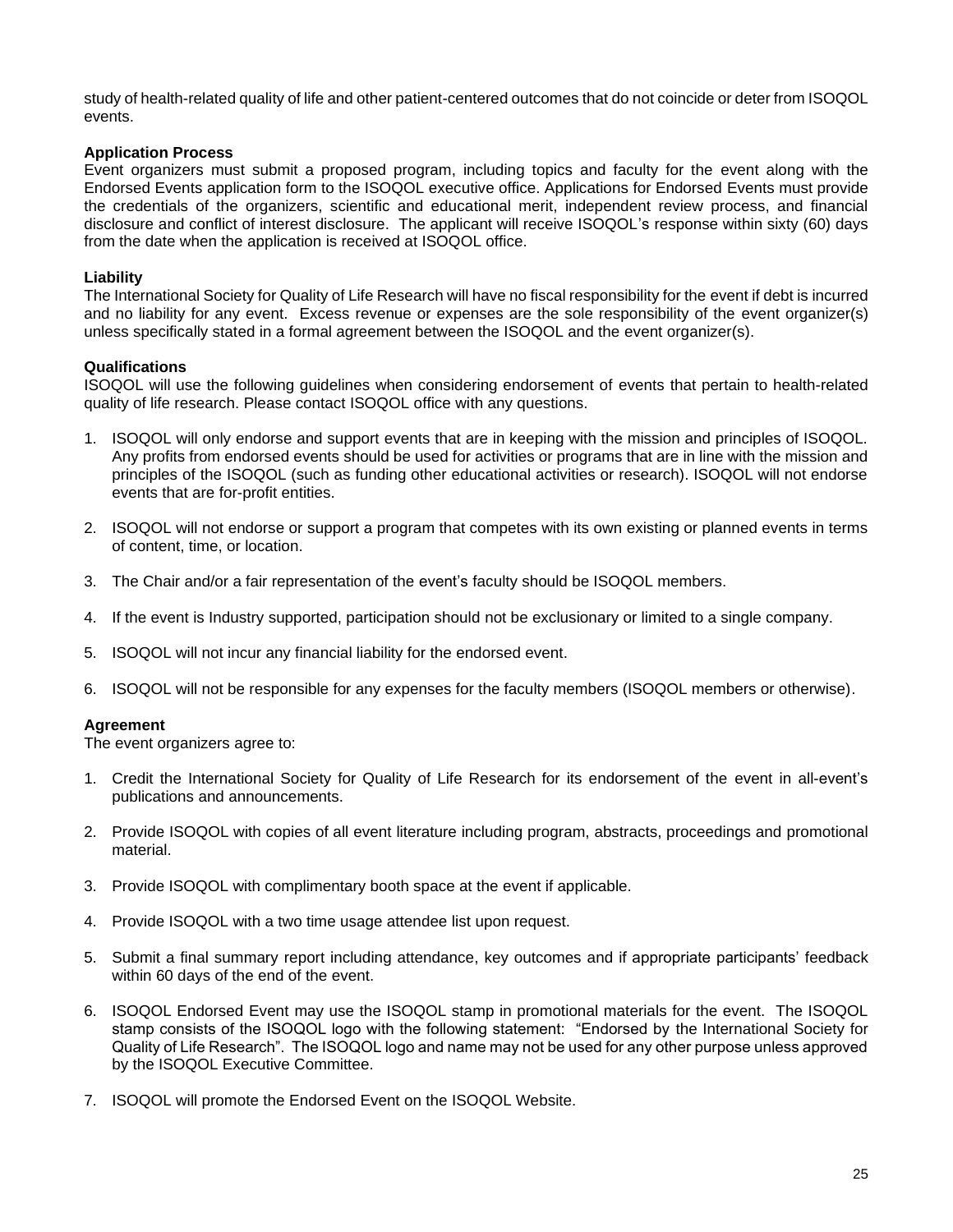# <span id="page-28-0"></span>**Faculty, Leadership and Staff Disclosure for ISOQOL Educational Activities**

ISOQOL has implemented a process where everyone who is in position to control the content of an ISOQOL sponsored educational activity has disclosed all relevant financial relationships with any commercial interest, and has personally attested that these relationships will not inappropriately affect their role in the activity. Refusal to disclose relevant financial relationships or agree to the expectations below may disqualify you from being a part of the planning and implementation of the activity. Disclosures will be made available to attendees in the on-site meeting materials.

# **FACULTY EXPECTATIONS**

- I will disclose to ISOQOL all relevant financial relationships, and hereby allow ISOQOL to disclose this information to learners in print.
- The content and/or presentation of the information with which I am involved, including any presentation of therapeutic options, will be well-balanced, evidence-based and unbiased. It will promote quality or improvements in healthcare and will not promote a specific proprietary business interest of a commercial interest.
- I have not and will not accept any additional honoraria, payments or reimbursements beyond that which has been agreed upon directly with ISOQOL for the educational activity.
- I understand that ISOQOL may need to review presentations and/or content prior to the activity, and I will provide educational content and resources in advance as requested.
- I understand that a monitor will be attending the event to ensure that all presentations are educational in nature.
- If I provide recommendations involving clinical medicine, they will be based on evidence that is accepted within the medical profession as adequate justification for their indications and contraindications in the care of patients. All scientific research relating to this activity in support of a patient care recommendation will conform to the generally accepted standards of experimental design, data collection, and analysis.
- If I discuss specific health care products or services, I will use generic names to the extent possible. If necessary, I will use trade names from several different companies when available.
- If I discuss any product use that is off label, I will disclose that the use or indication in question is not currently approved by the EMA or FDA.
- If I have been trained or utilized by a commercial entity or its agent as a speaker (e.g., speaker's bureau) for any commercial interest, the promotional aspects of that presentation will not be included in any way with this ISOQOL sponsored activity.
- If I am presenting research funded by a commercial company, the information presented will be based on generally accepted scientific principles and methods, and will not promote the commercial interest of the funders.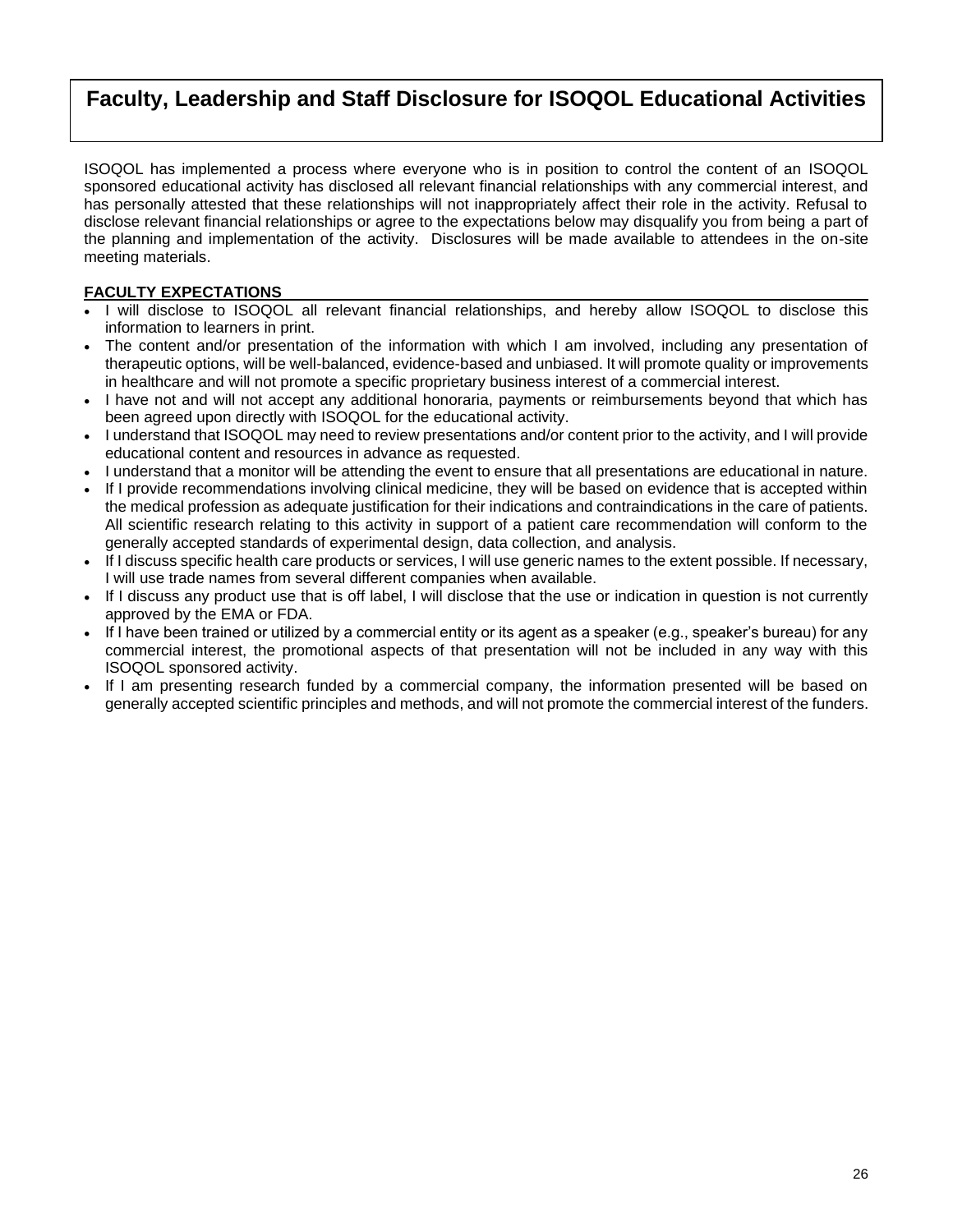# <span id="page-29-0"></span>**Faculty Release Request (For Online Hosting of Presentation Slides and Webinars)**

This Policy is delivered to each faculty member delivering an oral presentation at an ISOQOL-sponsored educational activity.

Due to overwhelming requests from meeting attendees and members, ISOQOL would like to host presentations from its live events online at www.isoqol.org. ISOQOL therefore requests permission to post speaker presentation slides and/or webinars of audio-visual (AV) recordings of their oral presentation.

# **Slides**

ISOQOL requests all speakers to indicate their permission to allow the Society to post their presentation slides to the Society website. Speakers are informed of the following security measures and rights to intellectual property:

- *The information you provide will have security measures put in place to protect your data, including the conversion of your presentation to a PDF format before posting. If certain data needs further protection, there is also the opportunity to eliminate specific slides from your presentation before they are posted online.*
- *Allowing ISOQOL to utilize your presentation for this purpose does not require you to give up any rights to the data or information you have provided. You retain all rights and privileges to the intellectual property therein.*
- *If your presentation is pending publication in a scientific journal, please confirm with the publisher if you are able to release this information to post on the ISOQOL website. By granting permission below, you confirm that you have acquired permission from co-contributors or co-authors to post the slides on the ISOQOL website.*

If there is a specific situation that prohibits the speaker from release of the presentation, a request detailing the circumstances to forgo the requirement can be made to the ISOQOL office.

# **Audio-Visual Recording and Webinars**

For many ISOQOL-sponsored programs, ISOQOL desires to make an AV recording for potential use in development of webinars, podcasts and/or other electronic media. For such programs, ISOQOL requests speakers' permission to allow the Society to record their presentation and use the recording in the production and online hosting of their presentations in these formats. Specifically, ISOQOL requests the speaker to grant ISOQOL and/or its authorized provider the following:

- *The royalty-free right to reproduce for web casting and/or CD-ROM/DVD as deemed appropriate for educational purposes by ISOQOL the audiovisual recording of my presentation at the ISOQOL-sponsored live event {Program Title} taking place in {Location}, on {Program Date}, including all materials prepared or provided by me (collectively, the Program).*
- *The right to use my name, voice, photograph, likeness, and biographical information in connection with the exercise of the rights granted above.*
- *The right to engage ISOQOL's authorized provider/agent for purposes of producing the web cast and distributing the same under the direction and guidance of ISOQOL.*

I hereby release and discharge to ISOQOL, its authorized provider and its officers, employees, and agents from any and all claims, demands, and causes of action that I may have against it by reason of its exercise of its rights hereunder including, without limitation, any claims based on the right of privacy, the right of publicity, copyright, libel, or slander related to the materials prepared by me that are unaltered, unedited, and maintained in their original form, format, and content. Further, I warrant that, to the best of my knowledge, the Program does not contain any defamatory material or any factual inaccuracies, given the status of the scientific basis of the materials at the time they were produced. Opinions expressed in the Program represent my own personal opinions, not necessarily those of ISOQOL or its officers, employees, and agents.

**The grant contained herein does not limit the right of the Speaker to make any other use of his or her intellectual property in any other way.**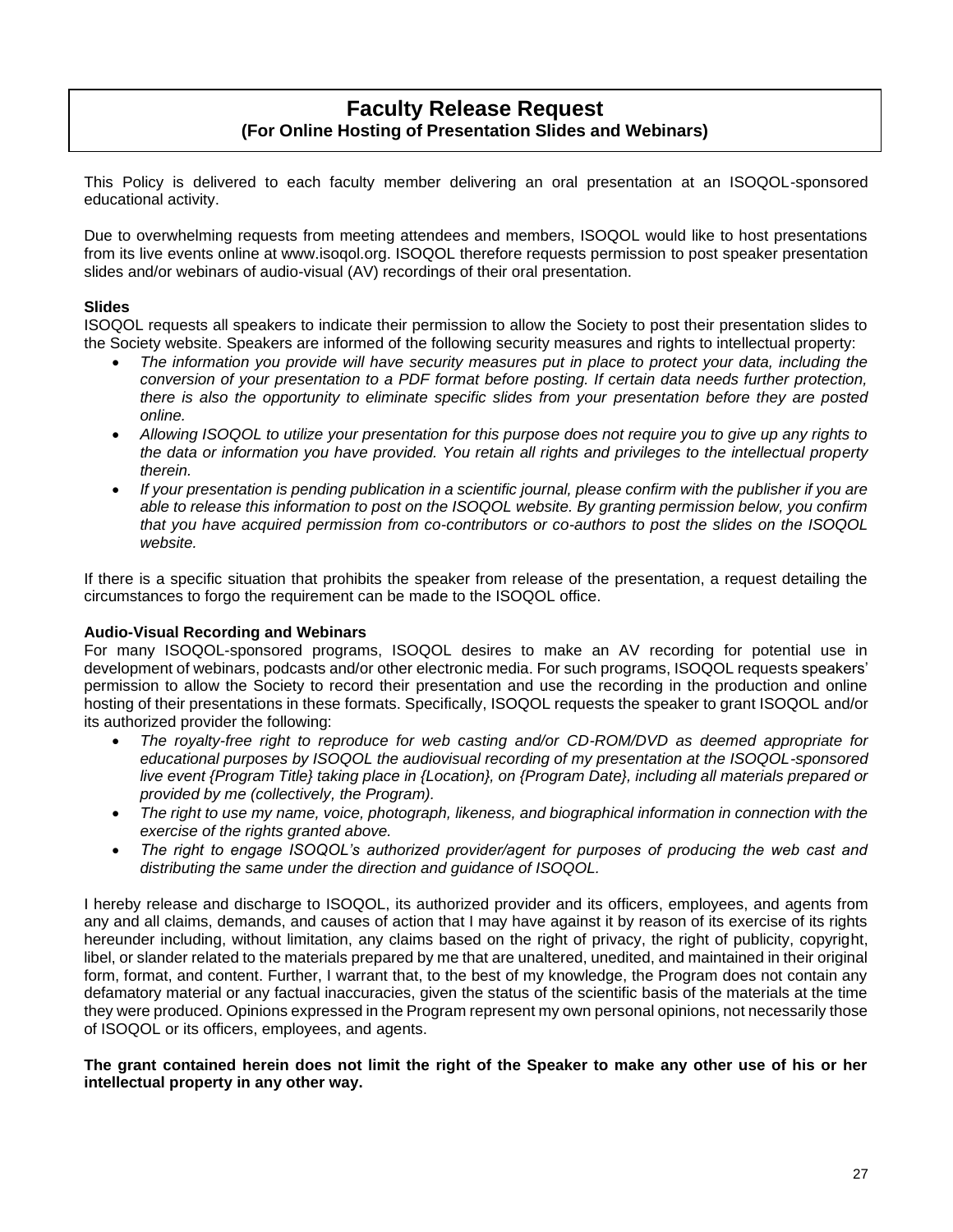# <span id="page-30-0"></span>**Financial Audit Requirement**

# **Financial Audit Process**

Annually, the Board of Directors will contract with a Certified Public Accounting firm to conduct an independent audit in accordance with Generally Accepted Auditing Standards. The audit firm will be selected by the management company and every attempt will be made to rotate lead auditors or audit companies every three to five years. A copy of the audit shall be provided to the office file, Treasurer and each Executive Committee member.

# **Fiscal Year**

The fiscal year is January 1 through December 31.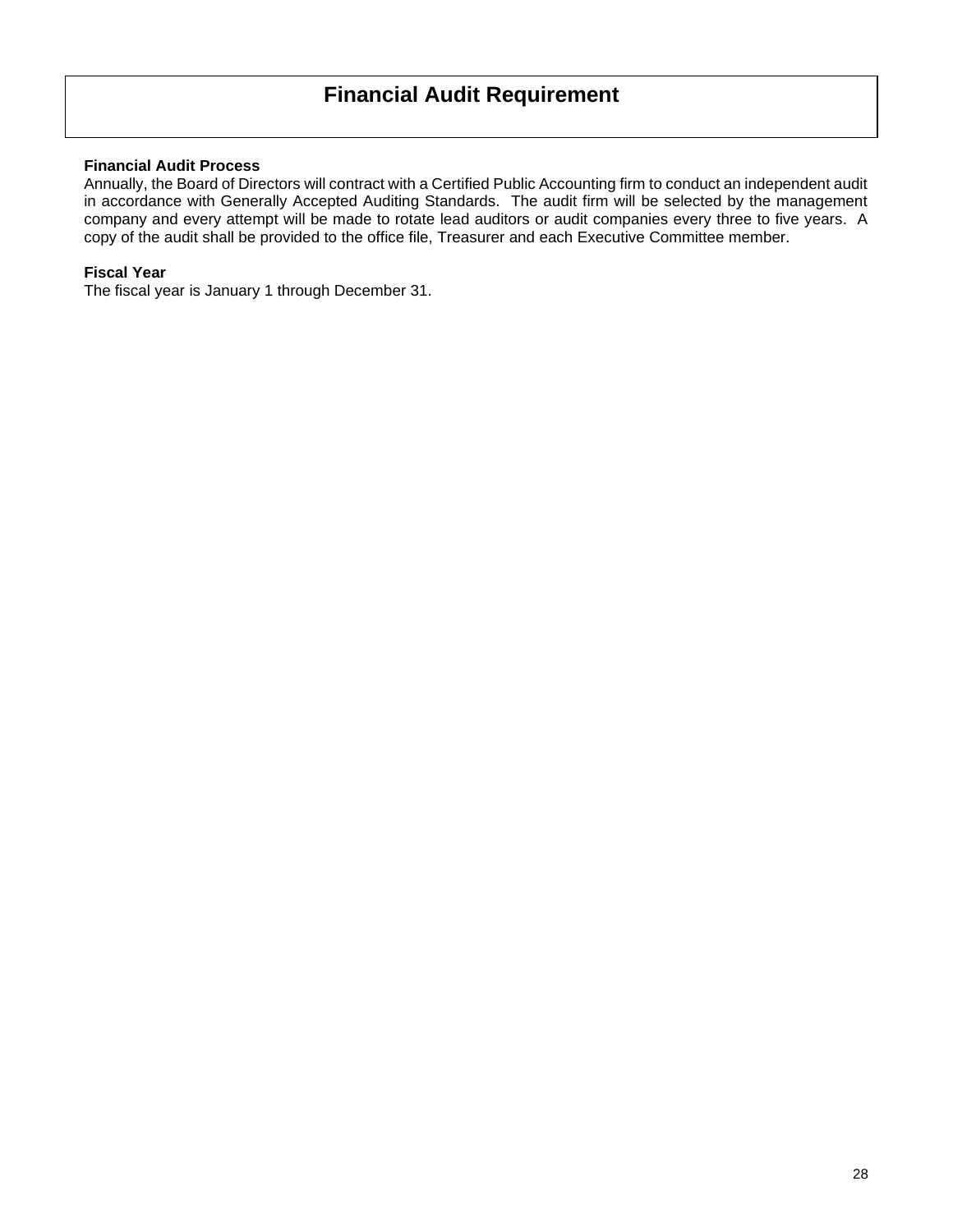# <span id="page-31-0"></span>**Notice of Funding Information**

On occasion ISOQOL receives requests from various groups requesting research grant information be distributed to the membership. This information is announcing funding opportunities that may be of benefit to our members.

ISOQOL has established the following policy and guidelines for distribution of external research grant funding communication to our membership:

- (1) The organization's request must support the mission and values of ISOQOL.
- (2) The request may be from a nonprofit or for-profit organization.
- (3) The research grant funding opportunity must be perceived as of benefit to our members.
- (4) To ensure brevity, the information should be no longer than a one page document and must be presented in an unbiased manner.
- (5) The research grant funding opportunity will not be endorsed by ISOQOL nor should the distribution of the request give the perception of bearing ISOQOL endorsement. It is suggested that the request begin with "ISOQOL has been made aware of…
- (6) To ensure timeliness, these External Funding Opportunity requests will be distributed as a Weekly Update and/or within the Newsletter or other similar acceptable means approved by ISOQOL.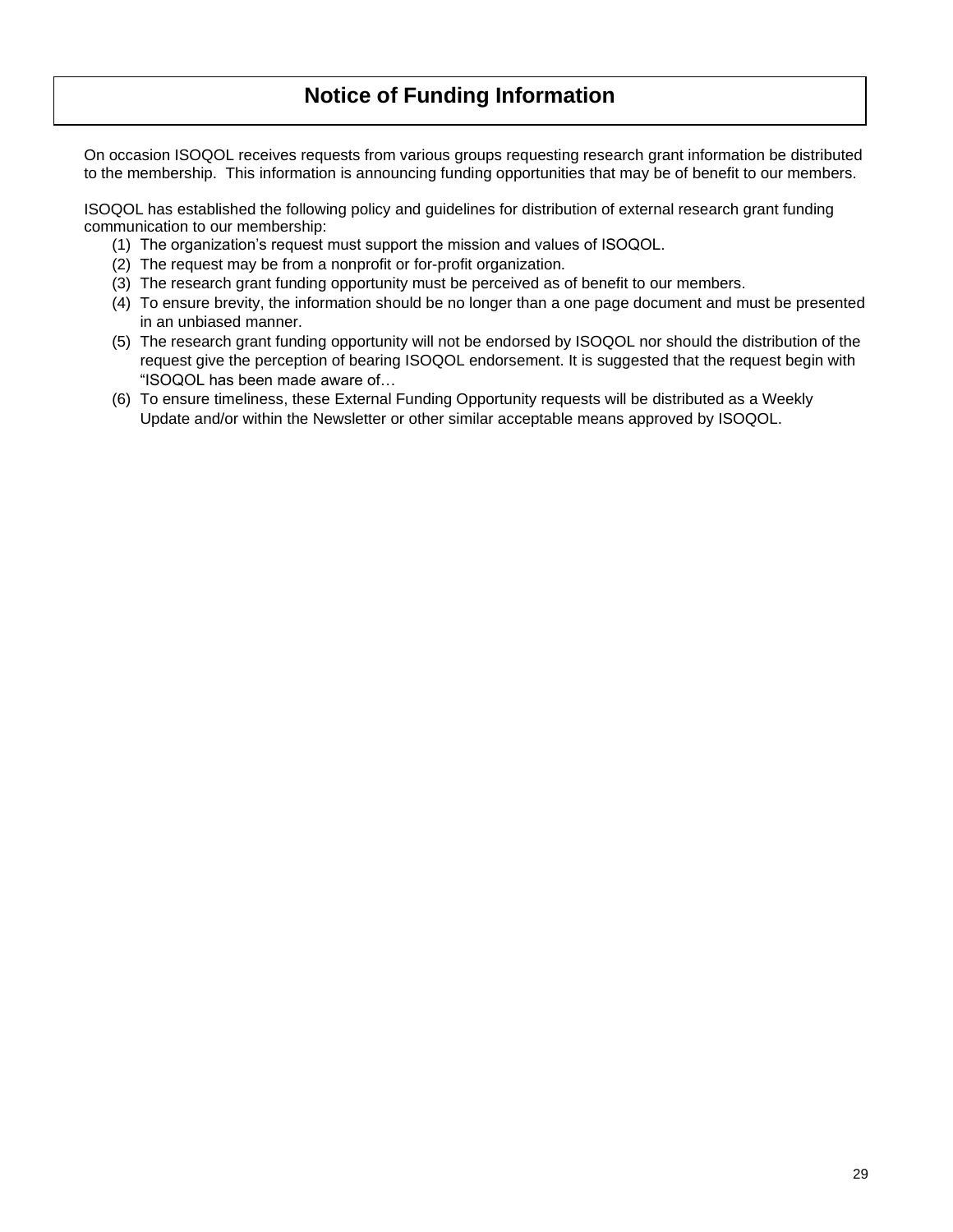# <span id="page-32-0"></span>**Insurance**

It shall be the policy of ISOQOL to on a yearly basis maintain General Liability and Directors and Officers (Society Professionals) insurance coverage. When appropriate, ISOQOL will also secure additional liability insurance such as earthquake, liquor or terrorism insurance. Current insurance information listed below:

#### Description: **Commercial General Liability Coverage and Umbrella Policies**

Agency: **Affinity Insurance Agency** 1120 20th St. NW Ste. 600 Washington, DC 20036-3406 Agent:

> Great American Insurance Administrative Offices 301 E 4th Street Cincinnati OH 45202-4201

| 1,000,000 | Each Occurrence Limit                         |
|-----------|-----------------------------------------------|
| 100,000   | Damage to Premised Rented to You Limit        |
| 5.000     | Medical Expenses Limit (Any One Person)       |
| 1,000,000 | Personal and Aggregate Limit                  |
| 2,000,000 | General Aggregate Limit                       |
| 2,000,000 | Products/Completed Operations Aggregate Limit |

#### Description: **Non-Profit Organization Directors and Officers Liability Policy**

Marsh U.S. Consumer A service of Seabury & Smith, Inc. 540 W. Madison Street Chicago, IL 60661

1,000,000 Non-Profit D&O liability

#### Description: **Convention Cancelation Insurance**

Arthur J. Gallagher One Church Street #400 Rockville, MA 20850

719,209 Cancellation 150,000 Physical Loss to Personal Property 125,000 Door Registration Receipts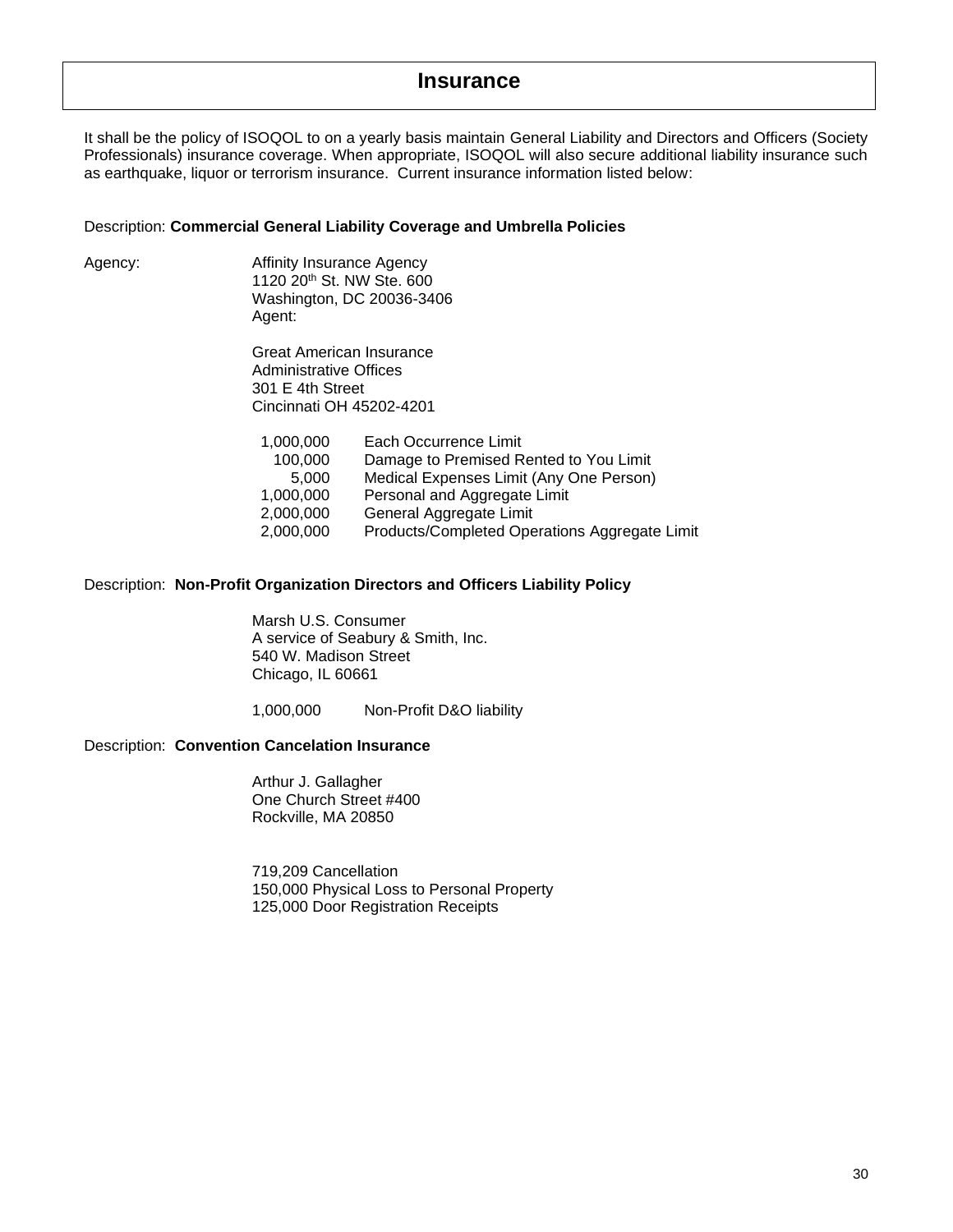# <span id="page-33-0"></span>**Investments**

The ISOQOL Board of Directors acknowledges the need to maintain sufficient liquid assets to cover the Society's anticipated operating budget each fiscal year. In addition, the strategic objective of diversifying its revenue streams is important, given the potential for uncertainty in the economy.

The Executive Committee is charged with review and oversight of the investment portfolio and quarterly review of the ISOQOL finances to determine the necessary operating budget. ISOQOL has an investment portfolio with Schwab One Account #3741-6670.

This statement of investment policy reflects the investment policy, objectives, and constraints of the ISOQOL Board of Directors (Board).

#### **Purpose of the Investment Policy Statement**

This statement of investment policy is set forth by the ISOQOL Board in order to:

- 1. Define and assign the responsibilities of all involved parties.
- 2. Establish a clear understanding for all involved parties of the investment goals and objectives for assets.
- 3. Offer guidance and limitations to all investment managers regarding the investment of Society assets.
- 4. Establish a basis for evaluating investment results.
- 5. Manage assets according to prudent standards as established in common trust law.
- 6. Establish the relevant investment horizon for which the assets will be managed.

In general, the purpose of this statement is to outline a philosophy and attitude which will guide the investment management of the assets toward the desired results. It is intended to be sufficiently specific to be meaningful, yet flexible enough to be practical.

# **Delegation of Authority**

The Board is the governing body of ISOQOL. The Treasurer as advised by the Executive Committee is authorized to delegate certain responsibilities to professional experts in various fields. These include, but are not limited to:

Custodian(s). The custodian(s) will (or through agreement with a sub-custodian) maintain possession of securities owned by ISOQOL, collect dividend and interest payments, redeem maturing securities, and effect receipt and delivery following purchases and sales. The custodian may also perform regular accounting of all assets owned, purchased, or sold, as well as movement of assets into and out of the Fund accounts.

Investment Manager(s). The investment manager has discretion to purchase, sell, or hold the specific securities that will be used to meet the Society's investment objectives.

Additional specialists such as attorneys, auditors, and others may be employed to assist in meeting its responsibilities and obligations to administer the assets as directed by the Board.

# **Definitions**

- 1. "The Fund" shall mean the ISOQOL investment accounts.
- 2. "The Board" shall refer to the ISOQOL Board of Directors overseeing the investment accounts.
- 3. "Securities" shall refer to the marketable investment securities which are defined as acceptable in this statement.
- 4. "Investment Horizon" shall be the time period over which the investment objectives, as set forth in this statement, are expected to be met. The investment horizon is five to seven years.
- 5. "Investment Manager" shall mean any individual or group of individuals, employed to manage the investments of all or part of the Fund assets.

#### **General Investment Principles**

- 1. The assets shall be invested with the care, skill, prudence, and diligence under the circumstances then prevailing that a prudent man or woman acting in like capacity and familiar with such matters would use in the investment of a fund of like character and with like aims.
- 2. Investments shall be so diversified as to minimize the risk of large losses, unless under the circumstances it is clearly prudent not to do so.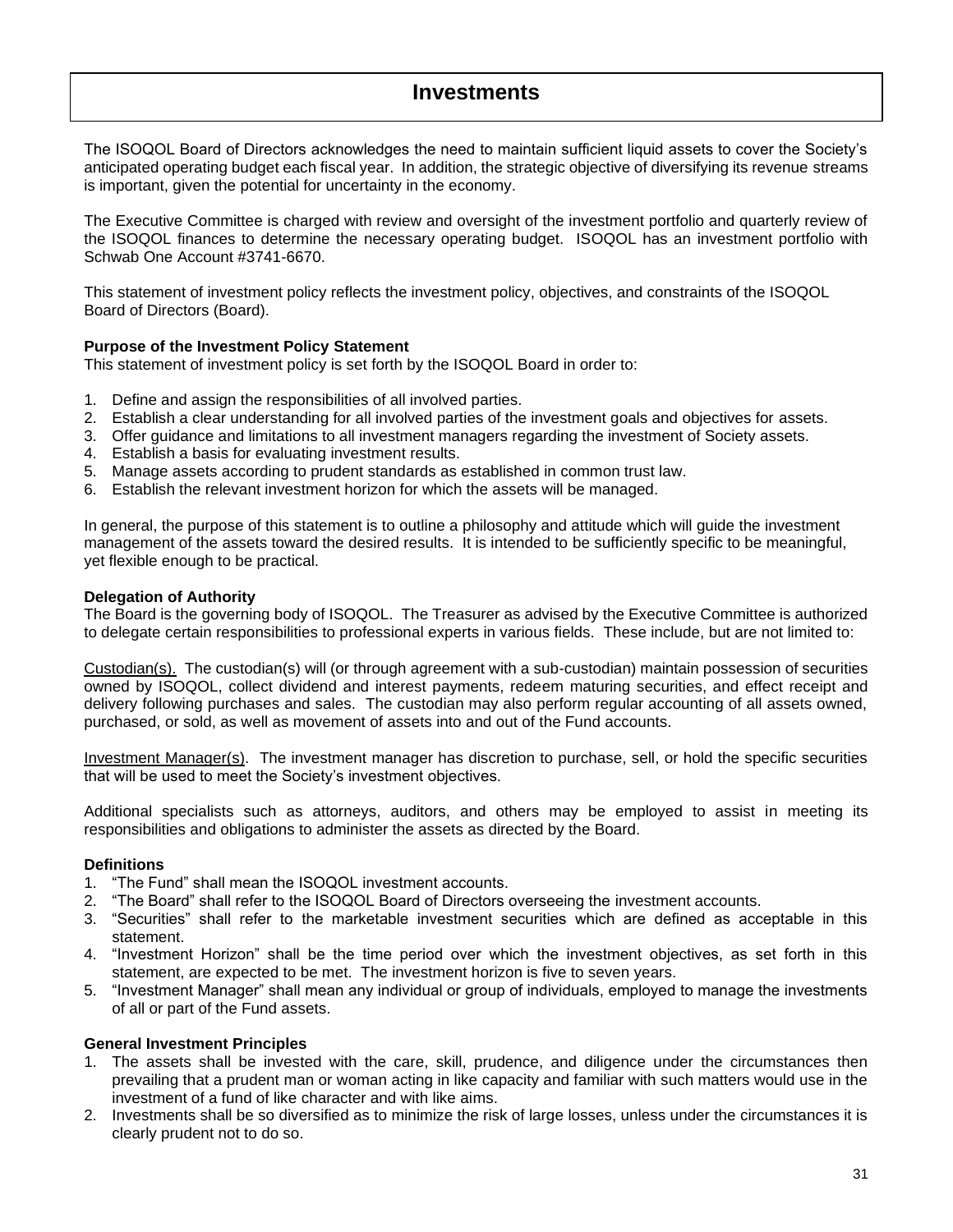- 3. The Fund may employ one or more investment managers/funds of varying styles and philosophies to attain the Fund's objectives.
- 4. Cash is to be employed productively at all times, by investment in short term cash equivalents to provide safety, liquidity, and return.

#### **Investment Objectives**

In order to meet its needs, the investment strategy of the Fund is to emphasize total return; that is, the aggregated return from capital appreciation and dividend and interest income.

The Fund seeks a combination of long-term growth of principal and current income while avoiding excessive risk. Short-term volatility will be tolerated in as much as it is consistent with the volatility of a comparable market index.

Over the investment horizon established in this statement, it is the goal to meet or exceed:

The return of 90% of the S&P 500 index and 10% Barclays's Gov't Credit Index

The investment goals above are the objectives of the aggregate Fund, and are not meant to be imposed on each investment account. The goal of each investment manager, or the investment horizon, shall be to:

- 1. Meet or exceed the market index, or blended market index that most closely corresponds to the style of investment management.
- 2. Display an overall level of risk in the portfolio which is consistent with the risk associated with the benchmark specified above. Risk will be measured by the standard deviation of quarterly returns and by beta.

#### **Goals of the Investment Accounts**

The overriding objective of the Funds is long term growth of capital. That is, the objective is to grow the aggregate portfolio value at least at the rate of inflation over the Fund's investment horizon.

# **Liquidity**

The Board recognizes its responsibility to help minimize any potential loss occasioned by the sale of securities needed to meet a liquidity need. Therefore, the Treasurer will periodically provide investment consultant with an estimate of expected net cash flow to allow sufficient time to build up necessary liquid reserves.

#### **Marketability of Assets**

The Board requires that all of Fund assets be invested in liquid securities, defined as securities that can be transacted quickly and efficiently for the Fund, with minimal impact on market price.

#### **Investment Guidelines -** Allowable Assets

- 1. Cash Equivalents
	- **•** Treasury Bills
		- Money Market Funds
		- **•** STIF Funds
		- Commercial Paper
- 2. Fixed Income Securities
	- U.S. Government and Agency Securities
	- Corporate Notes and Bonds
- 3. Equity Securities
	- **Common Stocks**
	- Convertible Notes and Bonds
	- **Convertible Preferred Stocks**
- 4. Mutual Funds and Pooled Accounts
- **Banker's Acceptances**
- Repurchase Agreements
	- **Certificates of Deposit**
	- Mortgage Backed Bonds
	- Preferred Stock
- American Depository Receipts (ADRs) of Non-U.S. Companies and non US Companies

#### **Selection of Fund Managers**

The selection of investment funds/manager(s) is to be based on the recommendations of the Treasurer and approved by the Executive Committee. A qualifying investment manager must be a registered investment advisor under the Investment Advisors Act of 1940, or a bank or insurance company.

#### **Performance Review Evaluation**

Performance reports generated by the Investment Manager shall be compiled at least quarterly and communicated to the Treasurer for review. The investment performance of total portfolios, as well as asset class components, will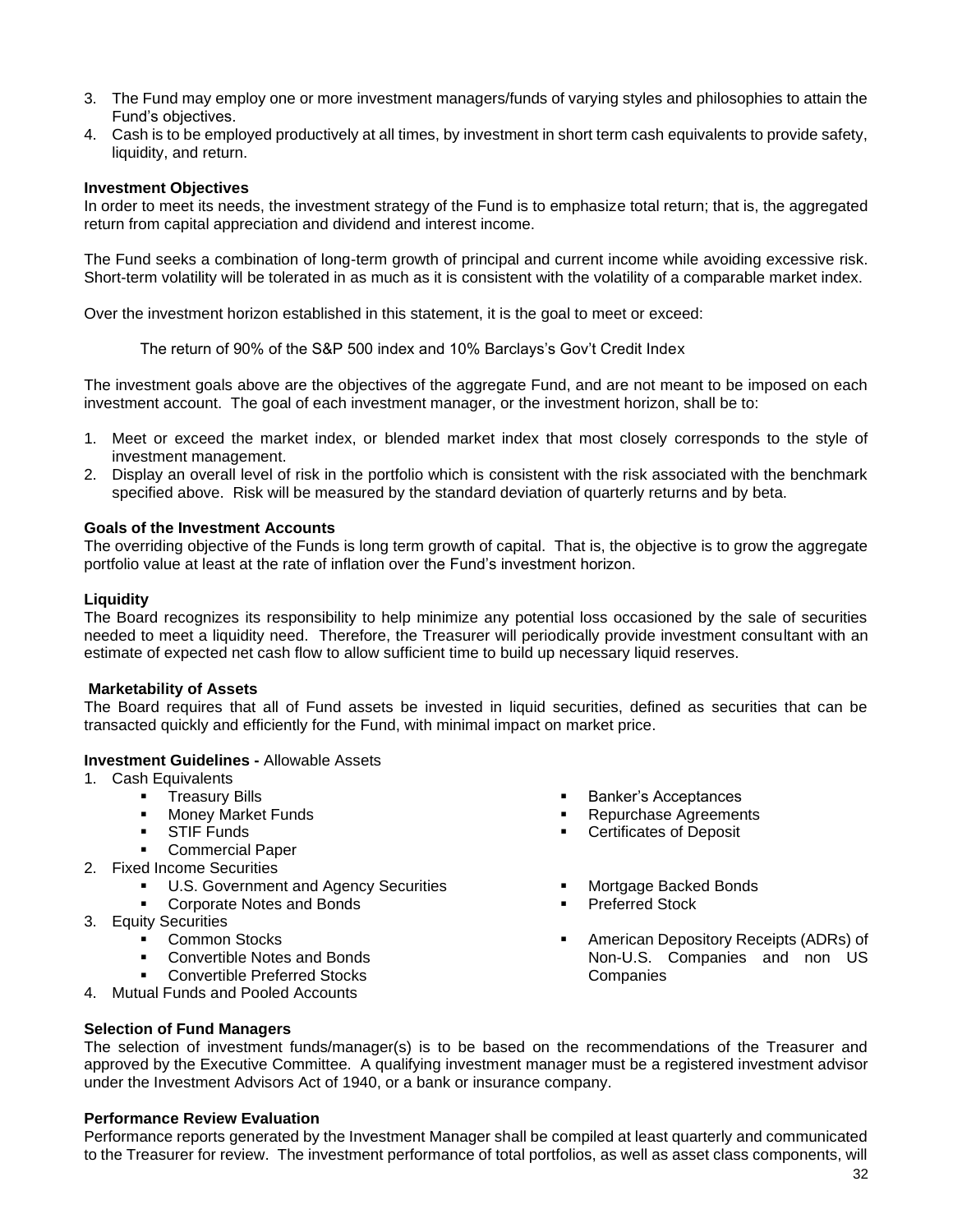be measured against commonly accepted performance benchmarks. Consideration shall be given to the extent to which the investment results are consistent with the investment objectives, goals, and guidelines as set forth in this statement. The Treasurer and Executive Committee intends to evaluate the portfolio(s) over at least a five year period, but reserves the right to terminate a fund/manager for any reason including the following:

- 1. Investment performance which is significantly less than anticipated given the discipline employed and the risk parameters established, or unacceptable justification of poor results.
- 2. Failure to adhere to any aspect of this statement of investment policy, including communication and reporting requirements.
- 3. Significant qualitative changes to the investment management organization.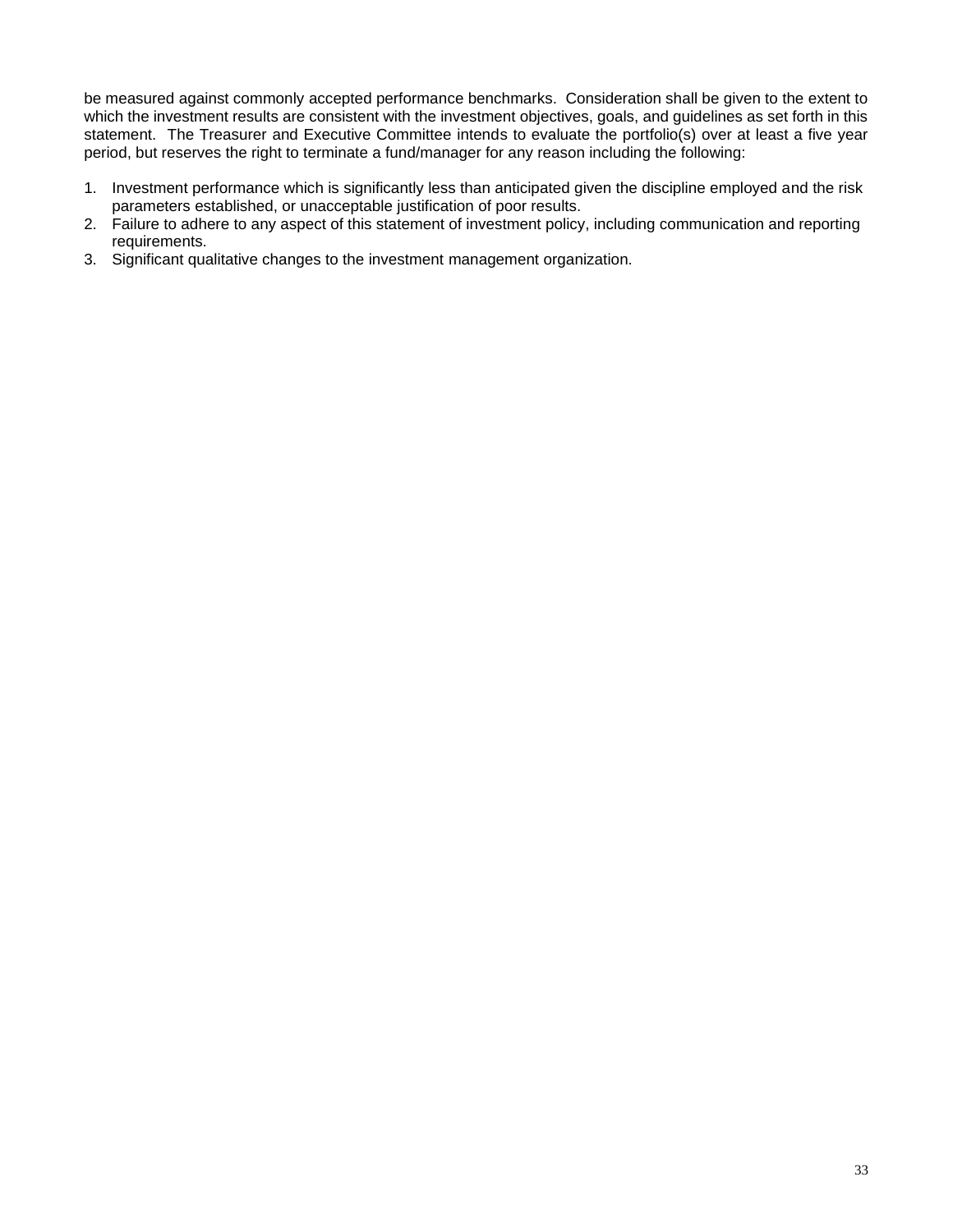## **Leadership Duties and Responsibilities (For Board of Directors and Committee Members)**

## **General Committee Members**

- Determine and understand the organization's mission and purposes
- Support the president, Board of Directors and Executive Committee
- Support the management staff
- Assist in completing the objectives of their Committee by accepting and collaborating on specific tasks
- Work to meet established deadlines in order to advance their Committee's objectives efficiently
- Determine, monitor and strengthen programs and services for members
- Promote the organization's image
- Ensure legal and ethical integrity in the organization
- Attend all assigned committee meetings
- Prepare for meetings by reviewing the agenda and supporting documents
- Treat all information learned or shared at meetings as ISOQOL intellectual property and confidential, including conversations and discussions
- Start and end meetings on time
- Study and understand the mission and bylaws, policies and goals
- Promote the organization to others
- Recruit members and future leaders to help govern the organization
- Stay current on issues and trends impacting the organization and membership
- Readily communicate with the office for needed information and assistance

## **At Large Board of Directors Member**

- Determine and understand the organization's mission and purposes
- Support the president and Board of Directors
- Support the management staff
- Ensure organizational planning
- Allocate resources for programs and services
- Determine, monitor and strengthen programs and services for members
- Promote the organizations image
- Ensure legal and ethical integrity in the organization
- Help recruit new leaders
- Assess and measure organizational performance
- Serve as board liaison to a committee, task force or program
- Attend all board meetings
- Prepare for meetings by reviewing the agenda and supporting documents
- Treat all information learned or shared at meetings as ISOQOL intellectual property and confidential, including conversations and discussions
- Start and end meetings on time
- Study and understand the mission and bylaws, policies and goals
- Promote the organization to others
- Recruit members and future leaders to help govern the organization
- Stay current on issues and trends impacting the organization and membership
- Assist with fund raising
- Refrain from working around the President and making special requests of the staff
- Readily communicate with the office for needed information and assistance

#### **President**

- Serve as the chief elected officer over the organization
- Preside over all meetings or identify a designee
- Interface with the executive director, board of directors, executive committee, and committees
- Appoint committee chairs
- Appoint ad hoc committees or task forces
- Co-sign checks over \$20,000, which have not been previously approved in the budget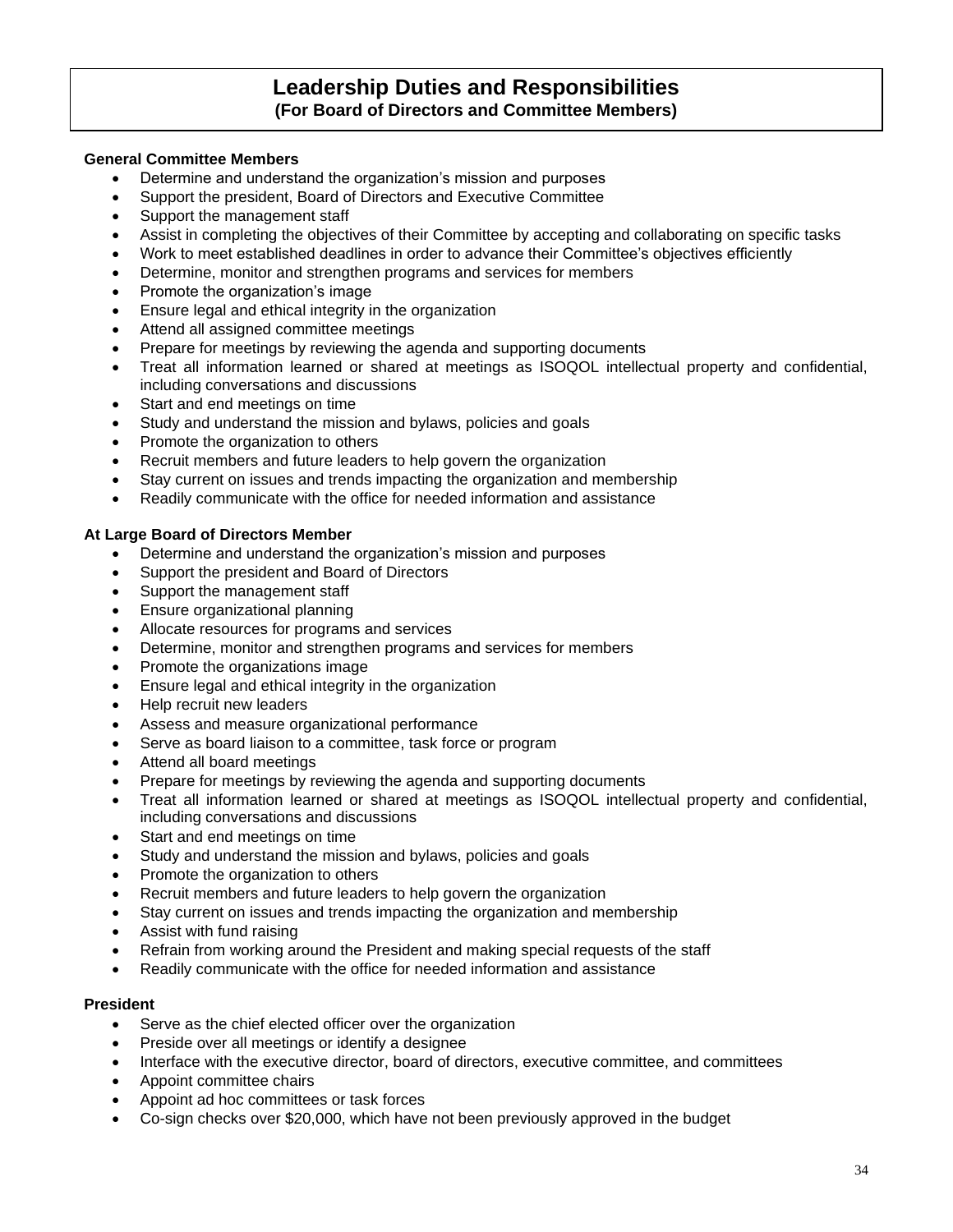## **President-elect**

- Serve in the absence of the president
- Perform such duties as identified in the bylaws or as assigned by the president

### **Secretary**

- Oversee the custody of all organization records
- Monitor the accuracy and timely distribution of meeting minutes
- Serve as liaison to review bylaws
- Perform such duties as identified in the bylaws or as assigned by the president

## **Treasurer**

- Oversee the custody of all organization funds
- Work with staff to create an annual budget for board approval
- Co-sign checks over \$5,000
- Perform such duties as identified in the bylaws or as assigned by the president

## **Required Meetings**

| January    | Board of Directors' Teleconference Call                |
|------------|--------------------------------------------------------|
| April      | Spring Board of Directors' Meeting (in person)         |
| October:   | Fall Board of Directors' Meeting (in person)           |
| November:  | Board of Directors' Teleconference Call                |
| As needed: | Strategic planning, crisis response, others as needed. |

## **Board and Executive Committee Voting**

Official Board/Executive Committee votes can take place electronically or during a board meeting. During a Board Meeting, any items not on the agenda or items that arise on the floor cannot be voted on during the same board meeting to allow adequate research and discussion to take place. These items can later be voted on electronically or during another board meeting.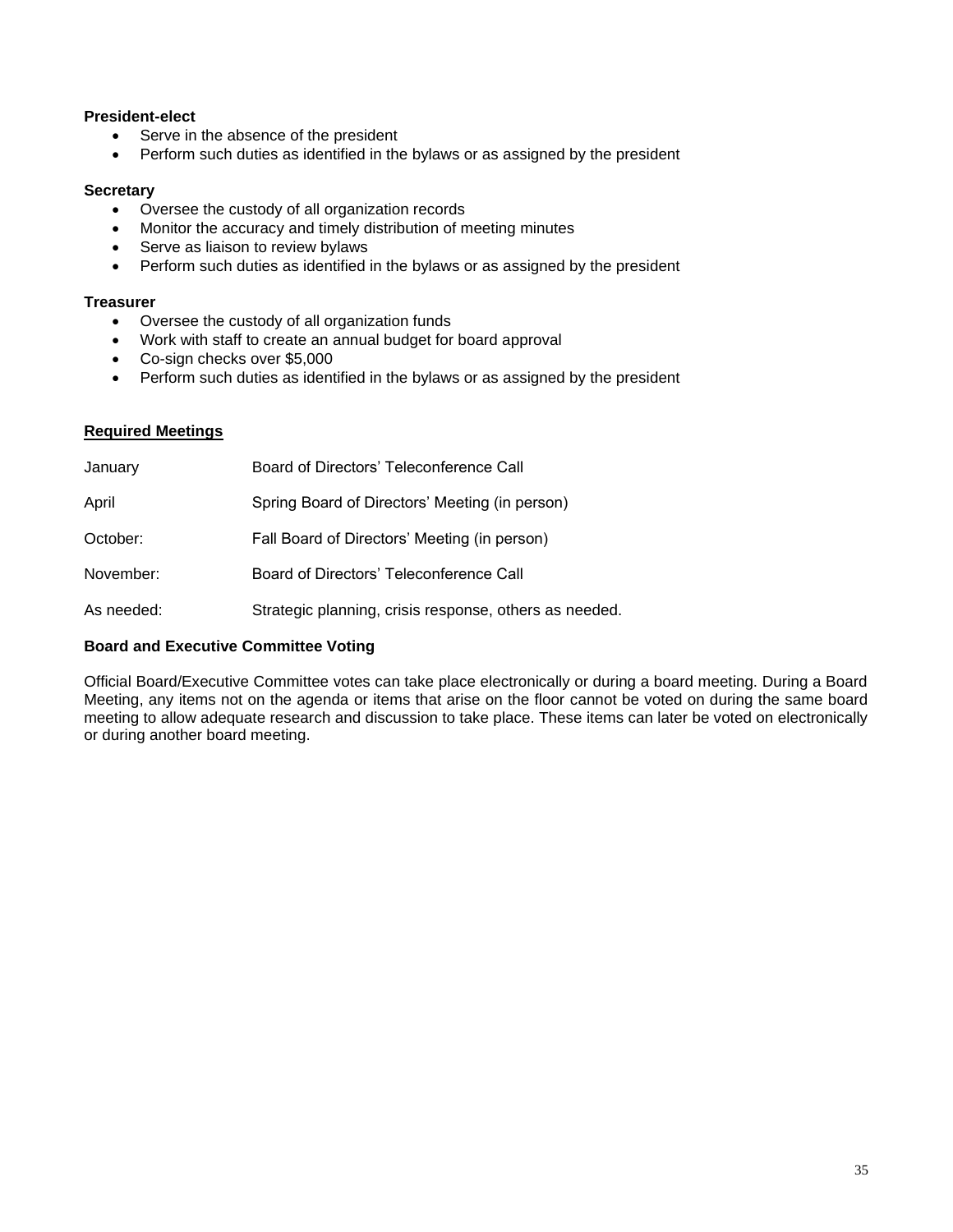## **1. Member Mailing List Request Policy** *(for vendors, sponsors, industry and related organizations)*

To request mailing lists of ISOQOL members, interested persons must first fill out the Mailing List request form, found on the ISOQOL G-drive. The request form shall include:

- − General Contact Information
- − Sample of the piece to be distributed to ISOQOL delegates
- − Payment information (check, Visa, MC, AMEX)
- − Signed confidentiality clause
- − Sort type (alpha, zip code, international, etc.)

The Confidentiality Clause shall state:

The mailing list is the intellectual property of ISOQOL and that it may only be used for the purpose of mailing the approved piece to ISOQOL members. The list will be distributed in label format for one-time use only. Should any labels not be used, the recipient of the list agrees to destroy any unused labels.

Upon satisfactory completion of the specified materials and receipt of payment, the mailing list will be sent to the requestor, within a reasonable time period.

ISOQOL reserves the right to deny request for any reason.

#### **It is ISOQOL policy that email addresses of delegates are never sold or distributed**

#### **2. Delegate List Request Policy**

To request a list of registered delegates for the ISOQOL Annual Conference, interested persons must first fill out a list request form, found on the ISOQOL G-drive. The request form shall include:

- o General Contact Information
- o Sample of the piece to be distributed to ISOQOL delegates
- o Payment information (check, Visa, MC, AMEX)
- o Signed confidentiality clause
- o Sort type (alpha, zip code, international, etc.)

The Confidentiality Clause shall state:

 $\circ$  The list is the intellectual property of ISOQOL and that it may only be used for the purpose of distributing the approved piece to ISOQOL delegates. The list will be distributed in hard copy or electronic PDF format.

Upon satisfactory completion of the specified materials and receipt of payment, the delegates list will be sent to the requestor, within a reasonable time period.

ISOQOL reserves the right to deny any request for any reason.

A maximum of two lists will be rented per requestor, one pre-meeting registration list and one post meeting delegate registration list.

The delegate information provided will only include full name, designation, institution, city, state or country.

#### **It is ISOQOL policy that email addresses of delegates are never sold or distributed.**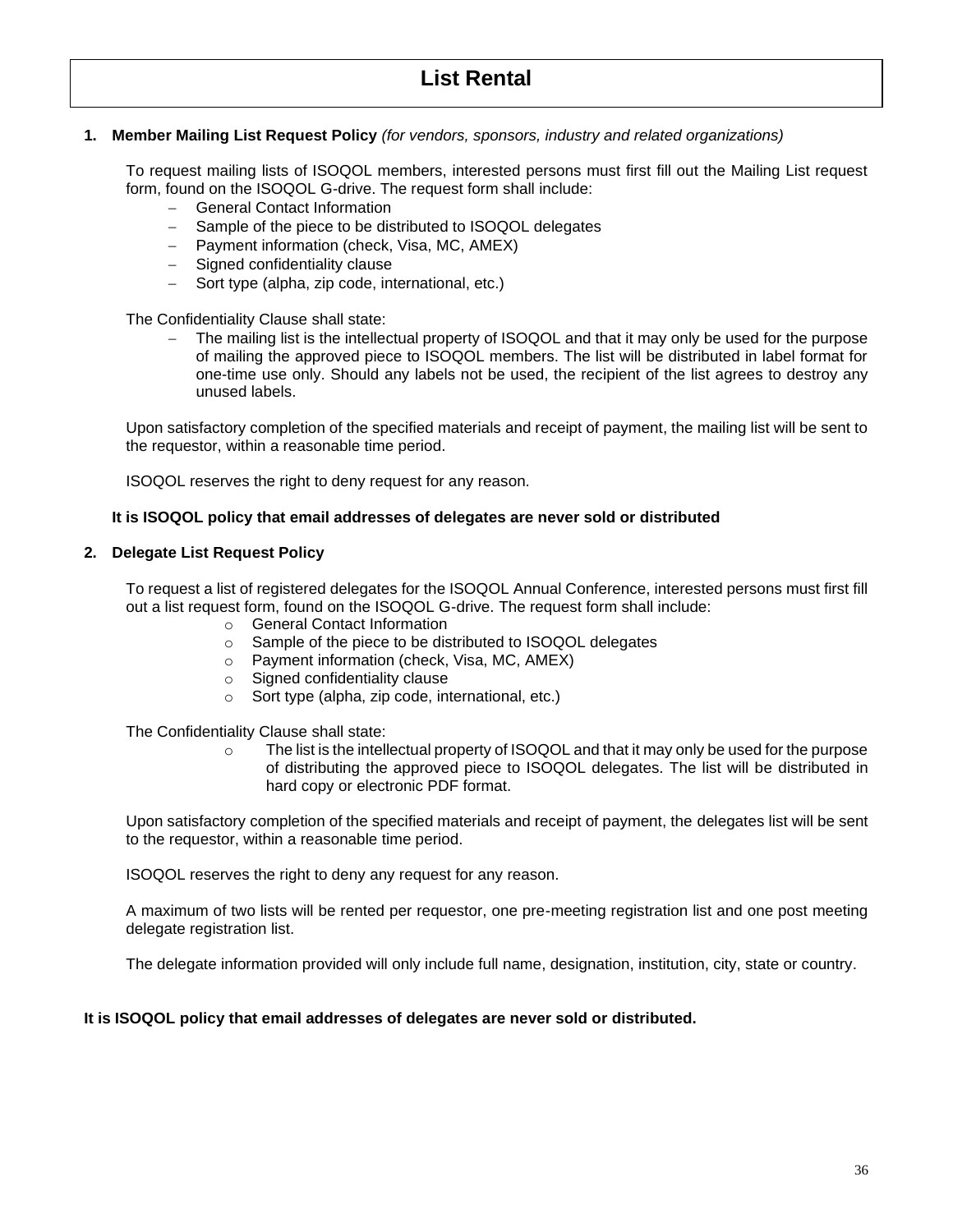## **Listserv and Bulletin Boards**

**The following are the rules and conditions of participation in the International Society for Quality of Life Research listserv. By subscribing to and participating in this listserv, users hereby agree to be bound by and warrant their full compliance with the following terms of participation:**

This listserv, including project management software, is a service provided by the International Society for Quality of Life Research ("ISOQOL") in furtherance of its nonprofit and tax-exempt purposes. This listserv may be used only by ISOQOL members and only for the purpose of discussing matters related to or arising out of the profession of health-related quality of life research.

ISOQOL accepts no responsibility for the opinions and information posted on this listserv by others. ISOQOL disclaims all warranties with regard to information posted on this listserv, whether posted by ISOQOL or others; this disclaimer includes all implied warranties of merchantability and fitness. In no event shall ISOQOL be liable for any special, indirect or consequential damages, or damages of any kind whatsoever, resulting from loss of use, data or profits, arising out of or in connection with the use or performance of any information posted on this listserv.

Do not post any defamatory, abusive, profane, threatening, offensive, or illegal information or material, and do not utilize the listserv in any illegal manner. Do not post any information or other material protected by copyright without the permission of the copyright owner. Do not use any words, logos or other marks that would infringe upon the trademark, service mark, certification mark, or other intellectual property rights of the owners of such marks without the permission of such owners. Do not post any confidential information or any information that would infringe upon the proprietary, privacy or personal rights of others. Do not post any information or other material that constitutes or could reasonably be construed as constituting advertising, marketing, solicitation of business, vending, attempting to sell or promote products or services, or otherwise engaging in or attempting to consummate commercial or professional transactions.

By posting material, the posting party warrants and represents that it owns the copyright with respect to such material, has received permission from the copyright owner, and/or that the material is in the public domain. The posting party further warrants and represents that it otherwise has the full and unencumbered right to post such material and that such posting will not infringe any rights or interests of others. In addition, the posting party grants ISOQOL and users of this listserv a non-exclusive, perpetual, irrevocable license to display, copy, publish, distribute, transmit, print, and use such information or material in any manner, without payment to the posting party.

This listserv shall not be utilized in any manner that violates federal or state antitrust laws or other laws prohibiting anticompetitive practices. The antitrust laws generally prohibit any agreement or understanding inconsistent with the right and obligation of competitors to exercise independent business judgment in pricing their products or services, dealing with their customers and suppliers, and selecting the markets in which to compete, among other business practices. No express agreement or understanding is required; one can be inferred from statements or conduct. Do not post any information regarding specific prices or fees charged or paid, and do not post any information concerning prices, pricing practices, discounts, or other terms or conditions of sale either obtained by or offered to another entity. Do not post any information concerning market shares, salaries, costs, sales territories, profit margins, or encouraging the selection or rejection of customers or suppliers.

All postings shall be of an informational nature and for informational purposes only. Commercial use or any other unauthorized use of this listserv is prohibited. Do not use the listserv to solicit or conduct business, including the direct or indirect marketing of users' products or services, in any manner. The listserv may not be used to provide information, materials, products, or services in exchange for compensation of any kind.

ISOQOL does not generally monitor this listserv for inappropriate postings, and does not on its own undertake editorial control of postings. However, in the event that any inappropriate posting or unauthorized use of the listserv is brought to ISOQOL's attention, including but not limited to prohibited posting and usage as outlined herein, ISOQOL will take all appropriate action, in its sole discretion. ISOQOL reserves the right to terminate, without prior notice, the listserv access of any user who does not abide by these guidelines, and/or to take other disciplinary action against violators.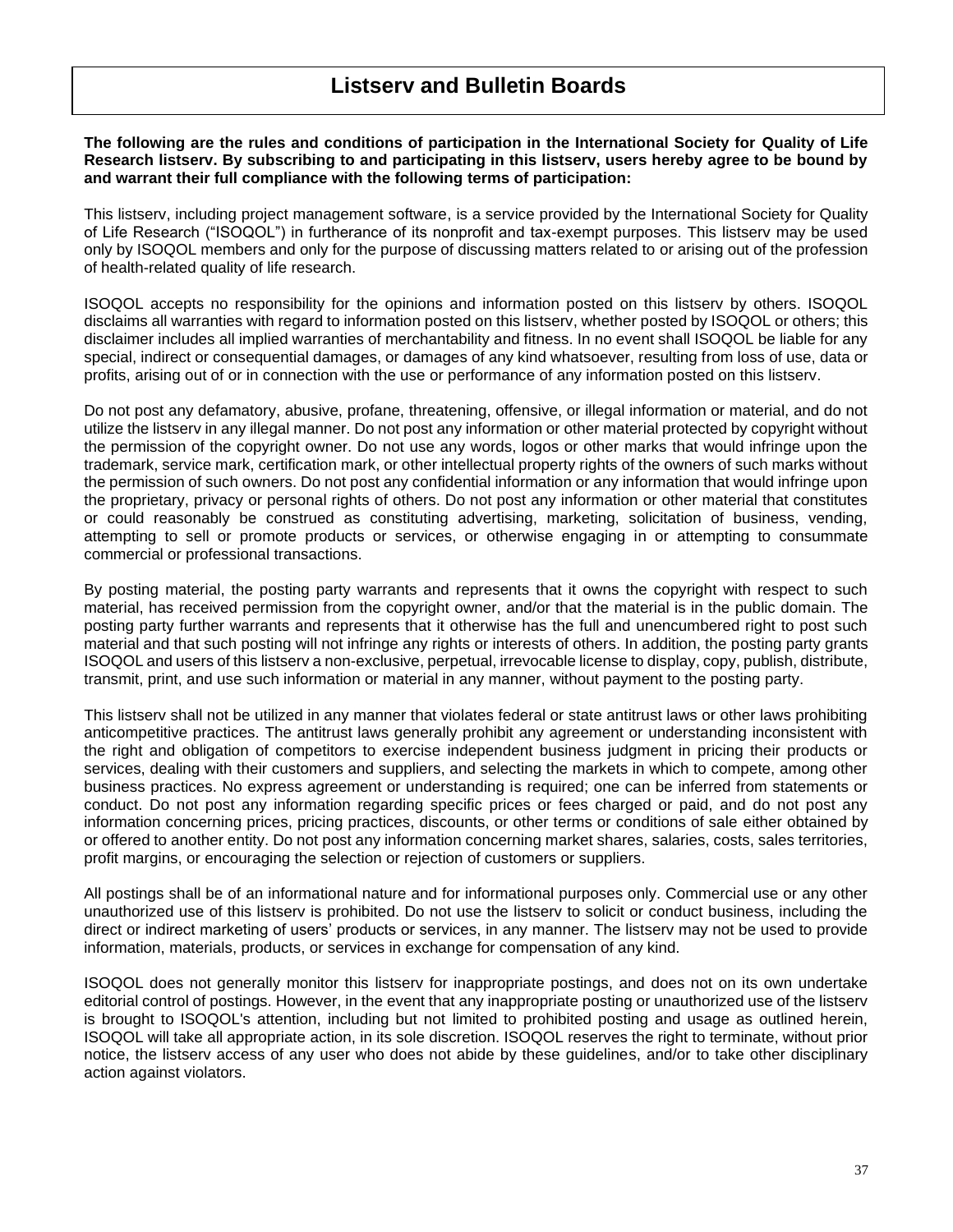## **Media Interactions**

It is essential that the ISOQOL respond to media inquiries in a way that is clear, concise, accurate and timely to help ensure the media reports accurate information while respecting and protecting the privacy and personal information of ISOQOL associates. Interactions with external media outlets on behalf of ISOQOL are overseen and coordinated by the ISOQOL office. ISOQOL is committed to the principles of free speech, and nothing in this Policy is intended to restrict the freedom of ISOQOL members or staff to engage in their scholarly activities or their personal involvement in community activities, express personal opinions on University or non-University actions and policies, or otherwise engage in free expression.

#### **Spokespersons**

Only ISOQOL President or a designated spokesperson may make statements on behalf of ISOQOL. No ISOQOL representative may make official or "off the record" statements on behalf of ISOQOL without consultation with, and express authorization from the ISOQOL Executive Committee or Board.

Any inquiries from media representatives received by ISOQOL members requesting information or comment from them as to ISOQOL's statement or position regarding a matter must be directed to the ISOQOL office, who will, depending on the circumstance:

- Follow up with the reporter to determine topic(s) being covered and information being sought
- Advise spokespersons about the matter prior to coordinating a response
- Coordinate and provide a response on behalf of the ISOQOL

### **News/Press Releases**

All press releases to promote the ISOQOL mission and initiatives to media outlets should be written by the ISOQOL staff in consultation with ISOQOL leadership as appropriate.

#### **Partnership News Releases that Mention ISOQOL**

In the case where ISOQOL is working in partnership with an external entity on an event, program or initiative for which the other entity is issuing a press release, the ISOQOL office must be informed with seven business days' notice prior to its intended issuance date to provide an opportunity for leadership and/or ISOQOL staff to review a draft of the release and related plan for distribution.

#### **Public Records and Open Meetings**

Nothing in this policy is meant to restrict in any way ISOQOL's timely compliance with laws regarding access to public records or open meetings.

#### **Subject Matter Expertise and Personal Expression**

ISOQOL staff and members may choose to speak with representatives of the media to express their personal position or opinion, but they do not have to do so. If they do so, they must clarify and distinguish that it is a personal opinion when doing so and not offer it by virtue of their position at ISOQOL.

As a courtesy, members and staff are strongly encouraged to inform the ISOQOL office when they have been contacted by or spoken with a media representative, but are not under any obligation to do so. ISOQOL facilitates accurate, ethical and timely news coverage of significant programs and the achievements of its members and can help prepare members for an interview.

When members are contacted for their scholarly or professional expertise, they should make it clear to media representatives that they are not speaking on behalf of ISOQOL. Discussion of articles and plain English summaries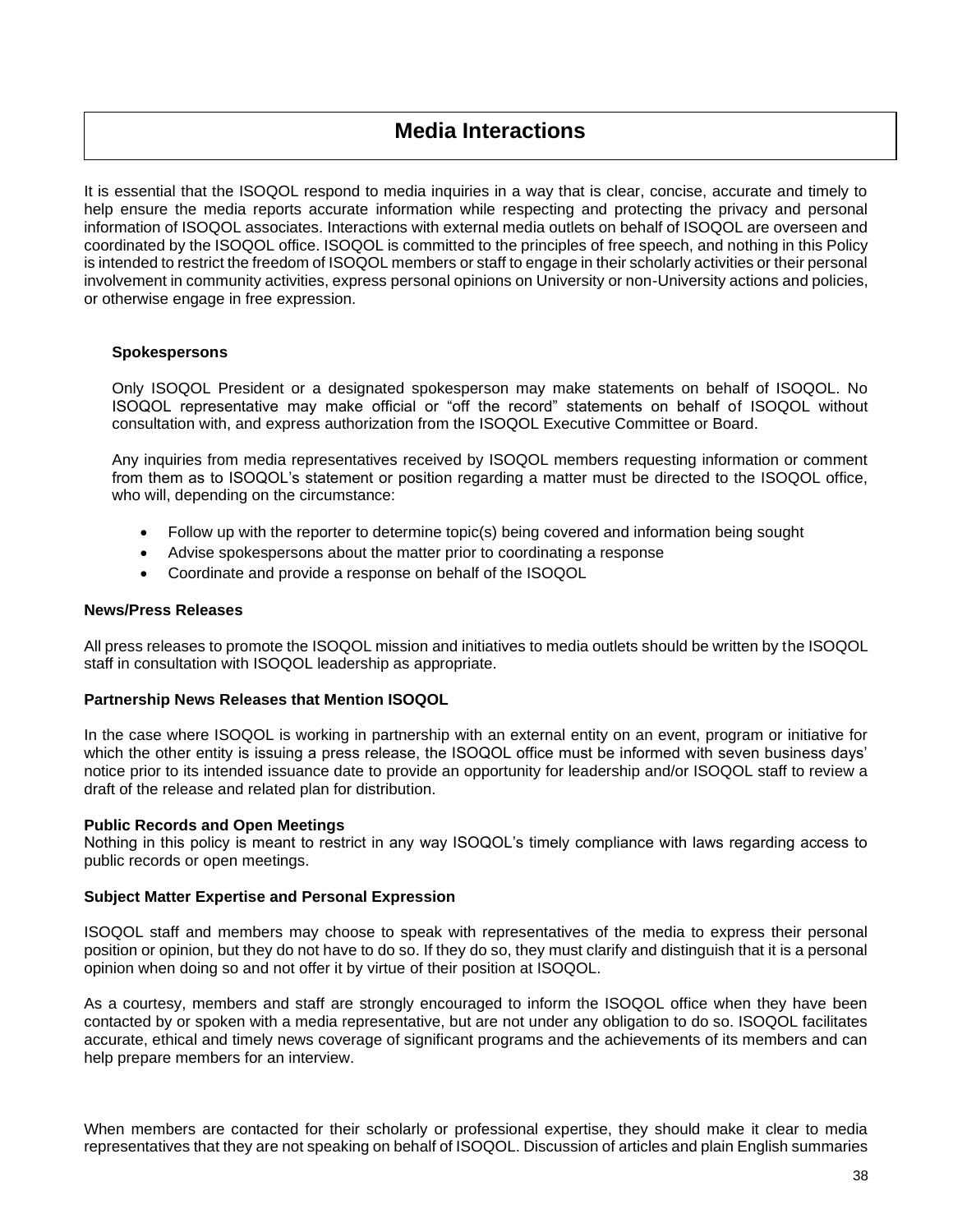published in one of ISOQOL's official journals falls under this section of subject matter expertise and personal expression unless otherwise directed by the ISOQOL Executive Committee or Board of Directors.

If asked to represent ISOQOL by a media representative, members should follow the procedure outlined in the next section of this policy.

### **Declining Media Interactions**

**In instances where you are asked to speak to media on behalf of ISOQOL when you are not designated to do so, regarding confidential material, or when you are otherwise uncomfortable speaking to the media, use the following guidelines:**

a. Decline requests for an interview or a statement. Do not, under any circumstance, say "no comment." An acceptable response is:

*"I'm sorry, I cannot speak with you at this time, but if you let me know what information you are looking for, I will have the appropriate person respond to you."* 

- b. Ask the media or other inquiring individuals the following questions:
	- *Can I get your name and the organization you are with?*
	- *What information are you seeking?*
	- *What is your e-mail address and telephone number where you can be reached?*
	- *What is your deadline for receiving this information?*
- c. End the conversation by saying "I will pass your message along to the appropriate people and someone will get back to you. Thank you."
- d. Report the inquiry to ISOQOL Staff or the Executive Director. Provide the topic, who contacted you, and the outcome of the inquiry so that it can be recorded in ISOQOL's Media Inquiry Log.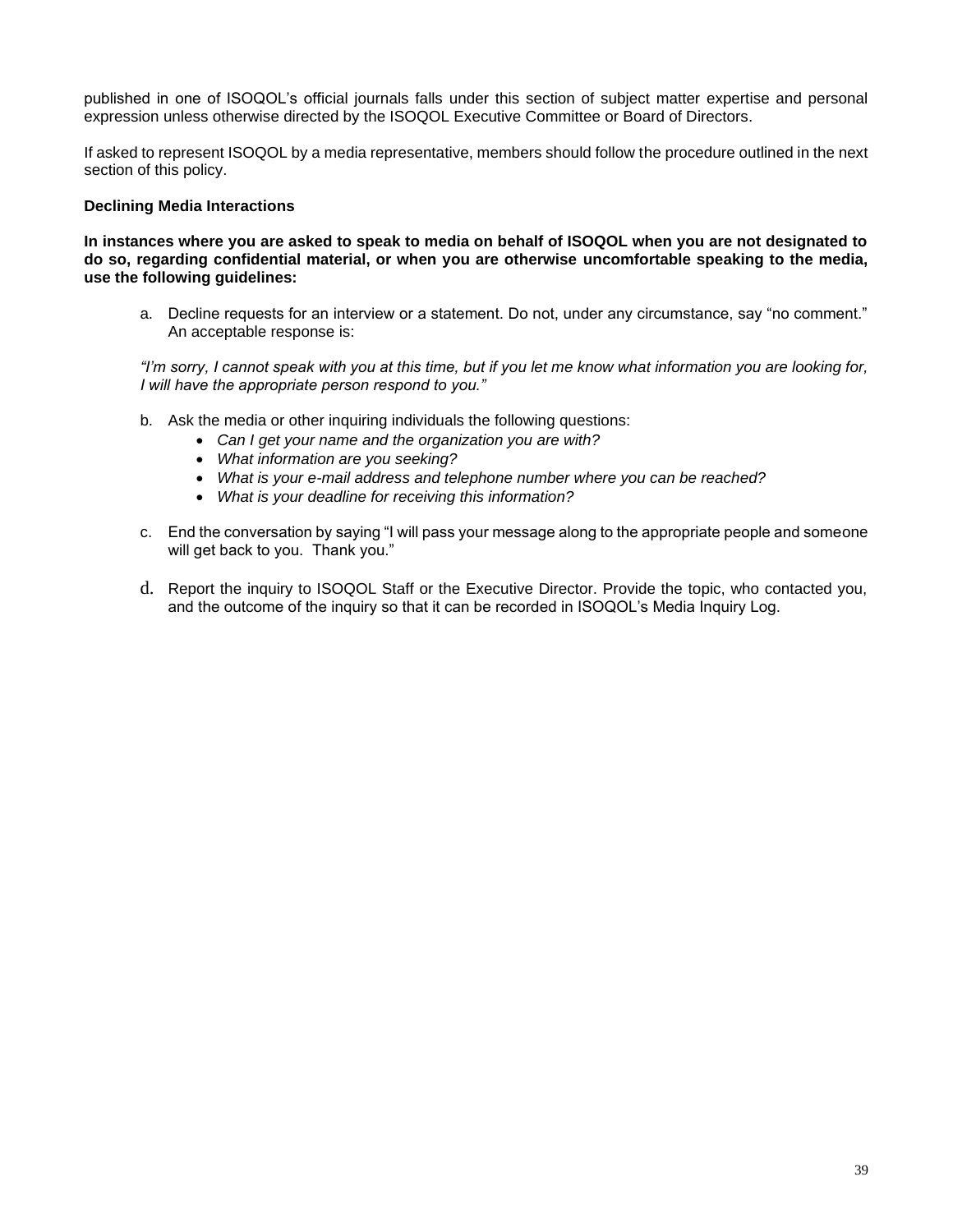Accurate minutes will be kept for all official meetings. Minutes will include place, date, time and participants at the meeting. Minutes will also include a record of what was considered and accomplished at the meetings.

Staff will distribute to presiding volunteer for approval prior to distribution to the full body of participants.

Minutes will be distributed within a four week period for approval and review of the full body of participants. Distribution may be electronic according to the governing documents or at the next meeting of the committee if within six weeks of the event. A "file" copy will be housed at the headquarters office and an electronic file will be kept on the ISOQOL G-drive housed at the headquarters office.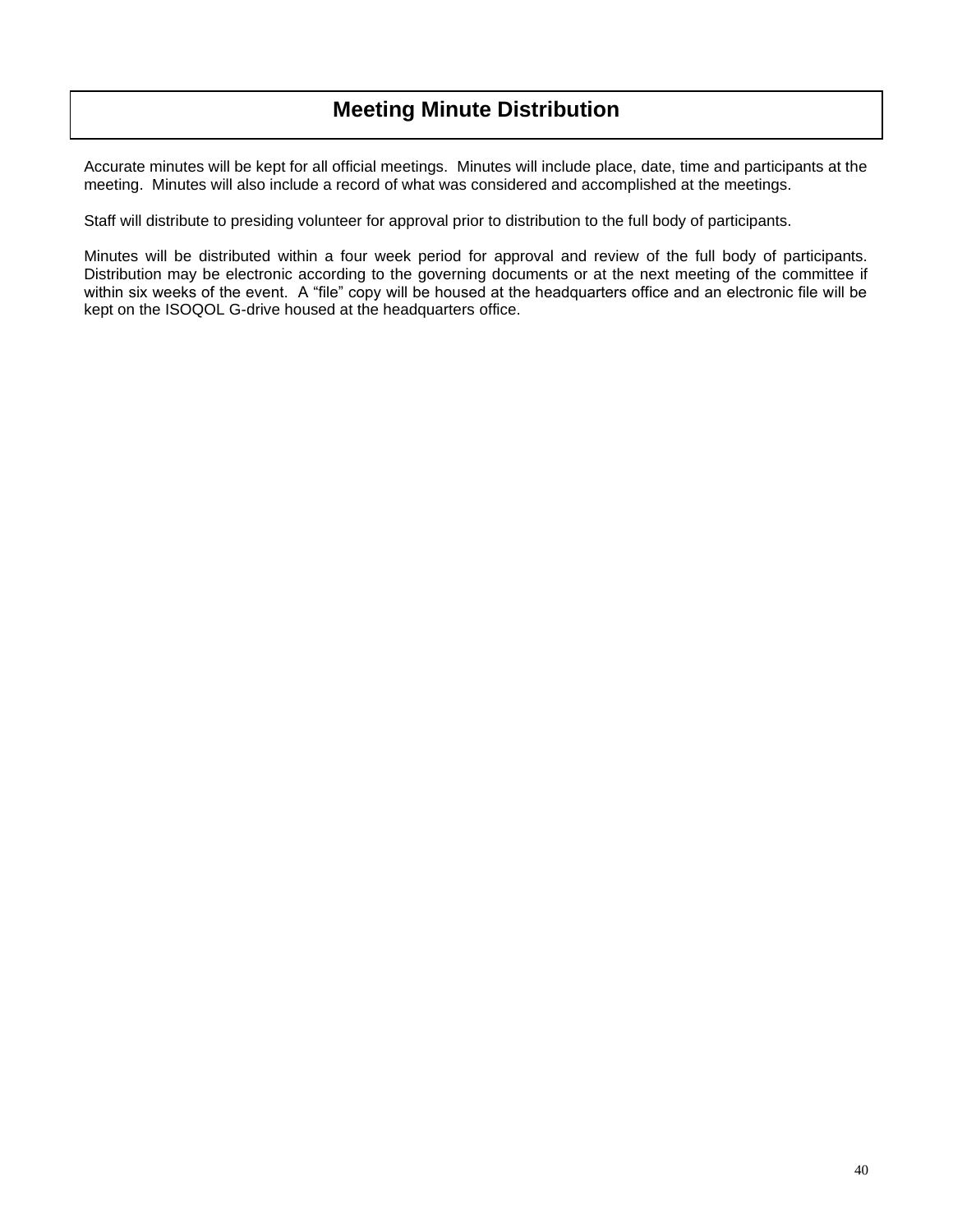# **Membership**

Membership in ISOQOL is open to all those throughout the world who subscribe to the purposes of the Society and who have an active interest in research, education, and the application and use of quality of life measures. Individuals who make application for membership and pay the annual dues may be designated members in good standing and shall be entitled to all privileges of membership and may vote, serve on committees, and hold office.

## **Membership Categories**

Honorary Members: The Board may offer Honorary Membership status with all the privileges afforded that status to a member who has made an extraordinary contribution to the field of Quality of Life research.

Regular Members: Regular members are professionals, patient partners and individuals in the field of health-related quality of life and patient-centered outcomes interested in supporting the purposes of the Society. Members in good standing shall be entitled to all privileges of membership and may vote, serve on committees, and hold office.

Patient Research Partners: Patient Research Partners (PRP) are persons who self-identify as a patient, subscribe to the purposes of the Society, have an active interest in research, education, and/or the application and use of quality of life measures and support the patient voice in quality of life and patient-reported outcomes research. PRPs bring forward their experiential knowledge to ensure that the patient's voice is heard. There are two member types available to the PRP.

- 1. Regular Patient Research Partners (RPRP): Regular Patient Research Partner members are professionals, patient partners and individuals in the field of health-related quality of life and patientcentered outcomes interested in supporting the purposes of the Society. Members in good standing shall be entitled to all privileges of membership and may vote, serve on committees, and hold office.
- 2. Affiliate Patient Research Partners (APRP): Affiliate Patient Research Partners (APRPs) are entitled to limited membership benefits including membership to Committees, Task Forces and Special Interest Groups but would not have the privilege of voting, elected leadership positions or holding a board seat. APRPs can purchase a subscription to ISOQOL's Quality of Life Research (QLR) Journal. APRP may be eligible for lower dues.

Retired Members: Retired membership is reserved for a professional or member that has retired and is no longer practicing in the field of health-related quality of life and other patient-centered outcomes. This member type retains all benefits and is eligible for lower dues.

Special Members: Special membership is available to individuals eligible for regular membership who reside in a developing nation or have an annual income less than \$15,000. This member type retains all benefits and is eligible for lower dues.

Student Members: Student/Trainee membership is reserved for those who are enrolled in a full-time, accredited training program in a relevant field or in a pre/post-doc, resident or fellowship program. This member type retains all benefits and is eligible for lower dues.

- Student/Trainee members must provide education information and dates on their new member applications or renewing member forms
- Student/Trainee members must submit proof of status

The Board of Directors may establish such other membership categories as it deems appropriate, shall establish the benefits of membership and dues for each category, and may grant waivers for admission to membership categories as well as waivers for dues payments as it deems necessary.

## **Membership Dues**

1. The Board of Directors may impose dues on membership in any class of membership to the extent consistent with their Bylaws in such amounts as shall be determined by the Board of Directors from time to time. The payment of dues as a condition of any class of membership may be waived or postponed at the discretion of the Board of Directors.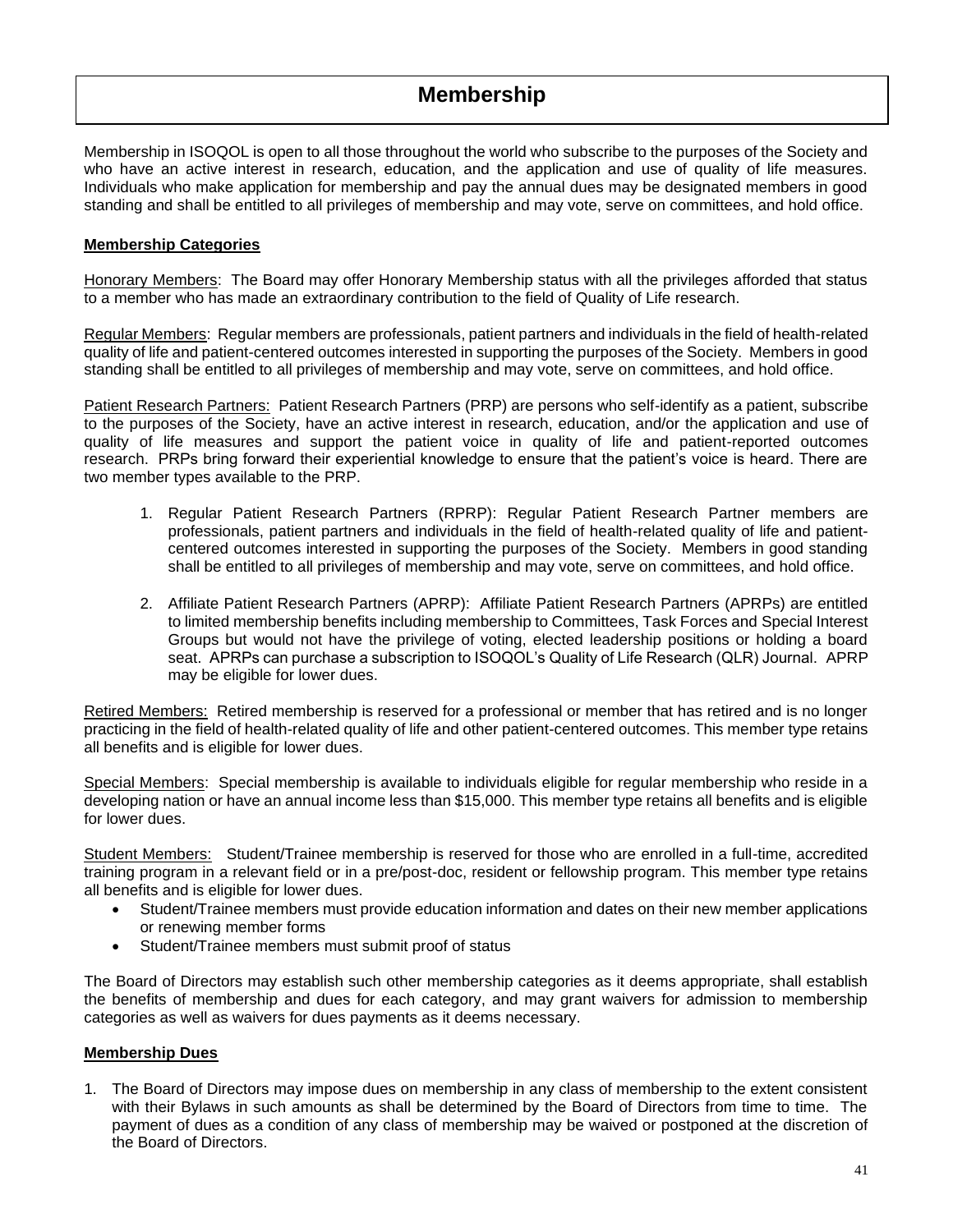## **Resignations, Termination and Discipline:**

- 1. Unless excused by the Executive Committee in writing for just cause, members of any class required to pay membership dues may be terminated for failure to make payment of dues in accordance with such procedures as the Board of Directors may establish from time to time.
- 2. Charges of unprofessional or unethical conduct may be brought against any member of the Society by written complaint signed by a member of the Society and delivered to the Secretary. The Executive Committee will investigate said complaints and decide on the necessary actions. The rules governing disciplinary proceedings based upon such charges shall be as established from time to time by the Executive Committee.
- 3. Resignations are at will.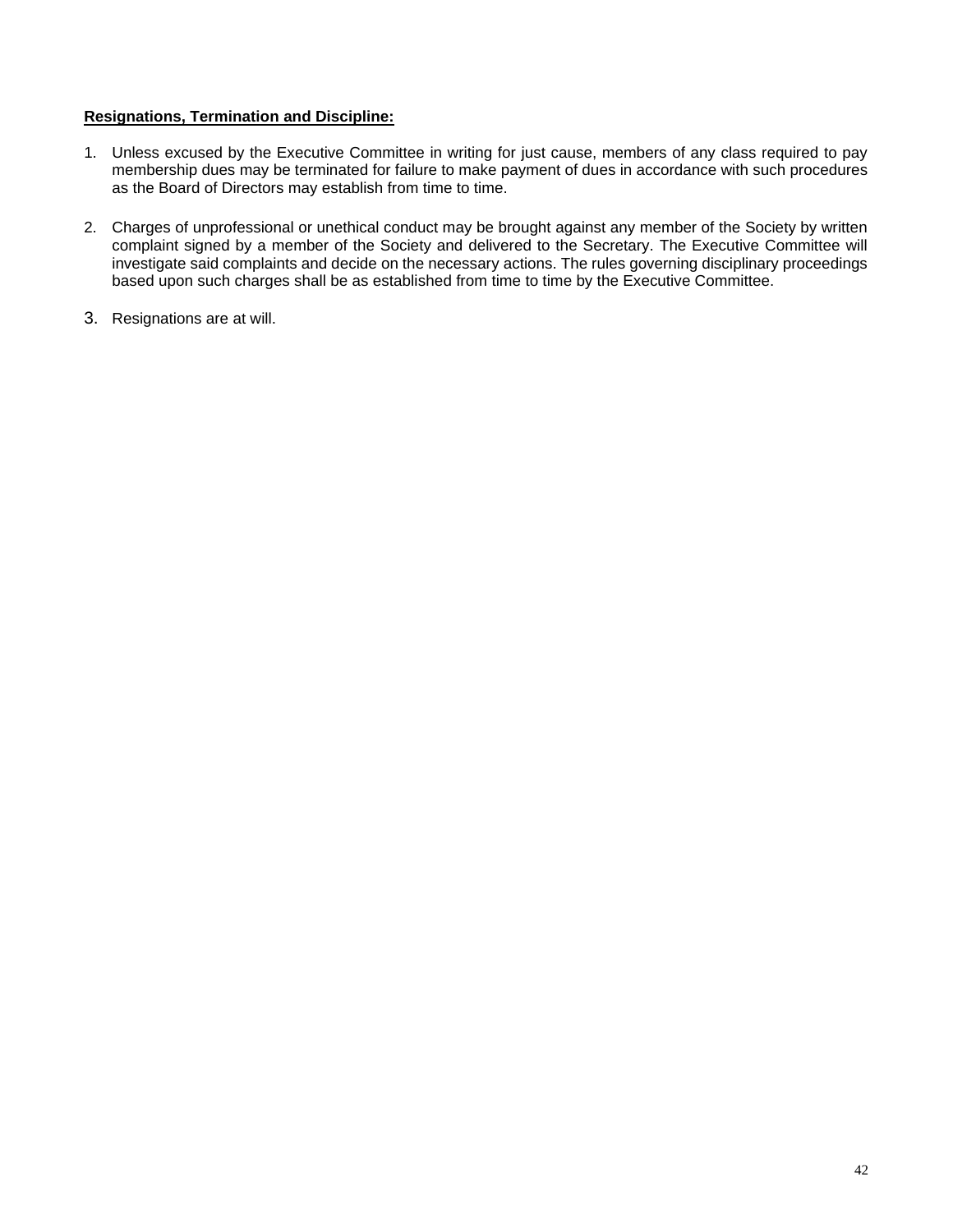# **Press Attendance at ISOQOL Educational Programs**

To gain access to ISOQOL educational programs open to the public, journalists and medical/science writers must register and provide the information below, as well as abide by the policies of ISOQOL as noted below. The registration fee for working press representatives is waived.

ISOQOL Policies:

### **Media Registration/Press Pass**

Members of the press representing print, broadcast, internet media, and medical or healthcare publications are invited to attend the ISOQOL events.

To register as a member of the press, journalists must provide media identification (press card), a business card, or a letter of assignment. The business card must be issued by their news organization clearly show media affiliation and position. A letter on official letterhead from an editor of a recognized publication or a producer of a broadcast program certifying that the individual is covering the conference for the respective organization.

Freelance writers must provide a letter of assignment on a news organization letterhead or bylined articles from a recognized news organization. Press passes will only be issued to journalists representing the editorial staff of print, broadcast or internet media.

#### **ISOQOL does not issue press passes to exhibitors and representatives of industry, marketing, advertising or public relations firms and sales representatives.**

Due to space limitations, ISOQOL reserves the right to restrict the number of press badges issued to a single news organization.

All members of the press must register in advance either through the ISOQOL website or by contacting the ISOQOL Office at [info@isoqol.org.](mailto:info@isoqol.org)

Press passes allow journalists access to the ISOQOL events including oral and poster sessions, plenary sessions, and symposium sessions. Journalists may not attend ticketed events without purchasing tickets. Journalists may attend ticketed sessions as space is available. Tickets can be purchased onsite at the conference.

Members of the press are responsible for providing their own meals and accommodations throughout the ISOQOL events. The press pass does not include conference meals.

Journalists must display their press passes at all times while attending the conference.

#### **Any press pass holder who sells or markets a company or organization to a meeting registrant will have their ISOQOL Annual Conference access revoked.**

#### **Embargoes**

All materials are embargoed according to the following:

- All releases issued by ISOQOL ahead of the ISOQOL event are embargoed until the date stated in the release.
- Abstracts accepted for presentation are published within a supplement to ISOQOL's journal, *Quality of Life Research Journal (QLR) or Journal of Patient-Reported Outcomes (JPRO).* As a general rule, coverage of a conference abstract or poster is strictly prohibited until the researcher's presentation.

#### **Audio Recording, Video Recording and Photography**

Video, audio recording, and photography are not allowed in educational sessions. However, press is permitted to use handheld audio recording devices for note taking purposes only. Members of the press who wish to film, record or photograph at the conference must receive advance permission from ISOQOL staff.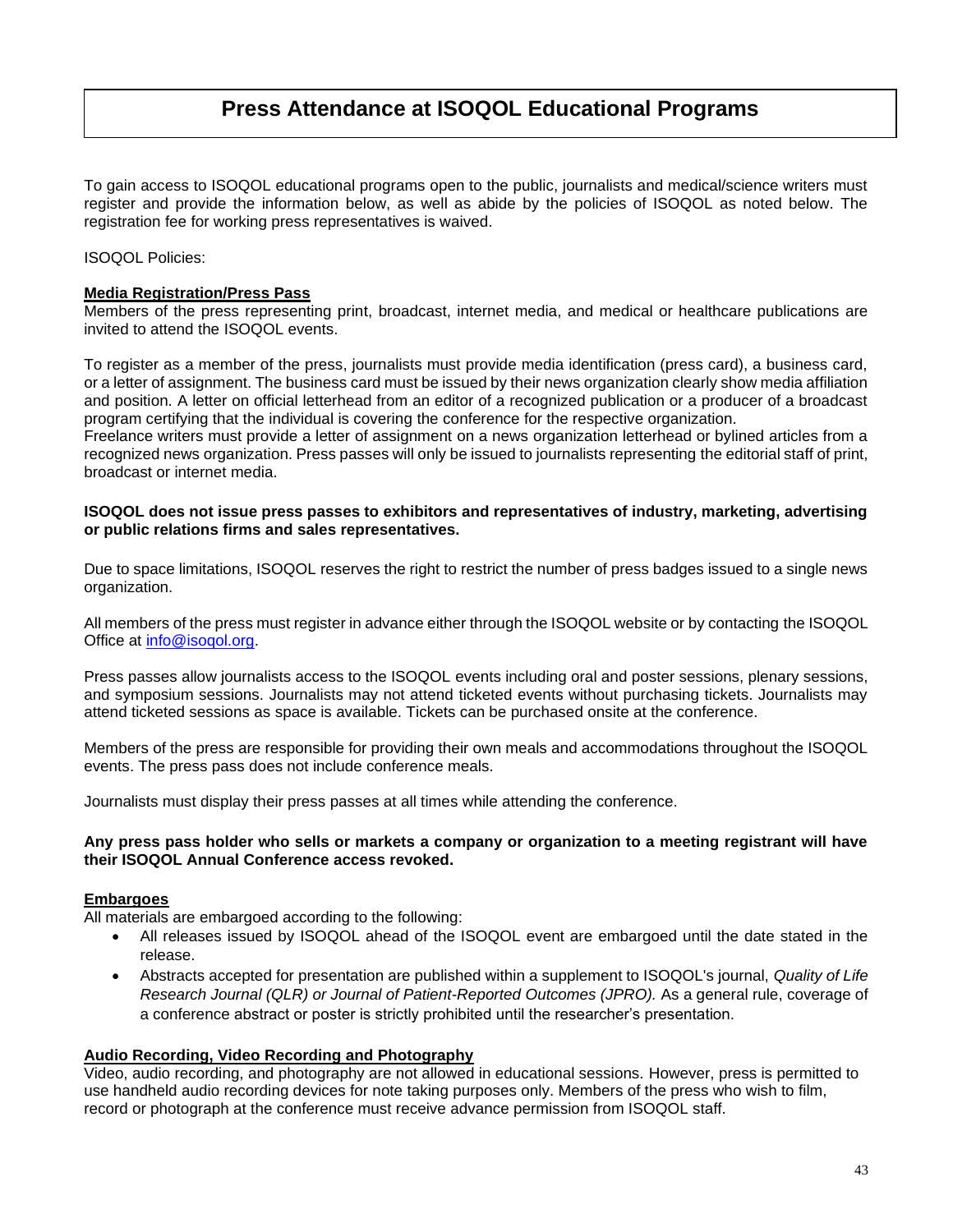## **Exhibitors/Public Relations Professionals**

Exhibitors and individuals representing academic institutions, industry, advertising, marketing or public relations firms:

- Press releases and media alerts must be reviewed and approved in advance by ISOQOL staff. Drafts should be emailed to the ISOQOL Office at info@isoqol.org. Press releases and media alerts must be embargoed for release until the time of presentation at the conference.
- Press releases, media alerts and related materials may not indicate ISOQOL endorsement or use the ISOQOL logo.
- Non-ISOQOL news briefings or other media events are prohibited in meeting areas during the ISOQOL Annual Conference.
- Under no conditions will lists of past or current registered press be made available.

**Individuals, companies, organizations or institutions found in violation of these policies will have their ISOQOL conference access revoked. Additional sanctions may apply.**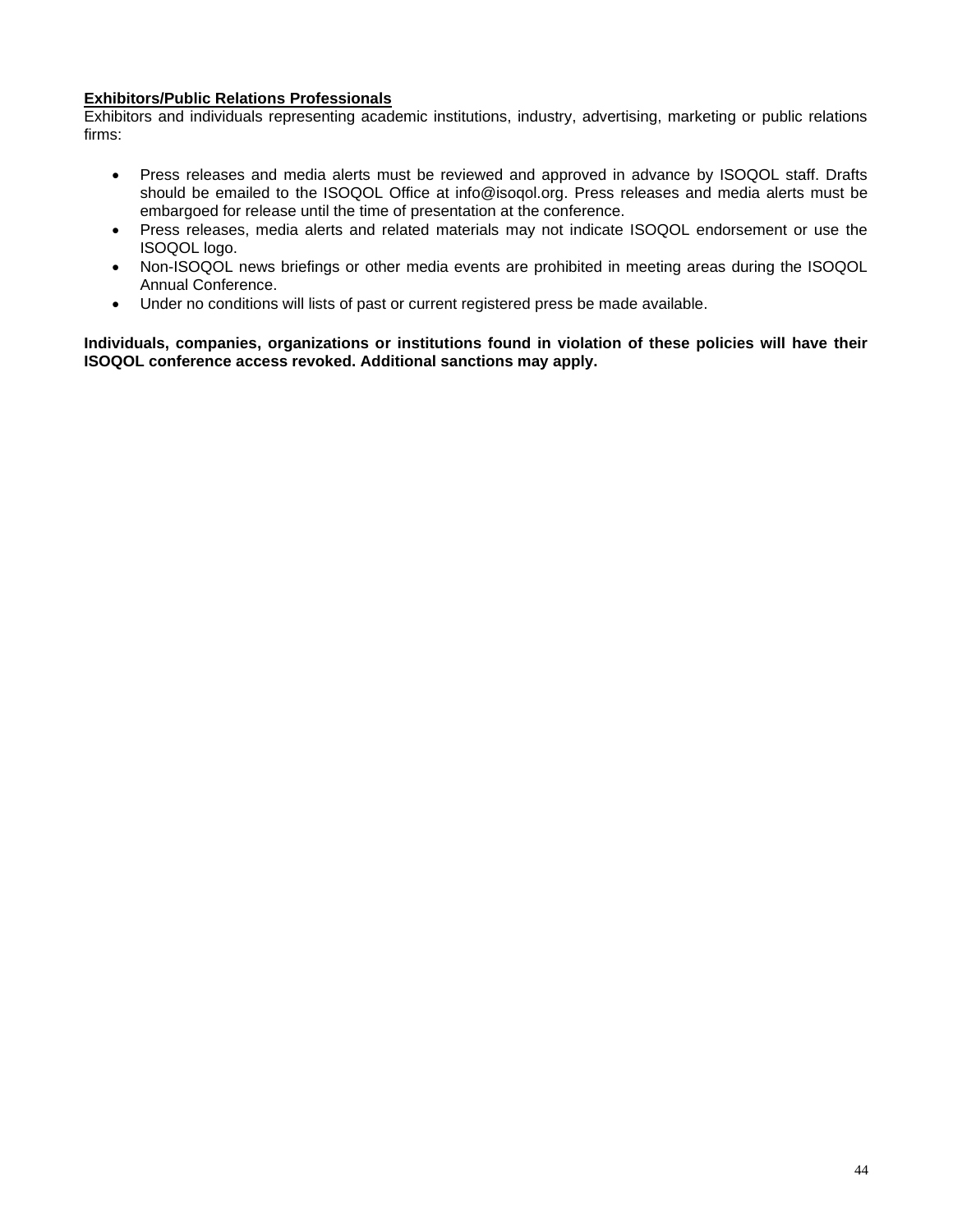Membership records shall be retained by the Society. These records are confidential files and will not be open to the public unless permission is granted by the member. The records will be kept in file cabinets in the ISOQOL designated office space in the headquarters office and/or kept electronically in the membership database, iMIS.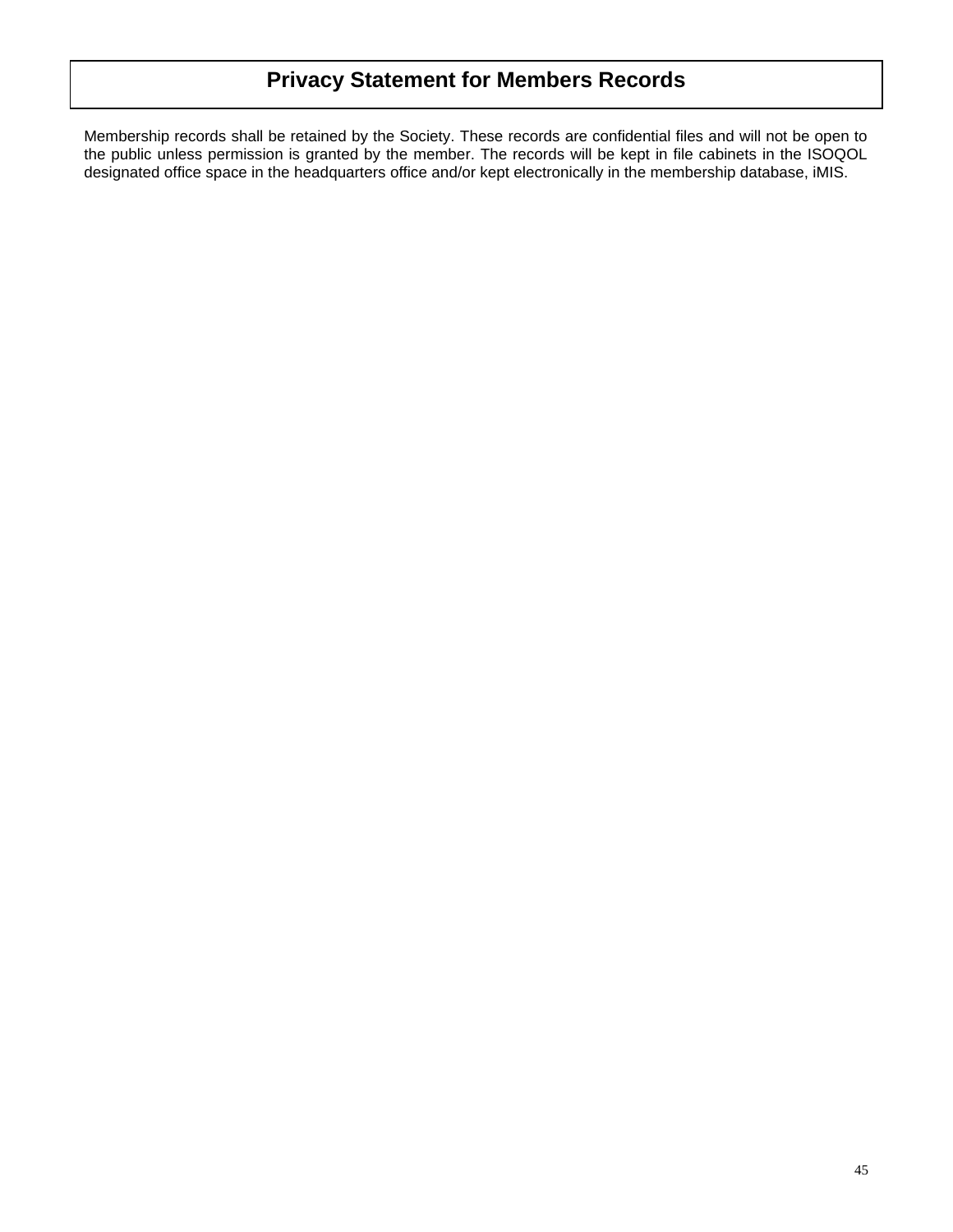If anyone requests a copy of the organization's Form 990 Federal Information Return, the President and Treasurer shall be notified. All such requests should be in writing and accompanied by a \$20 reproduction and handling charge. The IRS requires that the last three years of federal tax returns, the IRS letter of determination, and the IRS application for tax exempt status be made available to any person making the request. Members of the Board of Directors receiving an inquiry must advise staff of the request on the same day the inquiry is received.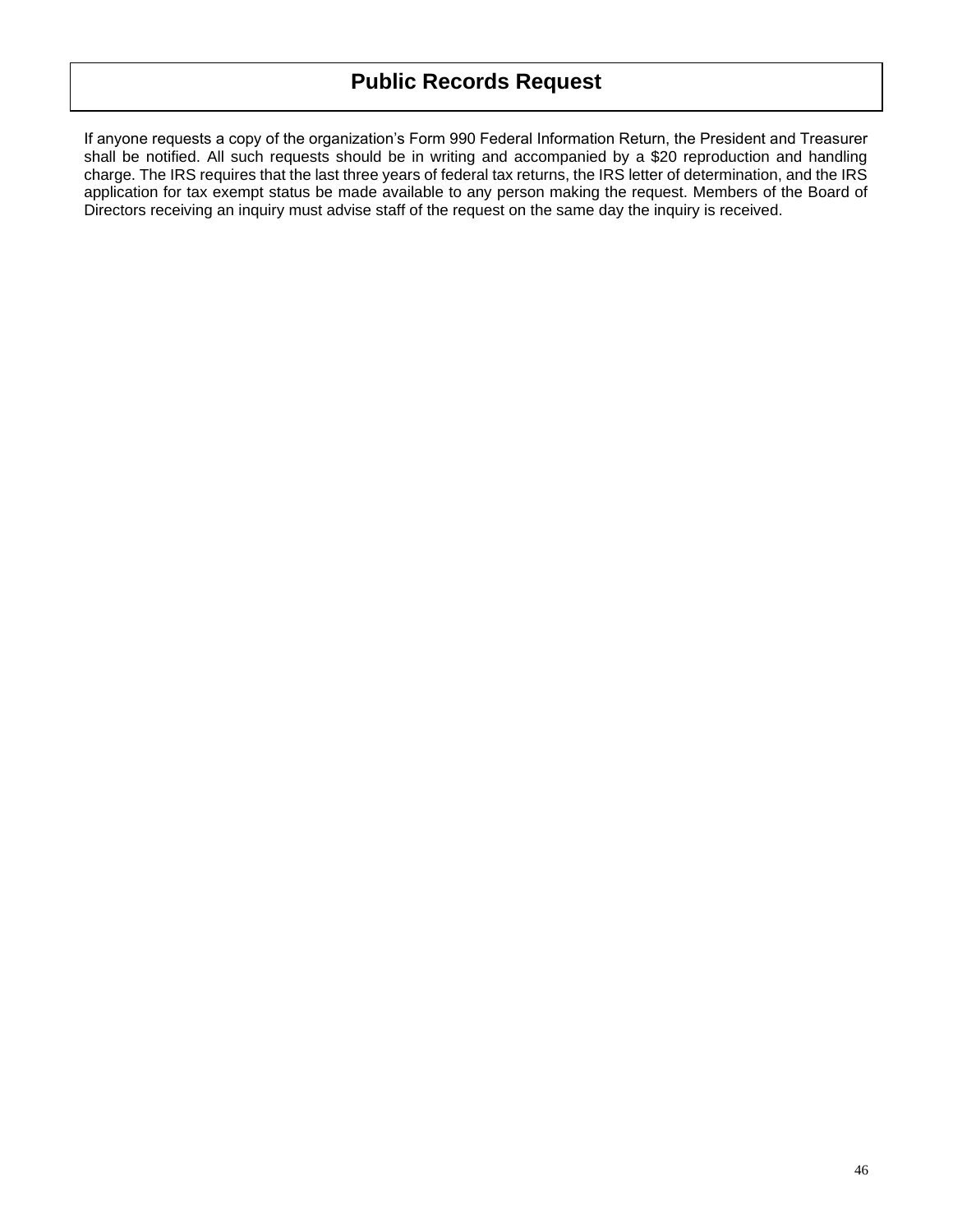# **Publication Authorship & Endorsement**

The International Society for Quality of Life Research (ISOQOL) relies upon its diverse, well-networked and engaged membership to build and sustain its reputation as a leader in integrating health-related quality of life into research, care and policy. This document is intended to provide guidance regarding ISOQOL's policy on the publication of papers arising through the activities of and on behalf of an ISOQOL working group, task force, committee, or special interest group (SIG). In these circumstances, it is appropriate to acknowledge ISOQOL's role in the process of creating a publication, and to seek ISOQOL's endorsement for a publication.

This policy extends to, but is not limited to, papers that may serve as a review of the literature, best practices, or state-of-the-science, a strategic plan for future research in health-related quality of life (HRQL), ISOQOL's response to a specific health policy or practice, or serve as official policy of ISOQOL as it relates to defining, measuring, or applying HRQL in research and practice.

Several principles should underlie these publications:

- 1. The content is relevant and consistent with ISOQOL's mission.
- 2. The authorship process has been inclusive at both the planning, writing and review stages to incorporate the perspectives and experiences of ISOQOL members.
- 3. Any conflict of interest in the content or the authorship is fully disclosed.

ISOQOL encourages its members to collaborate on publications, and to submit their publications to the official journals of the Society. It does not require that all authors be members of ISOQOL or restrict where such papers can be published. The policy also includes papers produced in response to scientific and lay publications, reports, media releases, guidance statements, and other materials that relate to the broad field of quality of life research where such a response *is not* deemed 'urgent' by the Executive Committee of ISOQOL. For example, a media release may require an 'urgent' response but an article may not. When such a response is deemed 'urgent', the procedure for publication should follow ISOQOL's Rapid Response policy.

#### **Recommended Steps:**

- 1. **Concept Proposal and Review**: Prior to beginning a paper on behalf of ISOQOL (SIG, Committee, Working Group, or Task Force), an abstract/concept should be submitted to the ISOQOL Executive Committee (EC) via the Executive Director. The proposal should include the target journal with alternatives; proposed procedures for inclusiveness or explanation why not appropriate; and proposed authorship. The EC at this point may decide, depending on the type of publication, level of ISOQOL involvement and desired authorship, to review and approve the concept proposal or to forward the proposal to the full Board for review and approval. Note that if the need for a response is deemed urgent, the process will proceed under ISOQOL's Rapid Response policy. Receiving approval for the concept of the paper avoids overlap and increases the likelihood of approval of the final paper. The ISOQOL EC or Board will have 3 weeks<sup>1</sup> to return an approval. Approval by at least 51% of the EC or Board is required.
- 2. **Writing the paper**: For papers initiated by ISOQOL SIGs and committees, all members of the group should be given an opportunity to participate in the writing process. For a paper initiated by a working group or task force, this might include an open invitation to the entire ISOQOL membership or a relevant SIG to be involved in the writing process. Members should be given two weeks to indicate an interest in participation. It is acceptable to limit the number of individuals in a writing group for pragmatic reasons, but deliberate and intentional actions should be taken to form a diverse writing group that includes at least one or more new investigators and global perspectives.
- 3. **Publication Review**: After the manuscript has been approved by the writing committee and sponsoring group (e.g. SIG or committee), the corresponding author should submit the final draft manuscript ready to be submitted for publication to the Executive Committee via the Executive Director indicating whether they are seeking review/approval from the Board of Directors (part a below) or the entire membership (part b below).

<sup>&</sup>lt;sup>1</sup> This allows approximately 1 week for the EC, 10 days for the board and 4 days for administrative flow.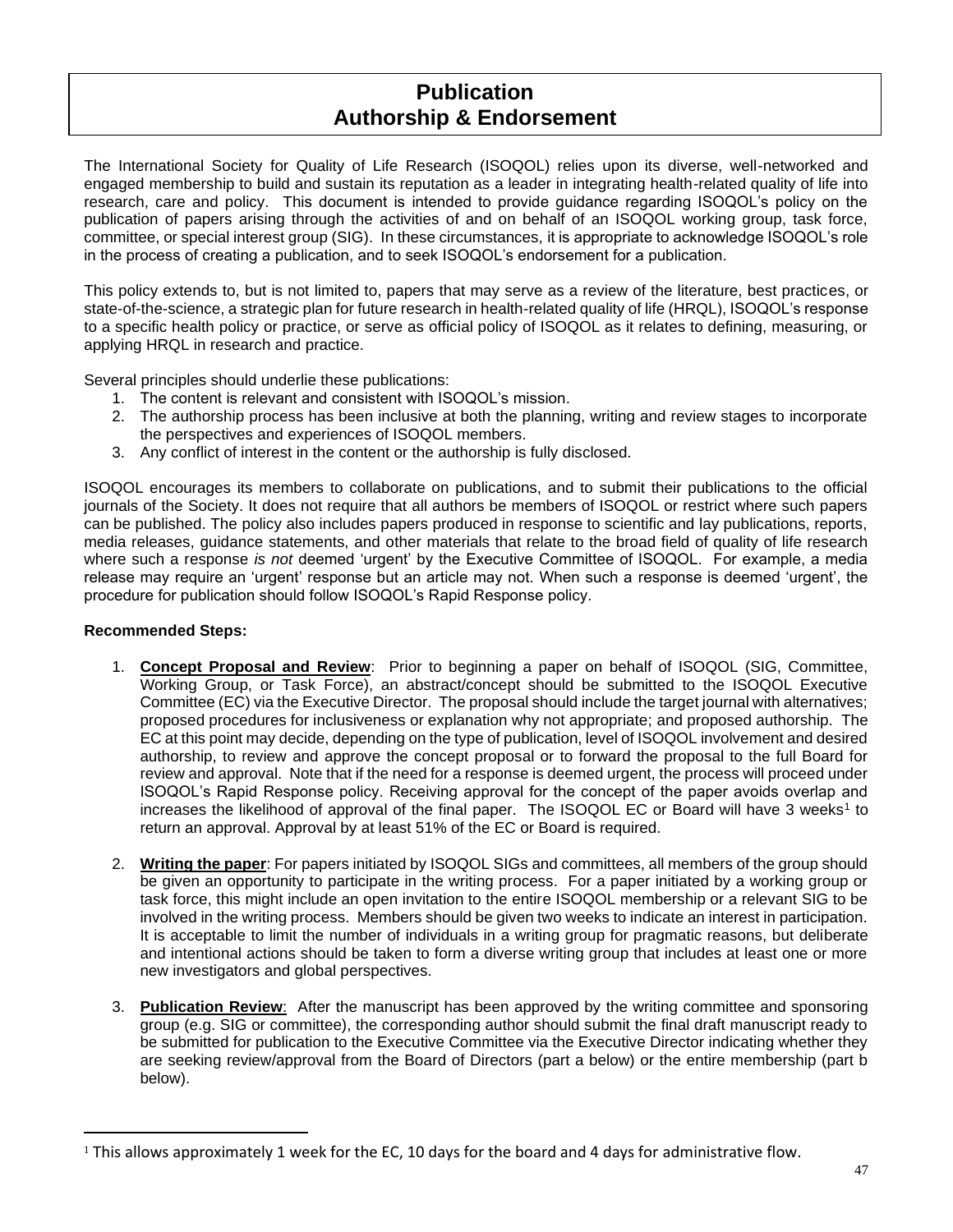- a. Approval by Board of Directors (Disclaimer that the paper does not reflect the views of the entire ISOQOL membership): For all papers published on behalf of ISOQOL, the full Board of Directors will have an opportunity to review the paper and have editorial authority over the paper. The Board will respond to the first author on the paper within 3 weeks of submission to the Board.<sup>2</sup> Approval by at least 2/3 of the Board is required. If the Board of Directors does not approve the paper, the author(s) may revise the paper accordingly, or withdraw ISOQOL's association with the paper prior to publication. If ISOQOL resources have been utilized to develop the paper (financial or staff), the paper must be revised to meet the Board of Directors' approval.
- b. Review by full ISOQOL Membership: For papers requiring review by the entire membership, the manuscript will be posted on the ISOQOL website and the full membership will be invited to comment on the paper. Members will be given a month to post comments. The comments from ISOQOL members and the response by the writing committee will be reviewed by three members of the ISOQOL Board of Directors (or a designated editor from QOLR or JPRO if that is the target journal) to confirm that appropriate suggestions have been incorporated or dissenting opinions are acknowledged. The Board will make final approval of the manuscript per section 3a above.
- 4. Conflict of Interest by reviewers: Board members involved as authors on the paper must recuse themselves from commenting or voting on the matter. If this reduces that voting group (e.g. EC or entire board) to less than a quorum, the voting body will be supplemented from the Council of Past Presidents.

## **Authorship**:

Alternate forms of authorship might be considered. The preferred format, especially for policy statements and reports from large committees, would first list the named ISOQOL working group, committee or SIG followed by members of the writing committee, as in: "ISOQOL Translation Special Interest Group, John Doe (chair), Jane Aardvark, …". In the alternative format, the authors of the writing group are followed by the named ISOQOL working group, committee or SIG, for example, "Jane Doe and Richard Roe on behalf of the ISOQOL Psychometrics Special Interest Group." The alternative format should include justification of why the preferred format is infeasible (e.g. journal policy) or why the alternative is more appropriate. Included in the considerations of the two alternatives should be issues of conflict of interest, specifically recognizing that authorship is a benefit. Authorship plans should be documented in advance using the usual standards that recognize the level of involvement. An appendix may list all group members.

## **Acknowledgement/Disclaimer:**

Any paper written on "behalf of ISOQOL" needs to be reviewed and approved by the ISOQOL Board of Directors. If the ISOQOL membership has been given an opportunity to review and comment on the manuscript, after ISOQOL Board approval, the authors should acknowledge, "This paper was reviewed by membership of the International Society for Quality of Life Research (ISOQOL) and is endorsed by the ISOQOL Board of Directors.

If the ISOQOL membership does not review and comment on the manuscript, then after ISOQOL Board approval, please acknowledge, "This paper was reviewed and endorsed by the International Society for Quality of Life Research (ISOQOL) Board of Directors as an ISOQOL publication. It does not reflect an endorsement of the ISOQOL membership.

**Note: additional disclaimer language can be added to the endorsement statement by the Executive Committee or Board at their discretion.**

<sup>2</sup> Authors should plan on 3 weeks for the initial review and additional time to respond to any critique.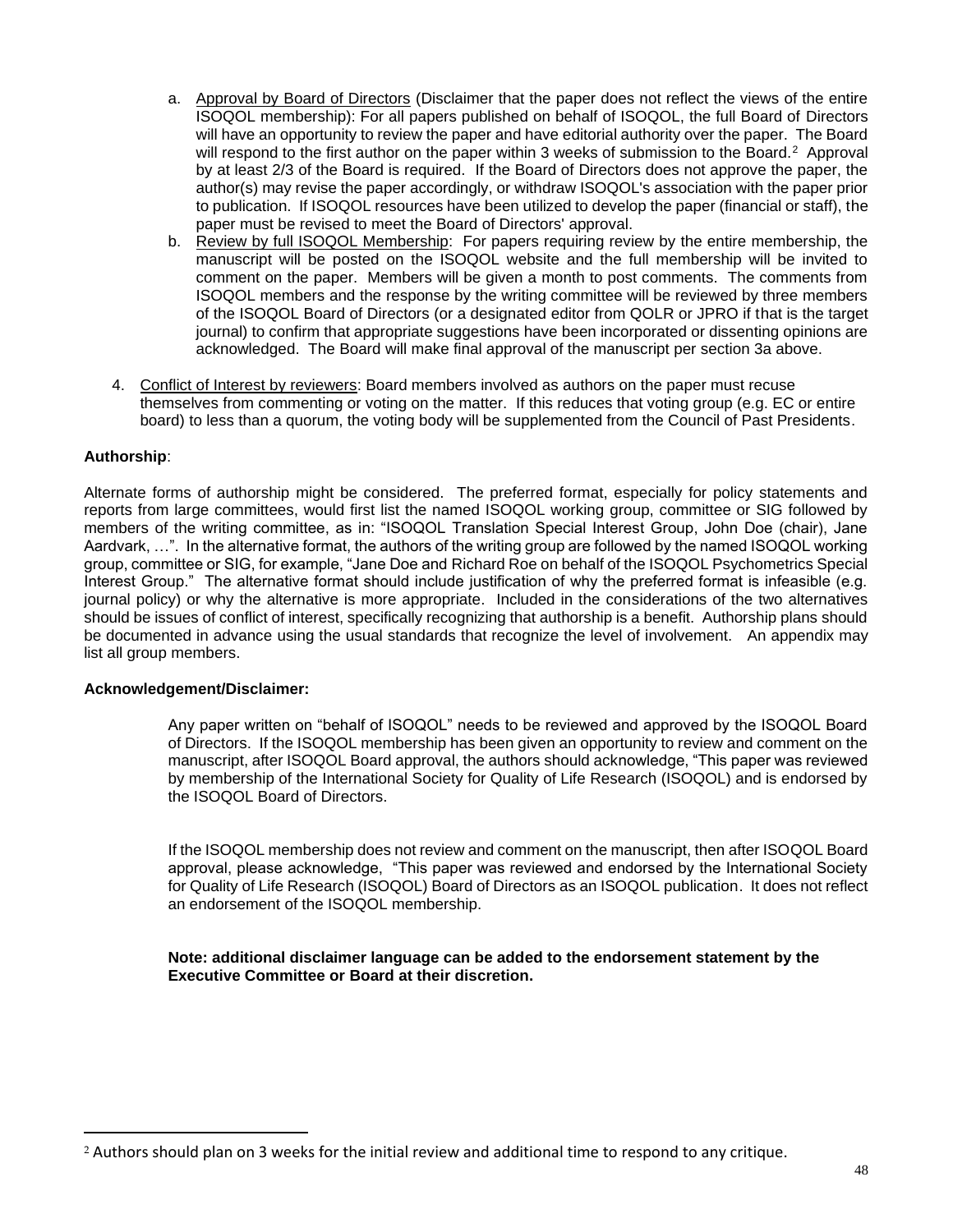| <b>Type of Publication</b>                                                                                                                                       | <b>Required Actions</b>                                                                                                                                                          | <b>Optional Actions</b>                                                                 |
|------------------------------------------------------------------------------------------------------------------------------------------------------------------|----------------------------------------------------------------------------------------------------------------------------------------------------------------------------------|-----------------------------------------------------------------------------------------|
| Paper attributed to the whole society<br>('on behalf of ISOQOL')                                                                                                 | - Plan for inclusiveness<br>- Proposal review and approval by<br>the Board.<br>- Manuscript review and comments<br>by Membership<br>- Manuscript review and approval<br>by Board |                                                                                         |
| Paper representing work of SIG,<br>working group or task force.(i.e., on<br>behalf of that group/committee)                                                      | - Plan for inclusiveness<br>- Proposal review and approval by<br>the Board.<br>- Manuscript review and approval<br>by board                                                      | - Manuscript review and<br>comments by membership                                       |
| Paper representing personal<br>observations on ISOQOL activity<br>(e.g. meeting summary by chairs)                                                               | - Paper review and approval by EC                                                                                                                                                | - Paper review and<br>approval by board<br>- Paper review and<br>comments by membership |
| Publications not involving any<br>organized ISOQOL group (e.g. SIGs,<br>working groups, task forces) nor<br>representing ISOQOL in authorship<br>or endorsement. | - None                                                                                                                                                                           |                                                                                         |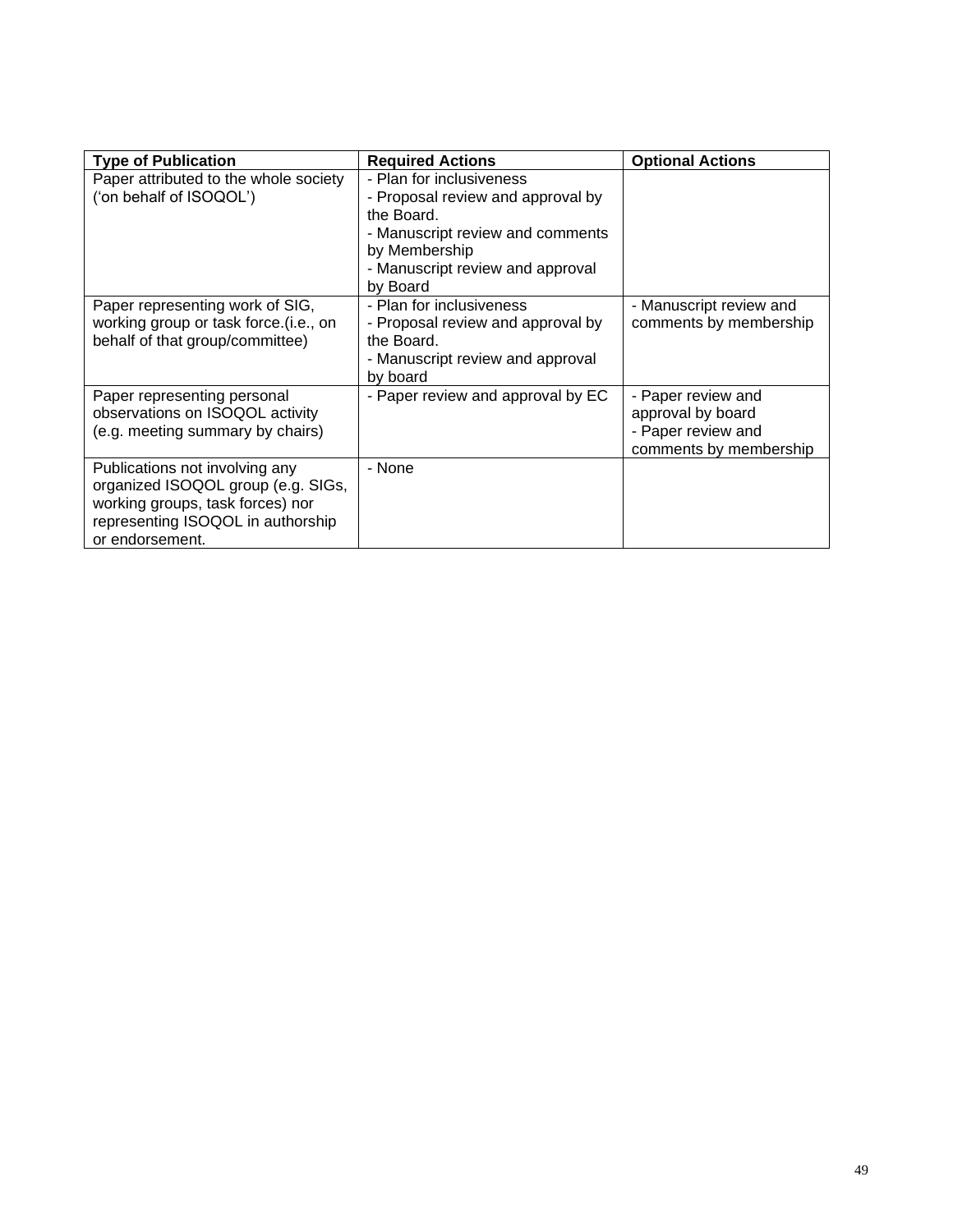### **Rapid Response**

There is a need for an ISOQOL policy and concomitant procedures for responding in a timely manner to scientific and lay publications, reports, media releases, guidance statements, and other materials that relate to the broad field of quality of life research. This could be in the form of a statement published on our website, a media release, an editorial in our journal, a position paper, a support letter, and/or an interview that reflects the ISOQOL position on the topic or topics of interest.

Given the diversity of perspectives and opinions within the ISOQOL membership, it would be difficult, if not impossible, to generate a statement or to take a position that would receive support from the full membership. Nevertheless, it is important that ISOQOL have a voice in public debate and dialogue about issues related to its mission to advance the science of health-related quality of life (HRQL) research. The challenge of coming up with such a response that enjoys legitimacy (i.e., explicit or implicit endorsement of the membership) is difficult enough, but is even more challenging when there is a need for a rapid response.

In principle, as elected bodies, the ISOQOL Executive Committee and Board (should) have the ability to express ISOQOL's position on any given issue. At the same time, the larger membership should have the opportunity, whenever possible, to provide feedback and help to shape any scientific or policy position.

- 1. Any matters identified by the Executive Committee, the Board, Advisory Council of Past Presidents, Committees, SIGs, or by members of the Society at-large as possibly requiring a formal ISOQOL response should be brought to the attention of the Executive Committee in writing.
- 2. The Executive Committee makes an initial evaluation of the relevance of the matter to the ISOQOL mission, the necessity/desirability for a formal ISOQOL response, and the urgency involved. The EC may seek input from the Board, Advisory Council of Past Presidents, Quality of Life Research journal editors, or individual ISOQOL members in regard to these issues and who (individual or group) may be in best position to provide the ISOQOL response. The EC will then vote (majority rule\*) if ISOQOL should respond and in what manner given the urgency of the response.
- 3. Following a positive vote, the ISOQOL EC will then write to the nominated individual(s) to request they prepare a "response" (e.g., media release, written commentary, scientific paper, interview, support letter, etc.) on behalf of ISOQOL.
- 4. When the ISOQOL "response" is prepared to the satisfaction of the assigned individual(s), the "response" will need to be reviewed by at least one of the following ISOQOL representative bodies:
	- a. the ISOQOL EC;
	- b. the ISOQOL Board;
	- c. the ISOQOL membership-at-large

In the ideal setting with enough time, all 3 bodies will have an opportunity to respond with comments and to review revised "responses". However, the urgency of the request may require one or more review bodies to be skipped. At the minimum, the ISOQOL EC must review the response. It is the discretion of the ISOQOL EC which bodies are included in the formal review process with the understanding it is desirable to have the larger bodies involved whenever possible.

- 5. When the ISOQOL "response" has been reviewed, the "response" will need to be approved (majority vote) by either the ISOQOL EC or the ISOQOL Board. It is expected that the ISOQOL Board should vote on the "response", but the urgency of the request may allow only an ISOQOL EC vote\*. It is the discretion of the ISOQOL EC which bodies are included in the approval process.
- 6. Once approved at the ISOQOL EC level, the "response" will be considered as representing the ISOQOL position on the topic or topics of interest.

Note: \*When an ISOQOL EC member is in conflict, a representative from the ISOQOL Advisory Council of Past Presidents will be asked to vote in place of the EC member in conflict. Again, it is not feasible to generate/publish an ISOQOL statement/position that reflects the perspective of the entire membership. There will always be dissenting opinions. Nevertheless, the Executive Committee and the Board have the responsibility of representing the Society in public forums, and to do so in a way that does justice to the diversity of views and opinions within its membership. At the same time, too many caveats can seriously weaken the impact of any statement made or position taken. This will require good judgment on the part of the Executive Committee, and should be the subject of periodic review.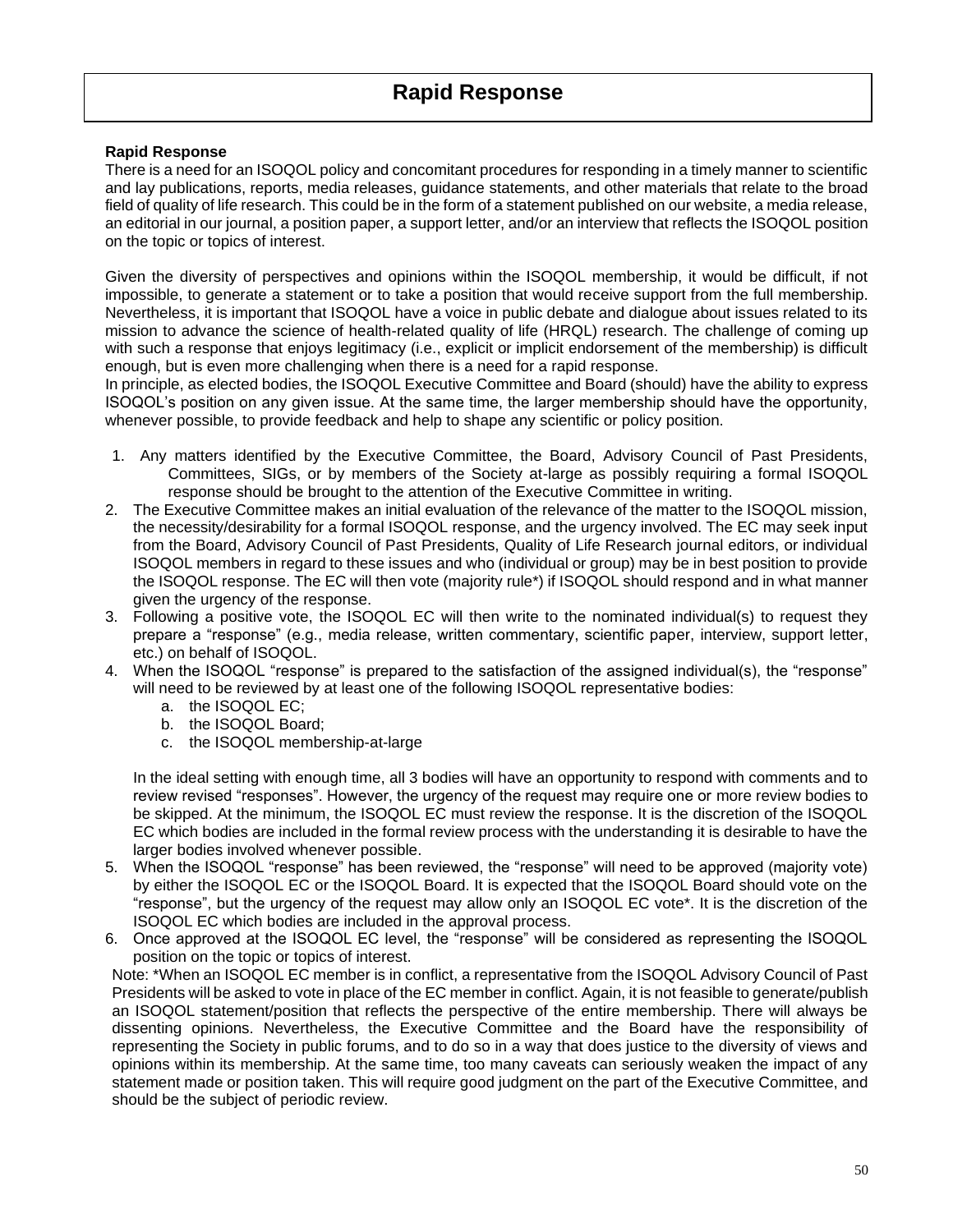## **Record Retention (Policy for Document and Records Maintained by EDI)**

## **After One Year**

Personnel employment applications (in EDI HR Department) Routine correspondence of unimportant nature with members, customers or vendors

## **After Three Years**

Employee personnel records after termination (exceptions: pension, retirement plan – in EDI HR Dept.)

## **After Seven Years**

Accident reports and claims (settled cases, in EDI HR Department) Accounts payable and receivable ledgers (in EDI Accounting Department) Bank Reconciliations (in EDI Accounting Department) Employee personnel records after termination (in EDI HR Department) Employment tax reports (in EDI Accounting Department) Expense reports (in EDI Accounting Department) General journals (in EDI Accounting Department) Inventory records (products, materials, supplies) Payroll records and summaries, including payment to pensioners (in EDI HR Department) Retirement Plan accounting records (to correspond with returns and reports – in EDI HR Dept.) Subsidiary ledgers to the general ledger and trial balances (in EDI Accounting Department)

## **Permanent Records**

Correspondence (legal and important matters only)

#### **Confidential Documents**

All confidential and sensitive documents will be shredded before discarding.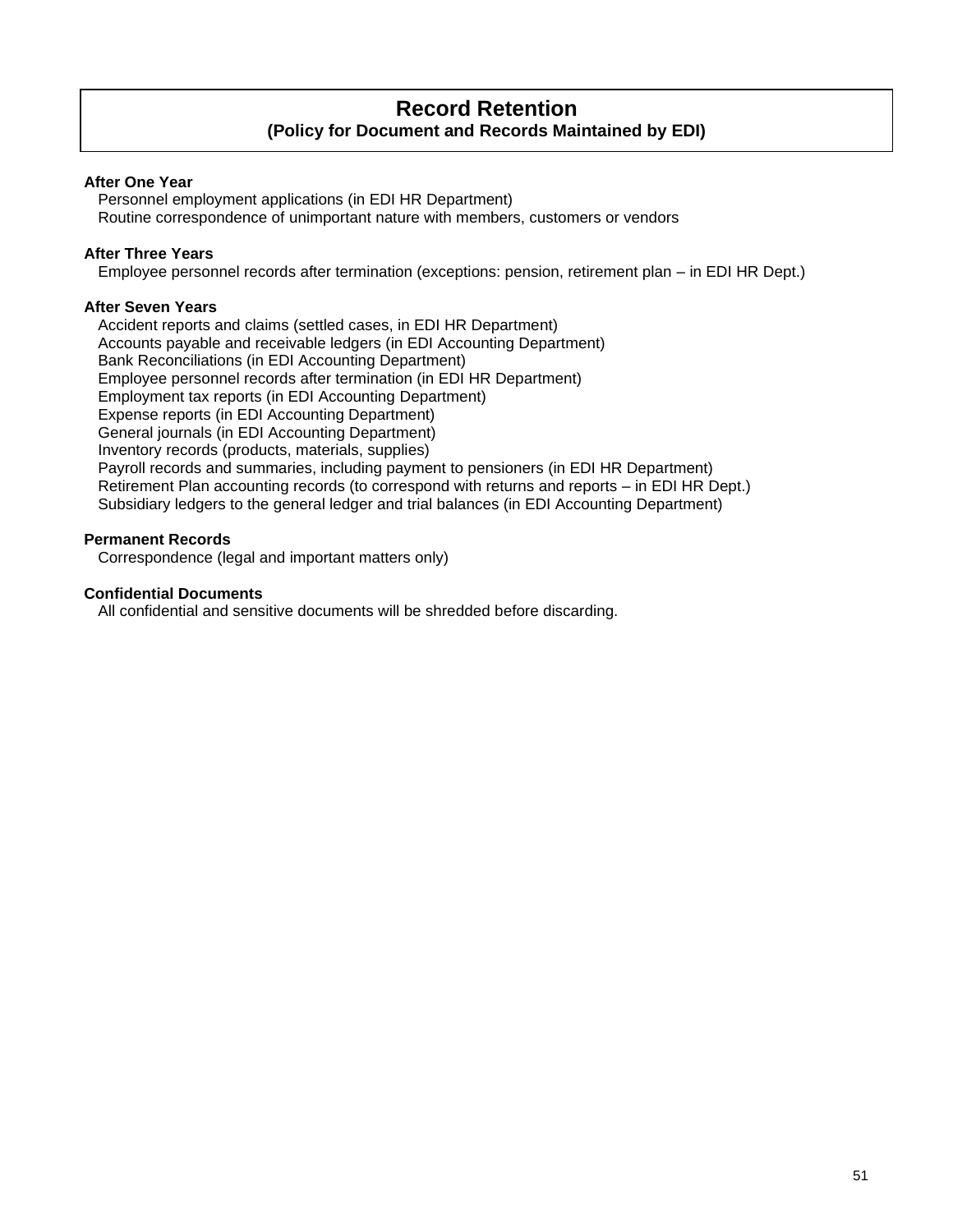# **Registration Fee Refund**

ISOQOL reserves the right to cancel any event due to lack of enrollment or other factors. In the event of a cancellation, registered participants will be notified by e-mail and will have the option to exchange their ticket for an available alternative, or to receive a complete refund.

All refund requests must be submitted in writing to the ISOQOL office for review. Each event will publish their refund policy in the materials and on the website. All refunds will be paid after the conclusion of the conference. Special considerations will be given for health or family emergencies if requested in writing no later than 15 days after the last day of the event.

Cancellation notices should be directed to the ISOQOL Executive Office at [info@isoqol.org.](javascript:void(location.href=)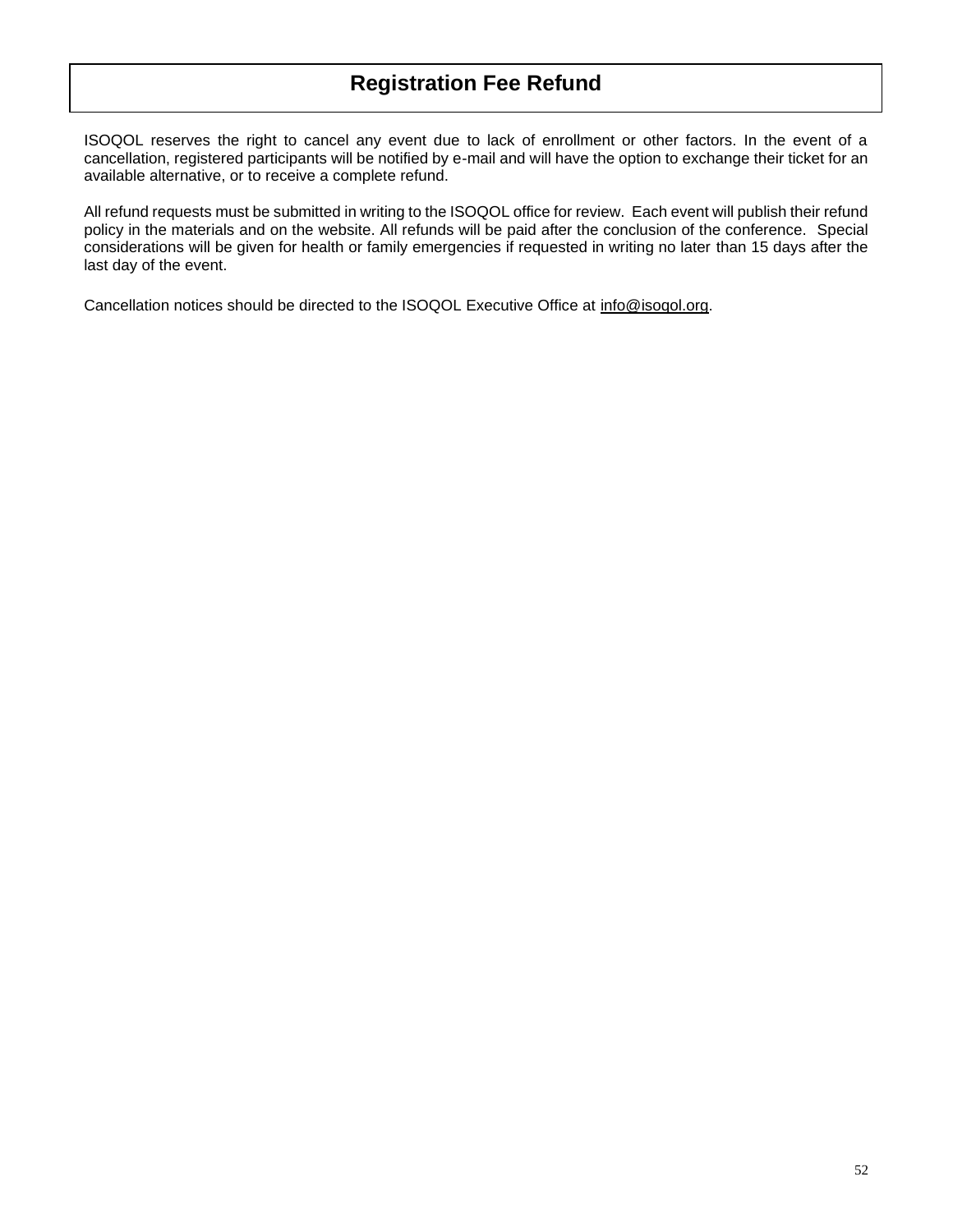## **Reimbursement**

## **General Reimbursement Policies/Limitations**

ISOQOL requires original receipts for all reimbursements and reserves the right to withhold reimbursements without receipts. ISOQOL will not pay for early departure fees, upgrades, movie rental at hotel, long distance phone calls, meals for individuals other than Participants, transportation ticket change or cancellation fees, limousine service or rental car service. Any expenses other than what is listed or amounts greater than the approved budget must be pre-approved by ISOQOL Board of Directors and Executive Director prior to the meeting.

## **1. Annual Program Conference Faculty**

Co-Chairs

• Complimentary Meeting Registration

#### Speakers - Members

• No compensation should be paid to members of the society for speaking at scientific meetings (either plenary or other presentations at the ISOQOL annual conference) with the exception of patient partners, students and special member types.

#### Speakers - (Non-Member)

(Reimbursement is presented to Executive Committee by Program Committee for approval)

- Compensation may be paid to plenary and other invited speakers, who are not members of the society with the recommendation of the Program Chair and approval by the Executive Committee. Compensation may include registration and expenses for travel and accommodation expenses that have been agreed in advance.
- Workshop presenters may be offered one night's lodging for up to two presenters (registration fee is not waived)
- 2. **Meetings Outside of the Annual Conference**  ISOQOL may develop additional educational meetings outside of the Annual Conference. These conferences are specific in nature and may enlist member participation and non-member invited speakers. Reimbursement for these events include:

Co-Chairs

- Complimentary Meeting Registration
- Up to two nights at conference hotel, room and tax at single room conference rate only

## Speakers (Members)

- Complimentary Meeting Registration
- Up to two nights at conference hotel, room and tax at single room conference rate only

## Speakers (Non-Member):

- Complimentary Meeting Registration
- Up to two nights at conference hotel, room and tax at single room conference rate only
- Reasonable travel expenses up to \$500 for domestic or up to \$1,500 for international travel

## **3. Educational Courses**

Faculty

Compensation may be paid to two (2) faculty members presenting an ISOQOL educational course. Reimbursement for each faculty member includes:

- One night at the conference hotel, room and tax in single room only
- Honorarium of \$800
- Reasonable travel expenses up to \$500 for domestic or up to \$1,500 for international travel will be paid on regional & requested courses (not in conjunction with the Annual Conference)

## **4. Board of Directors**

Spring Meeting

• Two nights' room and tax at single room conference rate only will be charged to the ISOQOL master account. All incidentals will be the responsibility of the member. The ISOQOL office will reserve your hotel room and forward your room confirmation via email after receiving your Travel Form.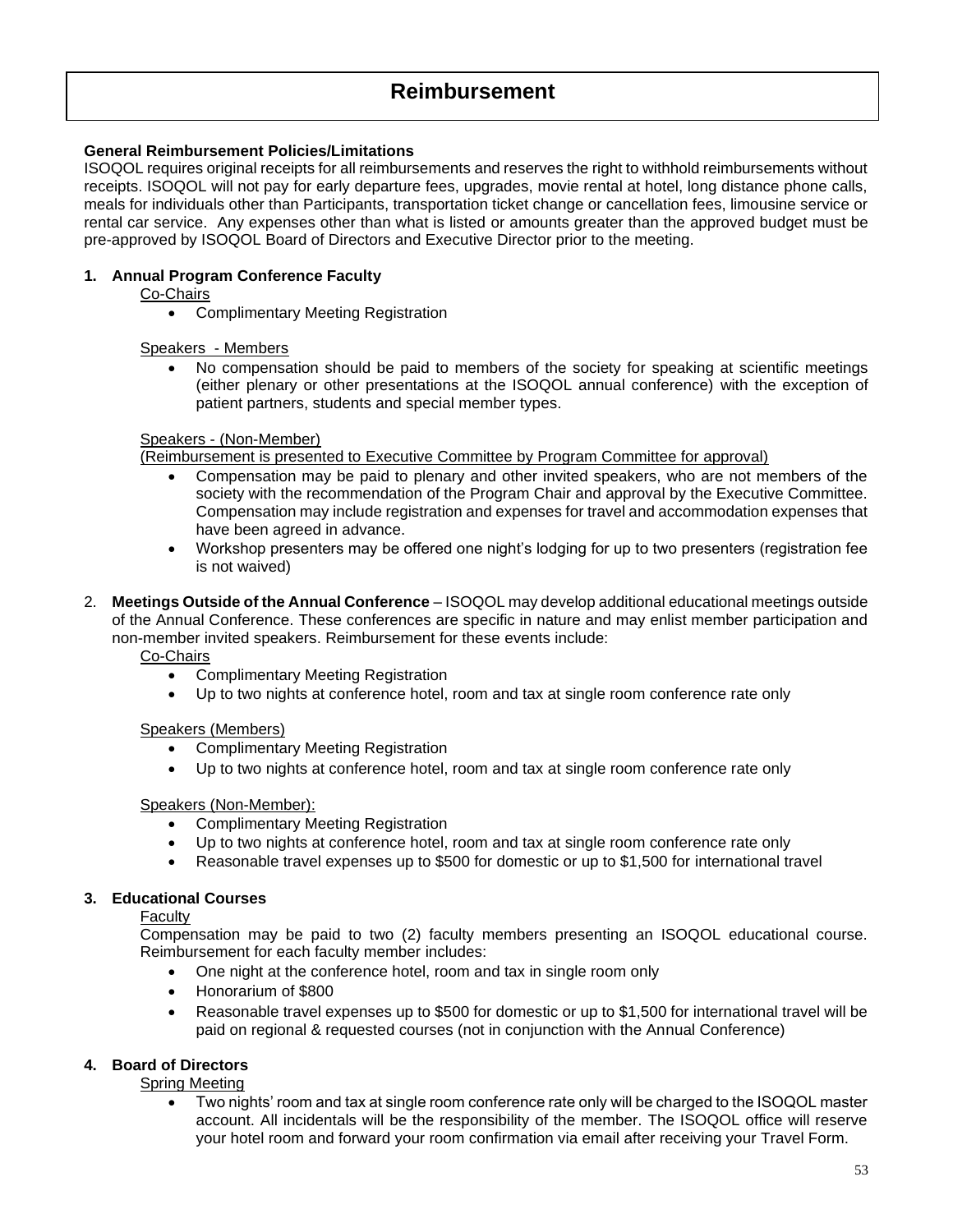- Air Travel (coach/economy) will be reimbursed for round trip. Airfare arrangements should be made on your own or through the ISOQOL Travel Agent.
- Ground Transportation costs if you are not using air transportation.<br>• For meal reimbursement, the meal must be during dates specifically
- For meal reimbursement, the meal must be during dates specifically related to the program. Original receipts are required.
- Other expenses directly related to the meeting parking, tips, etc.

Fall Meeting - For attendance at the ISOQOL Board of Directors Fall Meeting held in conjunction with the ISOQOL Annual Conference:

• One night prior to the board meeting at the conference hotel, room and tax at single room conference rate. Note: only current board members are eligible.

*NOTE: Reimbursement dollars are subject to change due to availability of funding or industry costs.*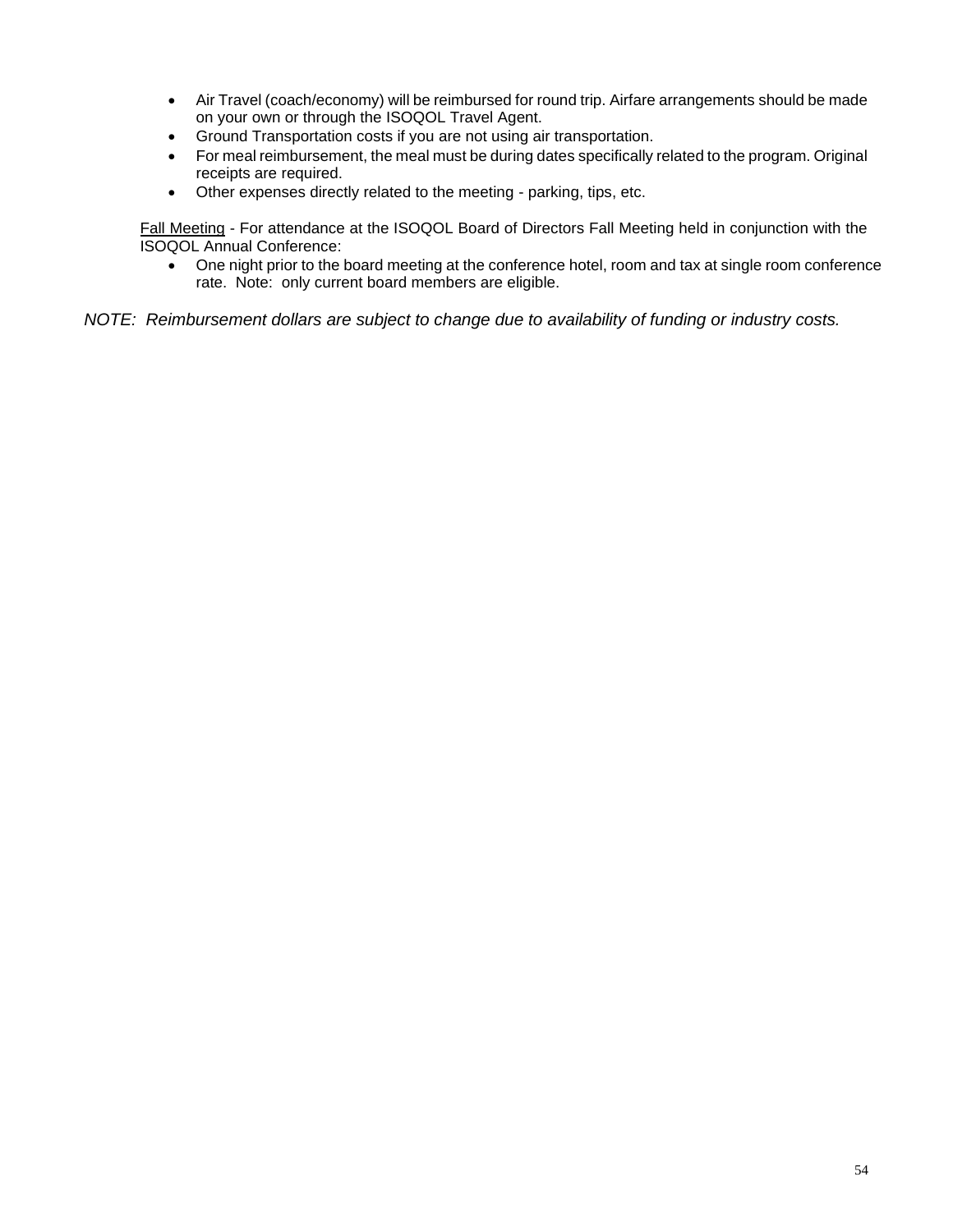ISOQOL is highly supportive of research activities led by Special Interest Group (SIG) and Taskforces that align with the societal strategic plan. This research policy covers any research conducted internally as an officially approved ISOQOL activity by ISOQOL members, for example member surveys, focus groups or member-initiated research projects. ISOQOL does not support *ad hoc* research undertaken at ISOQOL-sponsored activities as the society is concerned about the welfare and the rights of all individuals who participate at any sponsored activity and ad hoc research may not permit ISOQOL to adequately vet research with participants at these sponsored activities and ensure adequate protections of participants as research subjects.

Any research conducted by parties **external** to ISOQOL that requires ISOQOL resources (i.e. conducted during the ISOQOL annual meeting or another ISOQOL-sponsored meeting, or involving other ISOQOL resources, such as administrative support for external online surveys) is regulated by the corresponding policies, such as Endorsement policy (for endorsement of meetings or letters of support for research projects), Collaborations policy (for projects involving ISOQOL representation) or Communications policy (for intersociety collaborations).

Any human subject research, as defined by the World Medical Association Declaration of Helsinki [\(http://www.wma.net/en/30publications/10policies/b3/\)](http://www.wma.net/en/30publications/10policies/b3/), which is undertaken with or by ISOQOL members must adhere to the following principles:

- 1. Voluntary participation by the subjects must be assured, indicated by free and informed consent;
- 2. An appropriate balance exists between the potential benefits of the research to the individual and/or the ISOQOL and the risks assumed by the individual;
- 3. Fair procedures and outcomes in the selection of the research individuals;
- 4. The proposed work must be reviewed and approved by an appropriate ethical committee prior to the event (e.g., an institution ethics or internal review board). Note: ISOQOL encourages the joint partnership between investigators not affiliated with institutions that conduct human subjects' research and academic members affiliated with universities or other research organizations to facilitate ethical review and approval from recognized regulatory organizations.
- 5. The participants must be advised that the primary purpose of the event is to conduct research. As part of the consent process the researchers must describe the goals of the research, methods, materials to be collected, the planned use/storage of the data and how participants will be acknowledged for their contribution. Any fees that may be charged to participants attending the event or alternatively that may be paid to the participants must be clearly stated.
- 6. The investigators undertaking the research activity retain responsibility for maintaining all research materials for a period of no less than seven years.
- 7. If publication of results is anticipated, please see the [ISOQOL Policy Manual](http://www.isoqol.org/UserFiles/memberonlypage/ISOQOLPolicyManual-RevisedJune2015.pdf) **Authorship of ISOQOL Publications**. Research participants should be advised of the publication policy at the time of consent.

## Application for ISOQOL approval

The following steps are required to obtain ISOQOL approval for any internal research project. Investigators are strongly encouraged to contact ISOQOL management staff early in the planning phase of any project to ensure compliance with policies.

- 1. The [CONCEPT PROPOSAL APPLICATION](http://www.isoqol.org/UserFiles/memberonlypage/ISOQOLConceptProposalOutline.pdf) (located on the ISOQOL Members Only webpage) must be completed.
- *2.* If involving human subjects, the proposed work must be reviewed and approved by an appropriate independent ethics committee (e.g., a university, hospital or private institutional review board). Please submit a one page summary of the project and the letter of ethics committee approval (or letter of exemption where appropriate). In some cases (where ISOQOL members may be directly engaged as research participants) it may be appropriate to include the informed consent form as part of the application. ISOQOL reserves the right to request additional documentation.
- 3. Complete documentation must be submitted to the ISOQOL at least 30 days prior to the event.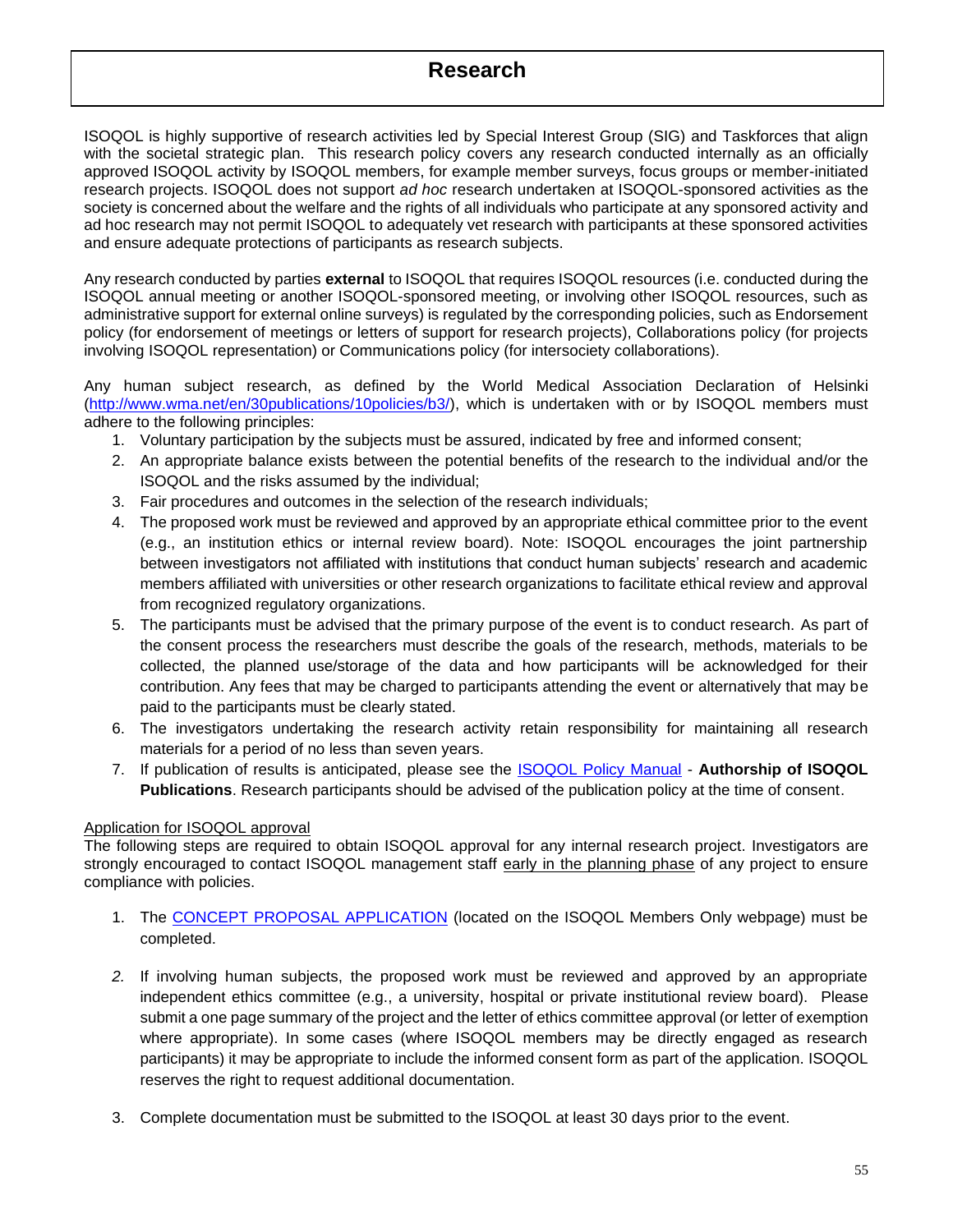## **Qualifications**

ISOQOL will use the following guidelines when considering a research project.

- 7. ISOQOL will only approve research applications that are in keeping with its mission and principles. The Executive Committee (EC) leadership will evaluate the relevance of the matter to the ISOQOL mission, and may seek input from the Board or other ISOQOL members with relevant expertise. The EC will then vote (majority rule\*) if ISOQOL should respond and in what manner, taking into account the urgency of the response.
- 8. ISOQOL will not endorse programs that are for-profit entities.
- 9. You must be an active ISOQOL member to apply for research projects covered by this policy.

## **Agreement**

The applicants agree to:

- 4. Credit the International Society for Quality of Life Research for its support of the project.
- 5. If relevant (for projects of longer duration) provide the Executive Director with a summary report on an annual basis.
- 6. Submit a final brief summary report stating what the key conclusions are and include any publications resulting from the project. ISOQOL reserves the right to request additional documentation.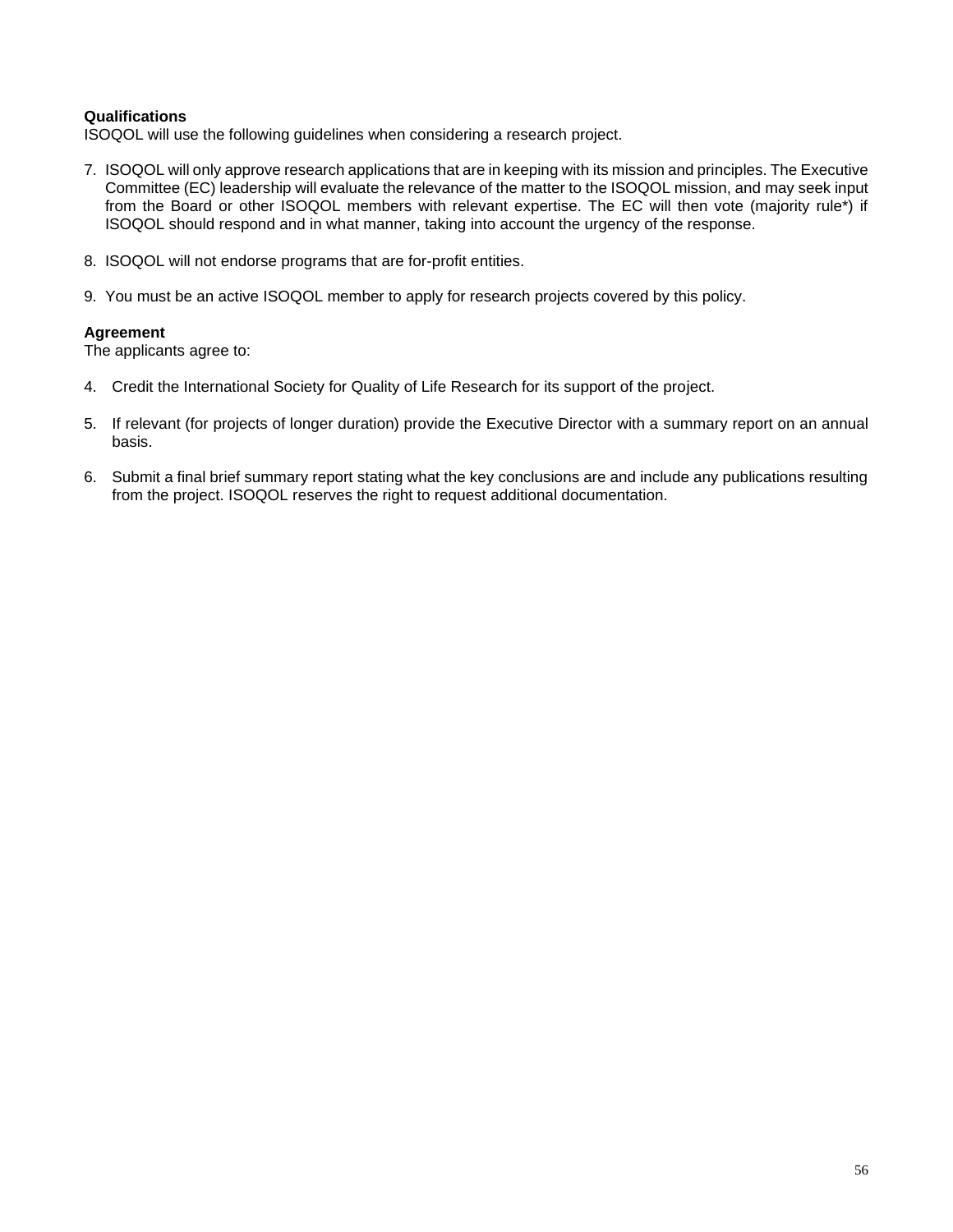Every attempt will be made through sound fiduciary controls, to ensure that ISOQOL's yearly revenues equal or surpass yearly expenditures in operating budgets approved by the Board of Directors. The surplus funds are to be used to provide contingency funds, fund capital improvement projects and/or to develop new programs.

It is the goal of the Board of Directors to maintain a reserve equal to or greater than 50% of the current year's operating expense budget displayed in the Financial Statement on the Summary of Activities. The reserve is defined as equivalent to the Net Assets displayed in the Financial Statement on the Balance Sheet.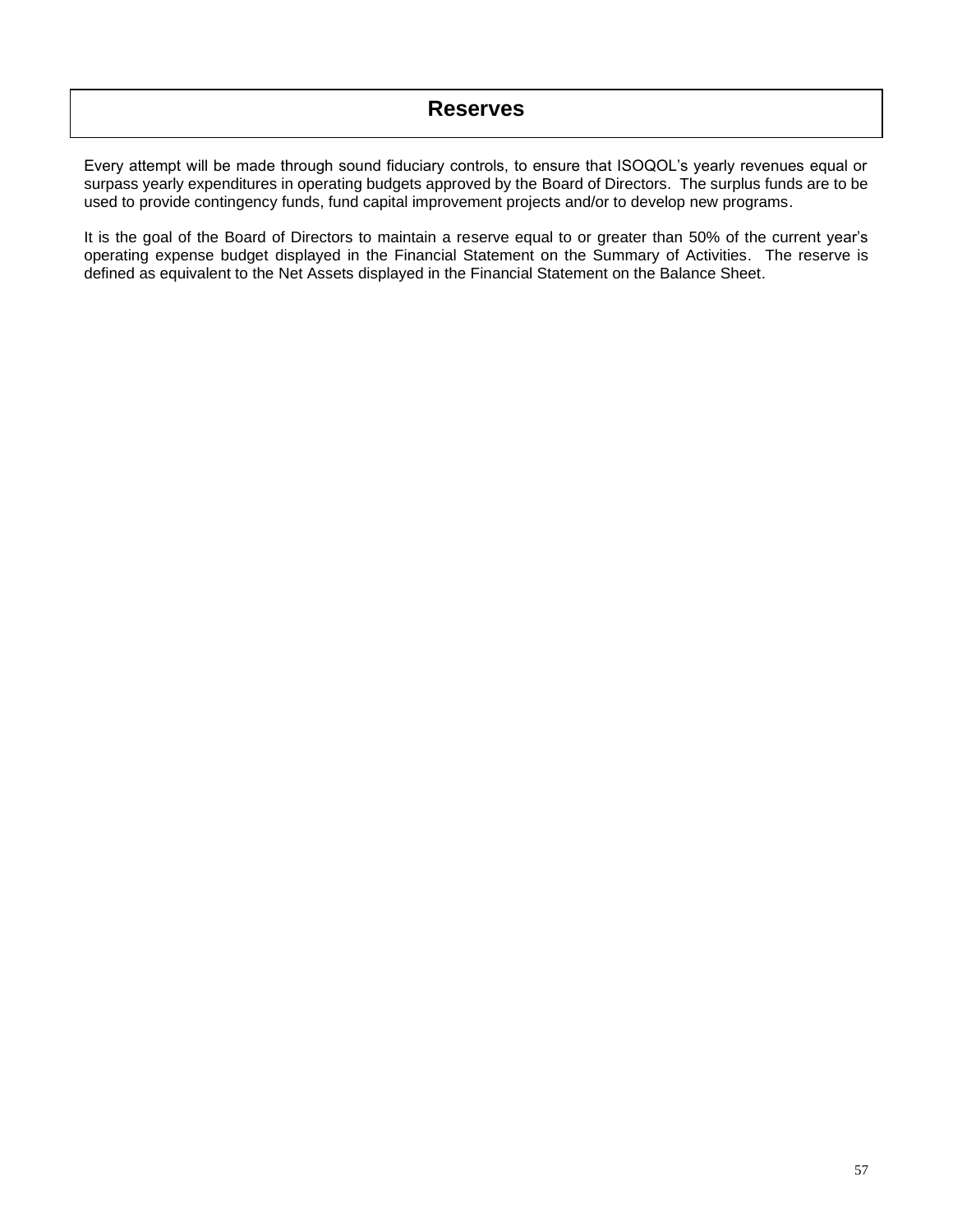ISOQOL uses social media to build relationships with the health care field, the media and the public as part of our efforts to fulfill the society's mission. The use of social media enables dialogue with various audiences about health care issues and trends as they affect health-related quality of life (HRQL) and related patient-centered outcomes (PCO) research.

Because ISOQOL's use of social media is closely tied to its mission, it is critical that ISOQOL's use of social media properly reflects the association's views and positions. Therefore, ISOQOL staff will be the sole responsible party for using social media on behalf of the association, but may also for a general or for a specific purpose or time period specifically designate, appoint, authorize and/or otherwise approve, as appropriate, members of leadership to serve non-admin roles on specific social media platforms (for example, SIG leaders could be appointed as managers on an ISOQOL LinkedIn subgroup under the official ISOQOL LinkedIn account).

All ISOQOL members are encouraged to call to the attention of ISOQOL staff and/or leadership any issues, concerns or problems that might interfere with the association's responsible use of social media. Bringing the issue to the attention of the association immediately will enable ISOQOL to work toward an appropriate and timely resolution of the issue, concern or problem.

## **Social Media is about Civil Discourse**

- ISOQOL accepts responsibility for the content it posts on its social media sites and will not impersonate, mislead or purposely obscure the association's identity when using social media. Social media is about enhancing the association's credibility and reputation. ISOQOL also expects participants in dialogue on our social media sites to refrain from impersonating, misleading or purposely obscuring their identities.
- ISOQOL protects its own intellectual property and respects the intellectual property of others. We will not intentionally use copyrighted material without permission or use others' company or business name, logo or other trademark-protected materials in a manner that may mislead or confuse others with regard to the company's brand or business affiliation. ISOQOL also expects that participants in dialogue on our social media sites to display the same respect for the intellectual property of ISOQOL and others. We will respond to clear and complete notices of alleged copyright or trademark infringement.
- ISOQOL accepts differences and differing opinions about health care issues affecting the field of HRQL and related PCO research. We strive to maintain a courteous, polite and professional dialogue about these issues even when we might disagree with opinions expressed by others. ISOQOL expects that participants in dialogue on the association's social media sites will also accept differences and differing opinions by responding in a respectful way when they disagree or have a difference of opinion.
- ISOQOL does not use social media to bully, intimidate or threaten others and we expect participants in dialogues on the association's social media sites to refrain from bullying, intimidation and threatening harm or violence to anyone, including threats directed to the association or any of its staff.
- ISOQOL does not use social media to defame the reputation of others and we will not tolerate the use of the association's social media sites by any dialogue participants in order to defame the reputation of the association, any individuals or groups of individuals, or any organization or business entity.
- ISOQOL does not publish or post profanity or obscene or pornographic communication on its social media sites. We do not tolerate the use of profanity or posting obscene or pornographic images by any participants in the dialogue on the association's social media sites, whether in a user profile or background or in a response, comment, or message posting or response.
- ISOQOL intends that social media serve as an effective communications tool for the association and will refrain from spamming and other abusive uses of the social media technology/capability. We expect that participants in dialogue on the association's social media sites will properly use the technology/capabilities as an effective communications tool and will not engage in spam or other misuse of communications technologies/capabilities.

ISOQOL will take appropriate steps to ensure that dialogue on the association's social media sites conform to the behavioral standards outlined above. Such steps may include blocking any user and ending any communication with the blocked user or involving proper law enforcement authorities, including when the association feels that an actual violent threats have been made.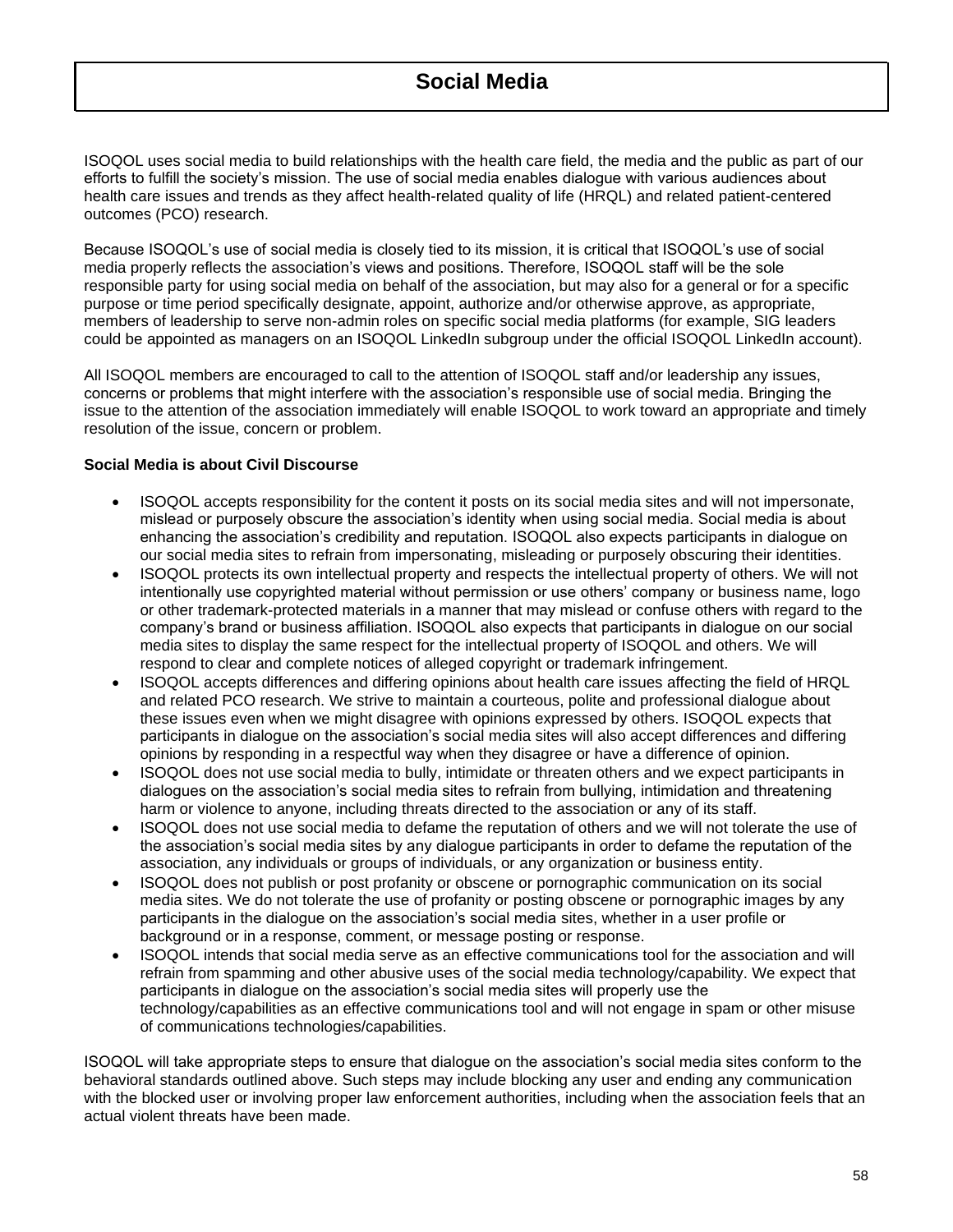SIGs are specialized communities within ISOQOL based on shared interests in advancing health-related quality of life (HRQL) for specific populations (i.e., patients, children, etc.), geographic demographics (developing nations, United Kingdom, etc.) and fields of science (statistics, psychometrics, etc.), as well as your career (new investigators, clinical practice, etc.). These communities facilitate opportunities for members to network and collaborate, as well as to influence the work of the society through project proposals.

## **Membership**

Any current member of ISOQOL may elect to become a member of a SIG with no limit to the number of SIGs they can join.

In the event that a current ISOQOL member wishes to become a member of a SIG prior to the annual renewal of his/her ISOQOL membership, he/she may do so by updating his/her online ISOQOL member profile.

Membership is automatically renewed on an annual basis so long as ISOQOL membership is current and the SIG member has not opted to withdraw from the SIG.

• A SIG Initiative application will be forwarded to the ISOQOL Office for review. **All initiatives must be approved by the ISOQOL Executive Committee. In each instance, the SIG may not enter into any formal agreement or contract with any outside individual or organization using the name of ISOQOL without the express written permission of the ISOQOL Executive Committee**. For all approved activities, the ISOQOL Office can assist with administration, including serving as the sponsoring organization for grant proposals. All contract negotiations will be managed by the ISOQOL Office. Workshops and projects must be included in the annual budget provided to the ISOQOL Board (see "Financials"). SIG Initiative applications are reviewed and a response is forwarded to the SIG Chair within a 30-day period.

### **SIG Leadership**

#### SIG Governance

There are two governance structures available to the SIG.

- 1. Chair, Chair-Elect/Immediate Past-Chair
	- The Chair-Elect position will be for a one-year term. Upon completion of their term, the Chair-Elect will then serve a two-year term as Chair, followed by a one-year term as Immediate Past-Chair. The leadership team will, at any one time, have either a Chair-Elect or Immediate Past-Chair.

2. Co-Chairs If there are two (2) Chairs, the terms will be staggered such that one Chair is in their first year while the second Chair is in their second year.

SIGs may also choose to add a Secretary-Treasurer position. This position would follow the election process with a term of three years.

Any SIG leadership vacancies that occur between elections shall be filled by appointment of the remaining SIG leadership. Any individual so appointed shall serve for the remainder of the replaced officer's term.

#### Officer Responsibilities

SIG leaders are responsible for leading and overseeing the activities of their SIG in accordance with procedures outlined during the SIG Leader Orientation Program and ISOQOL policies.

These responsibilities include, but are not limited to:

- Coordinating with the ISOQOL Office and Board Liaison as needed
- Executing the decisions and recommendations of the SIG
- Facilitating SIG conference calls
- Overseeing all SIG projects and ensuring project proposals are submitted to Leadership for approval in a timely manner
- Organizing or designating leadership for SIG activities (e.g., submission of symposium for annual meeting, writing newsletter articles)
- Developing project budgets, if applicable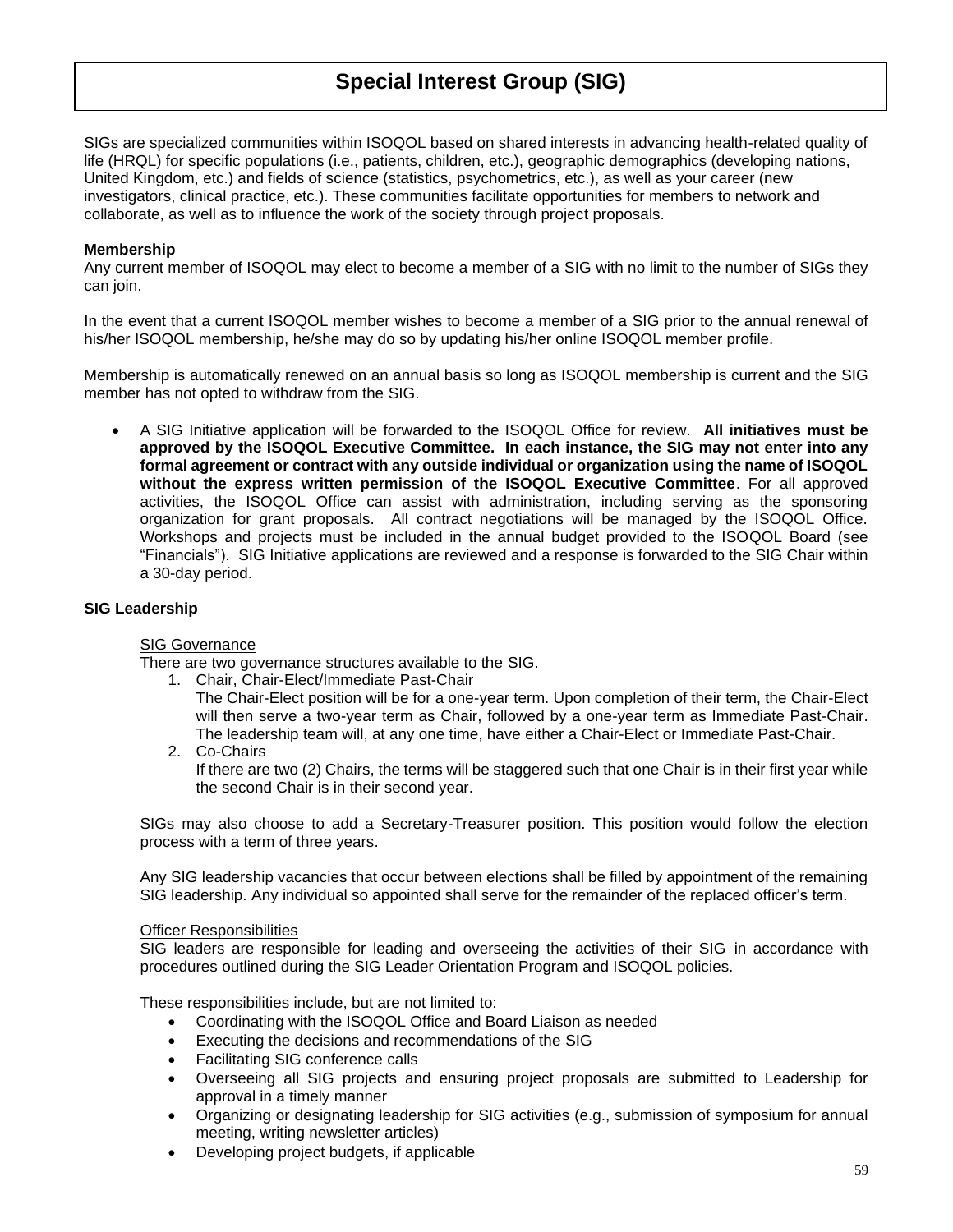- Designating someone to record meeting and teleconference minutes
- Providing a formal report to the ISOQOL Board of Directors' spring meeting using the standard SIG report template supplied by the ISOQOL Office.
- Other duties as outlined in the ISOQOL SIG Orientation Documents

## **Elections and Officer Terms**

SIGs will hold elections for SIG Chairs every year or every other year depending on the number of SIG Chairs. Chairs may not succeed themselves and are limited to two terms within a SIG.

- 1. Chair, Chair-Elect/Immediate Past-Chair
	- In this structure, the election will occur every other year electing a Chair-Elect (prior to the start of the second year term of the Chair);
- 2. If there are two Co-Chairs, the terms will be staggered such that one Chair is in their first year while the second Chair is in their second year, and the SIG will hold elections every year for the new Co-Chair.

If the SIG includes a Secretary-Treasurer position, this position would be elected every three years. The Secretary-Treasurer is limited to one term within a SIG. This does not count towards the two term Chair limit.

Candidates for SIG leadership positions can self-nominate. The election process will open on or before April 1 and end May 15 or the next business day. Election information including candidates' names, institutions, and bios are due to the ISOQOL Office no later than March 15. All candidates for SIG Officers must be current members of that SIG and ISOQOL before the April 1 deadline. Any SIG wishing to conduct their election at the ISOQOL Annual Meeting will be responsible for notifying the ISOQOL Office of this event no later than March 15, and will notify the ISOQOL Office of the result of the election immediately following the conclusion of the Annual Conference. Only current SIG members who have paid their ISOQOL dues are eligible to vote in the election.

In the event that a SIG is of such a size and function that only one candidate is willing to serve if elected for a given SIG Officer position, the election will proceed as uncontested, and the candidate will be considered as having been elected to the office if he/she receives the majority of the votes cast by SIG members in an election that allows for a choice between the nominee and a "vote withheld" category.

Elections will be held electronically and administered by the ISOQOL Office. Paper ballots will not be distributed by the ISOQOL Office.

All terms of office begin at the end of the ISOQOL Annual Conference.

#### **Financials**

The ISOQOL Board of Directors is the sole fiduciary for all ISOQOL funds. Limited funds are included in the ISOQOL operating budget to support routine SIG activities (e.g., conference calls, webpage updates, etc.). While ISOQOL encourages SIGs to undertake projects beyond routine activities, funding for such activities will need to be identified beyond the ISOQOL operating budget. The ISOQOL Office can assist SIGs in applying for grants via ISOQOL. Activities requiring funding beyond the standard budget should be submitted by October 1 to be reviewed by the Board during their Annual Budget Meeting.

#### **SIG Operating Policy Addenda and Bylaws – Optional for SIG**

The ISOQOL SIG Operating Policies presented in this document are to be considered the main principles and policies by which all SIGs operate. For some SIGs this document will be the sole set of principles and policies that guide the operation of a SIG. However, when it fosters the achievement of a SIG's mission, a SIG may elect to addend operating procedures or policies to the core ISOQOL SIG Operating Policies so long as they do not alter or substitute for the policies delineated in this document. Such addenda will be reviewed and are subject to approval by the ISOQOL Board of Directors. From the standpoint of any SIG's interactions with the ISOQOL Board of Directors and the ISOQOL Office, it is only the policies in the current ISOQOL SIG Operating Policies document that will be formally recognized as governing the operation of a SIG, and any policy addenda by SIGs will be viewed as strictly internal to the operation of the SIGs.

The ISOQOL SIG Operating Policies, together with any SIG-specific policy addenda appended to the ISOQOL SIG Operating Policies, will constitute the full set of operating principles governing the operation of a SIG. SIGs will not maintain, nor have any need for, a separate By Laws document.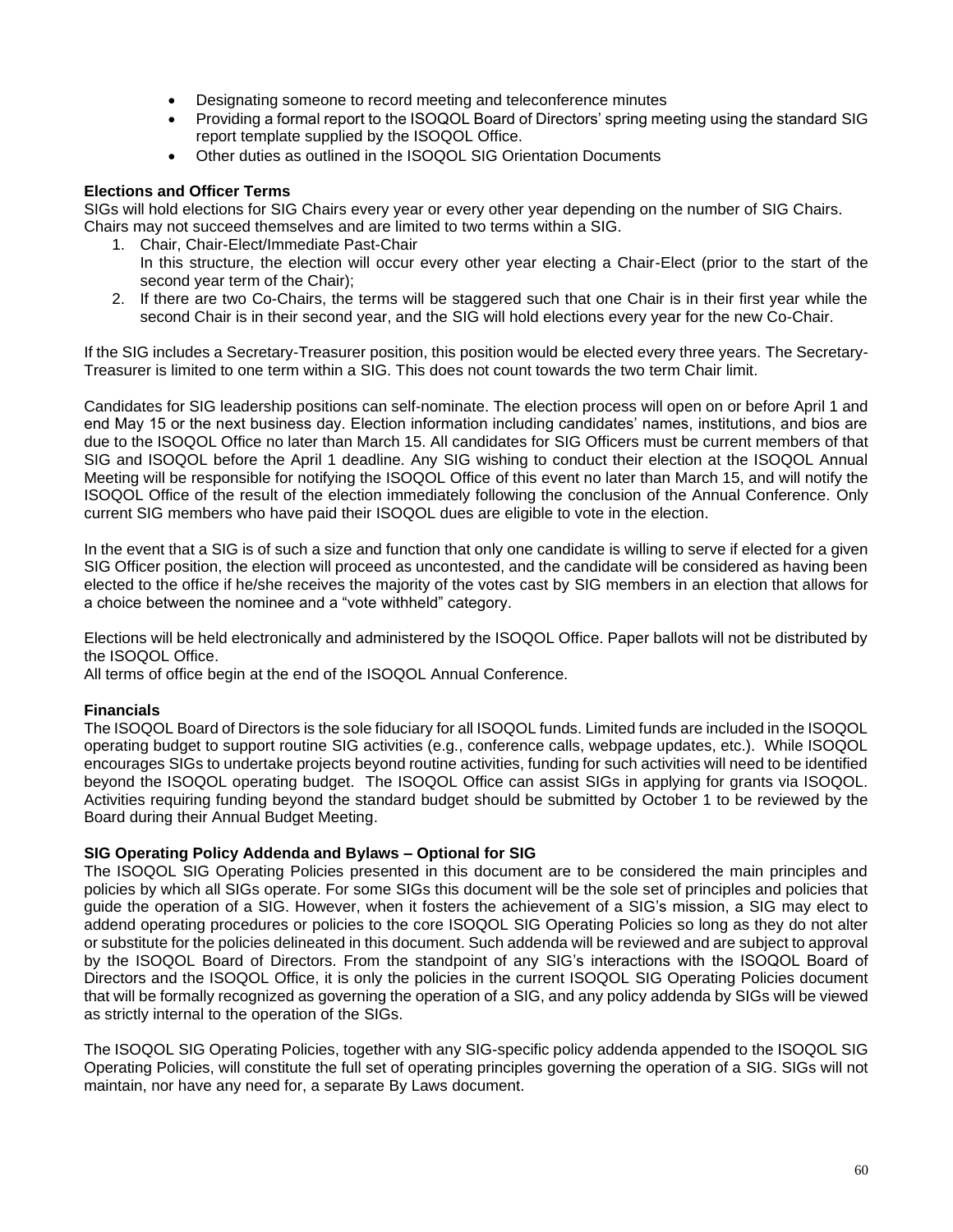## **SIG Operating Policy Amendments – Optional for SIG**

Suggested amendments to the ISOQOL SIG Operating Policies can be initiated by the leadership of any SIG by communicating suggestions to the ISOQOL Executive Director. All suggestions will be accorded due consideration by the ISOQOL Board of Directors, and a decision to amend the Operating Policies will depend on the ISOQOL Board of Directors' assessment of the collective benefit of the amendment to all SIGs of the ISOQOL.

The ISOQOL Board of Directors can initiate consideration of amendments to the Operating Policies based on its perception of benefit to the SIGs of the ISOQOL. A decision to amend or not will be made by the Board only after SIG leadership has been fully consulted regarding the impacts that any policy change would have on the operation of SIGs, and only after the advice of the SIG leadership has been given due consideration.

## **SIG Project Proposals**

**All initiatives must be approved by ISOQOL Leadership via the project proposal form (this process is outlined in the SIG Leadership Orientation documents). In each instance, the SIG may not enter into any formal agreement or contract with any outside individual or organization using the name of ISOQOL without the express written permission of ISOQOL Leadership**. For all approved activities, the ISOQOL Office can assist with administration, including serving as the sponsoring organization for grant proposals. All contract negotiations will be managed by the ISOQOL Office. Any budget considerations must be included in the original project proposal. SIG project proposals are reviewed and a response is forwarded to the SIG Chair within a 30-day period. Exceptions to this process are outlined in the SIG Leadership Orientation documents.

## **SIG Reporting to the ISOQOL Office**

Each SIG will be asked to complete the following items:

- 1. Annual report using the reporting template, for review at the Spring Board of Directors meeting.
- 2. Participation in the SIG Council meeting held at the Annual Conference.
- 3. Business Plan and Budget for the next year's initiatives forwarded to the Board of Directors in early Fall, if applicable.
- 4. Elections every year or every other year depending on leadership structure.
- 5. Other items as described in the SIG Leader Orientation documents.

## **Services provided by the ISOQOL Office**

The ISOQOL Office is available to assist SIGs. The services provided by the ISOQOL Office include, but are not limited to:

- Assist with development of new SIG
- Manage budgets for SIG initiatives
- Track membership
- Assist with workshops or project logistics
- Contract negotiation
- Conduct elections (electronic)
- **SIG Project Marketing**
- Update webpage
- Distribution of surveys
- Board Liaison ISOQOL Executive Committee assigns each SIG a liaison chosen from the current ISOQOL board members. The board liaison is an advisory ex-officio role to support, connect and guide the SIG. Each liaison can determine how/when to interact with their SIG chair(s), at a minimum the following 3 (three) annual touch-point meetings should be arranged:
	- o SIG Leadership Orientation Call: to serve as a post-annual conference debrief of the activities occurred up to, during and, if applicable, following the annual conference.
	- o Annual Report Submission: to serve as a pre-annual board meeting (which occurs in April) debrief to review and provide the liaison with an update on current and proposed activities prior to their review of the SIG annual report at the board meeting.
	- $\circ$  SIG Council Meeting: to serve as a face-to-face meeting at the Annual Conference for quick updates.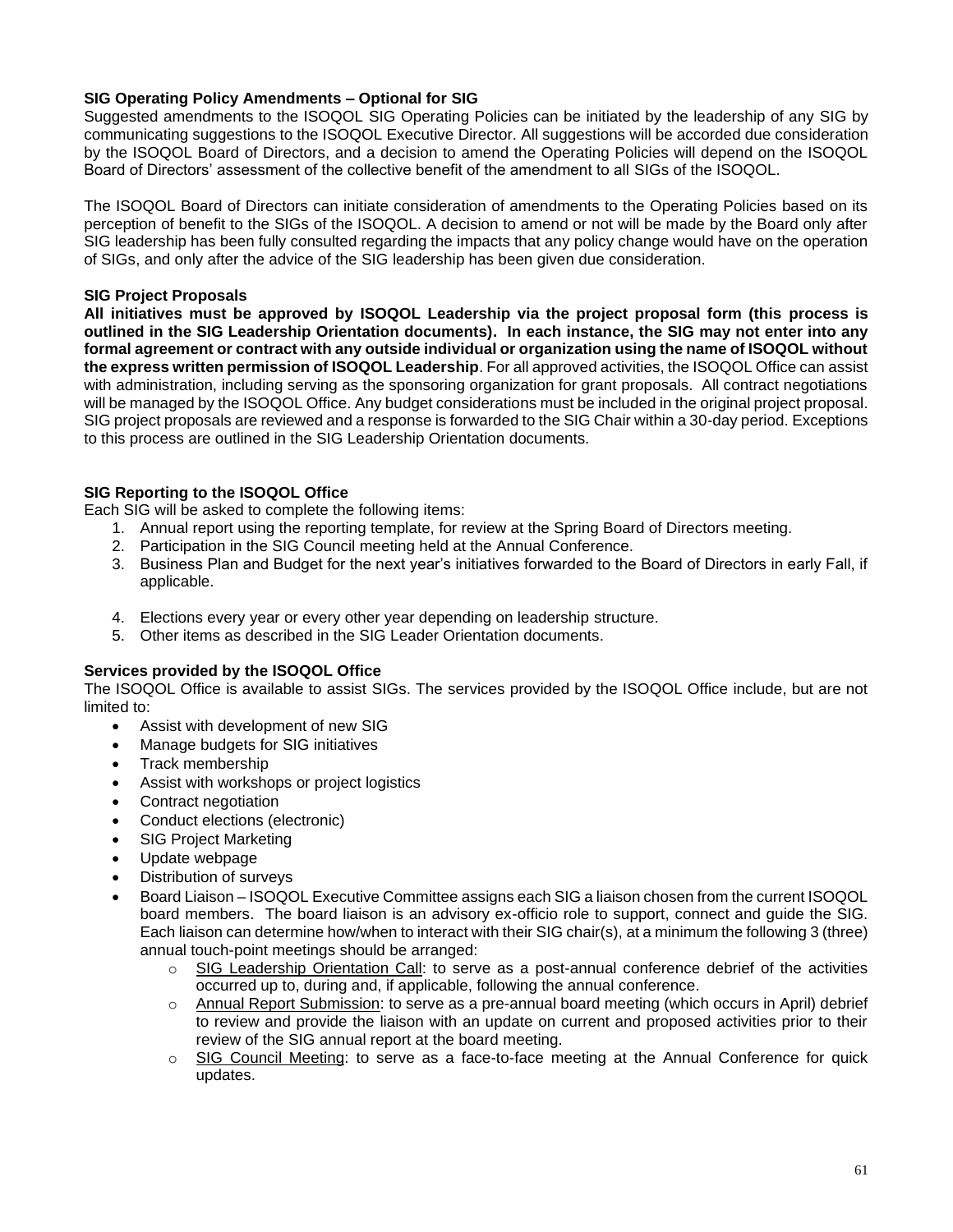## **Requirements to Form a Provisional SIG**

Any five (5) Society members in good standing may organize a SIG of the Society by requesting authorization in a signed petition addressed to the ISOQOL Board of Directors. The petition shall include the proposed name, the specific area of interest, the scope and purpose of the proposed SIG, and CVs for the founding members.

Any group that is considering basing their SIG off a geographic region is encouraged to demarcate their SIG as the largest possible meaningful area defined geographic region, culture, and/or language.

An application to form a SIG should also address two questions:

- What is the need for this SIG that is currently not being met by the existing ISOQOL organization?
- What is the new opportunity for addressing the mission of ISOQOL through the creation of this SIG?

The petition shall be sent to the Executive Director for review. The request will be reviewed to determine if the area of interest or geographic network could be identified within an existing SIG/Geographic Network as a project or subgroup. If found to be in proper form, the request shall be forwarded to the Board of Directors for approval or disapproval of provisional status for a period not to exceed 2 years. The ISOQOL Office may assist in organizing the SIG. During the provisional period, the SIG shall perform activities as described above for Full SIGs.

## **Change of Status from Provisional to Full SIG**

The organizers of the approved provisional SIG shall operate according to the ISOQOL SIG Operating Policies. The provisional SIG will develop a mission statement, elect officers, secure a minimum of ten (10) Society members and provide a report of its scientific activity and future plans. Individual SIG supplementary operating policies consistent with the ISOQOL SIG Operating Policies may be appended as amendments. The amendments specify member eligibility criteria and the purpose and goals of the SIG. The amendments will be consistent with and support the Society's mission and the ISOQOL Operating Policies.

The SIG Chair(s) shall submit the SIG's mission statement, list of officers and members, the scientific activity report and optional supplementary operating policies to the Executive Director of the Society for approval by the Board of Directors. The Board of Directors may approve establishment of the SIG at any time during the provisional period.

#### **SIG Dissolution**

The ISOQOL Executive Director is responsible for monitoring the performance of SIGs over time to ensure that the minimum membership of ten (10) is maintained and that it operates in a manner consistent with the Society's mission and operating policies, and submits the required reports during the year. When a SIG fails to do so for two (2) consecutive years, the Executive Director will inform the SIG officers and the ISOQOL Board of Directors. After consultation with the SIG leadership and due consideration of remedies, the ISOQOL Board of Directors may elect to decommission the SIG, and will necessarily do so if issues persist through the third year of consideration.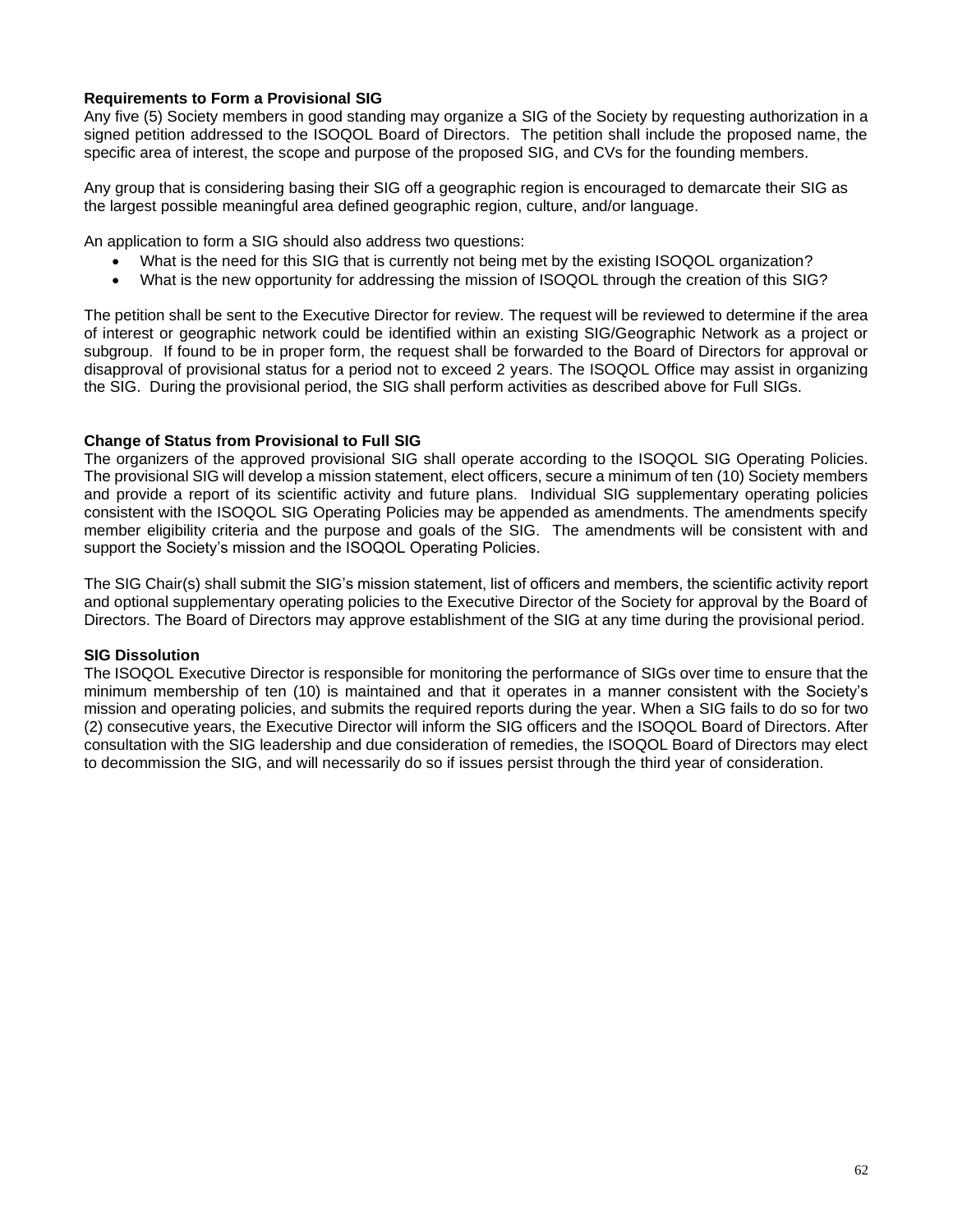## **Staff Performance Evaluation (For all EDI Staff)**

The evaluation is on an annual basis. Job factors that are reviewed include: job knowledge, quality of work, problem solving skills, time management/organizational skills, communication skills, external relations, dependability, professionalism, and adaptability.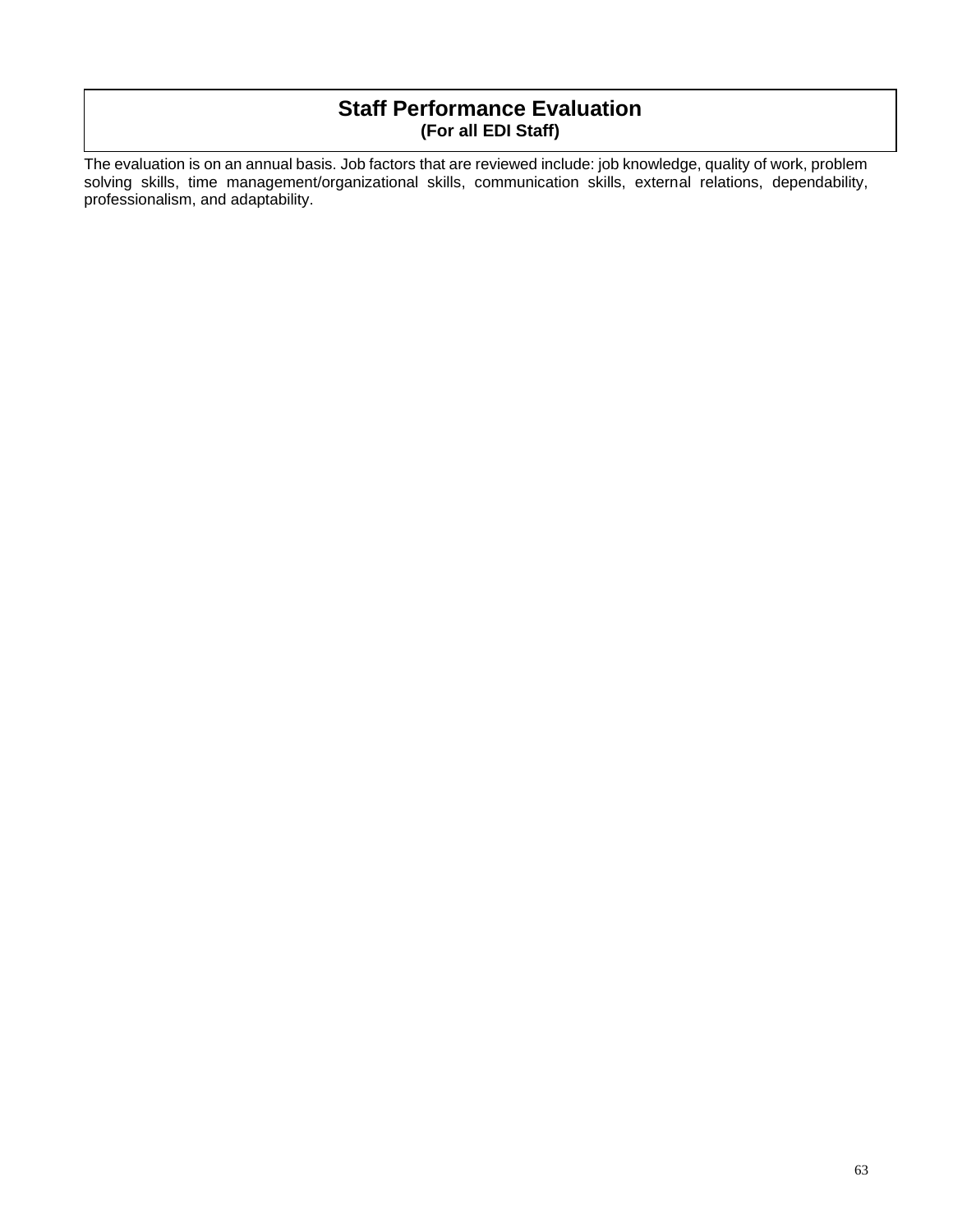# **Support**

It shall be the ISOQOL policy to accept funding to support and further ISOQOL's mission to advance the scientific study of health-related quality of life and other patient-centered outcomes to identify effective interventions, enhance the quality of health care and promote the health of populations. Any funding or support given to ISOQOL will in no way dictate or influence ISOQOL's scientific mission, publications, educational or institutional programs*.* 

ISOQOL will work in partnership with various entities to secure donations, marketing options, advertising, industry support, exhibits, grants and general society support. This would also include unrestricted educational grants offered by various institutes and/or industry partners.

All support efforts will be a collaborative effort with membership administered through the ISOQOL office. Funding options will be published by the ISOQOL office through various documents including but not limited to the Exhibitor Prospectus, Advertising Opportunities, Support Opportunities Guide, and Membership Donation Drive

ISOQOL reserves the right to decline funding from entities that do not align with the mission.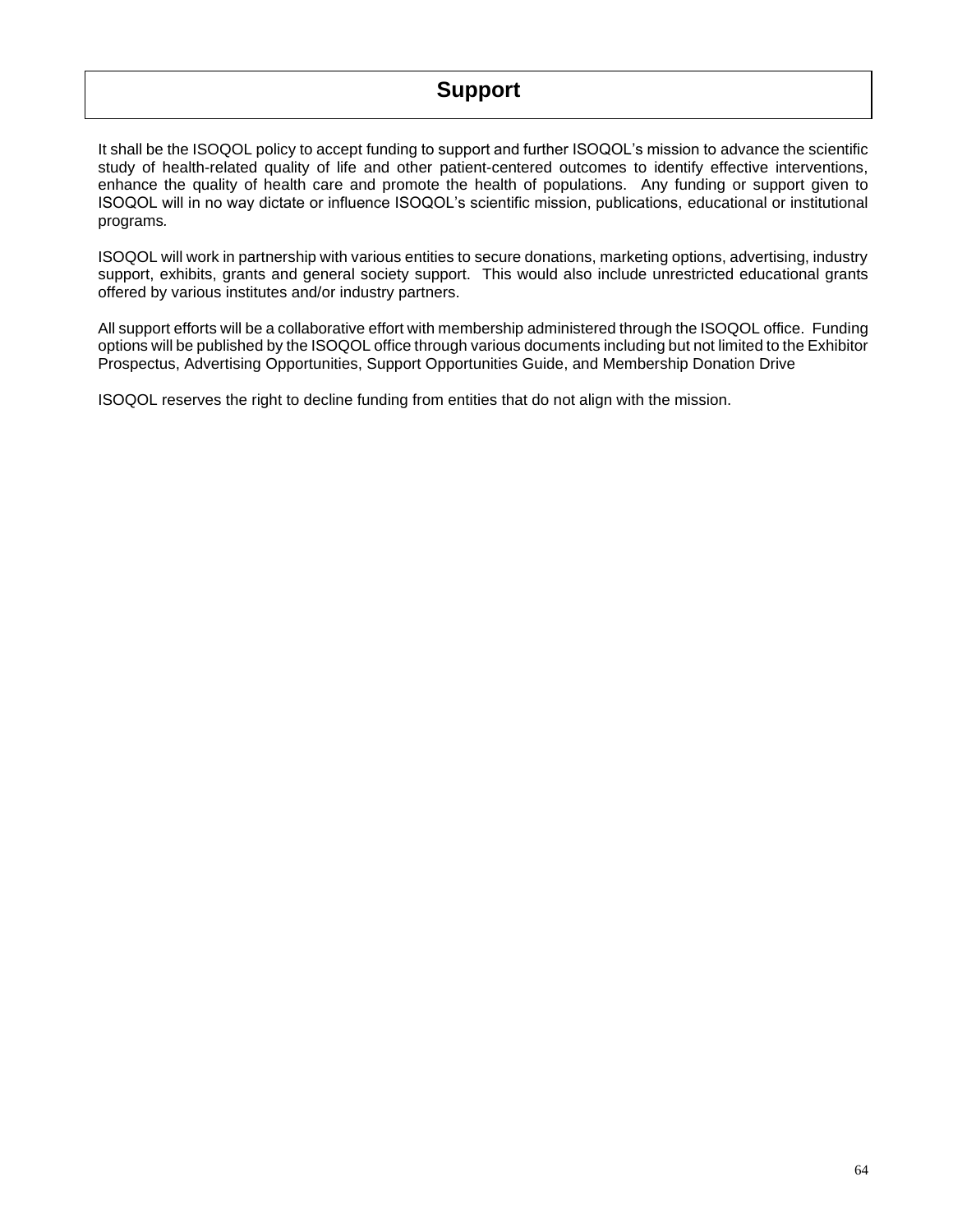ISOQOL alone shall hold all ownership and other proprietary rights (including, without limitation, any and all copyrights) and sales for all translated versions of ISOQOL documents. The following process will be followed for all translations:

- 1. Branding, Title and Acknowledgements will be designated as such:
	- a. Cover
		- i. Branding will remain consistent with original document
		- ii. Title will remain the same
		- iii. Edition will read First Edition of "*Language*" Translation
		- iv. Translation entity will be acknowledged Translated by:
	- b. Original edition will be reference on inside page
	- c. Acknowledgement original Editor, Team and Funding will be acknowledged along with translational editor, contributors, and/or funding entity. The translational team will be designated as:
		- i. Translational Editor "*Language*" Translational Editor
		- ii. Translational Contributors "*Language*" Translational Contributors
		- iii. Funding Entity "*Language*" Translational Funding
- 2. Local translation/back translation will include two teams (translators and back translators) that operate under one director, but otherwise are independent of each other.
- 3. For each team, at least one person who is fluent in English and the native language and is a quality of life researcher is required. Other specialists (professional translator, linguist, cultural expert, etc., are optional).
- 4. The translation and back translation will be submitted to the ISOQOL office, who will identify an independent project manager that will review the translation and back translation and work with the translational team to determine a final draft of the product. The primary aim of this review and determination is to be based on the evidence of conceptual equivalency in the key concepts presented in the document. This independent person will submit a report addressing the degree of achievement of this aim to the ISOQOL office.
- 5. ISOQOL leadership will review the report and approve the translational version of the document.
- 6. The ISOQOL office will produce and publish the translation version through its current outlets.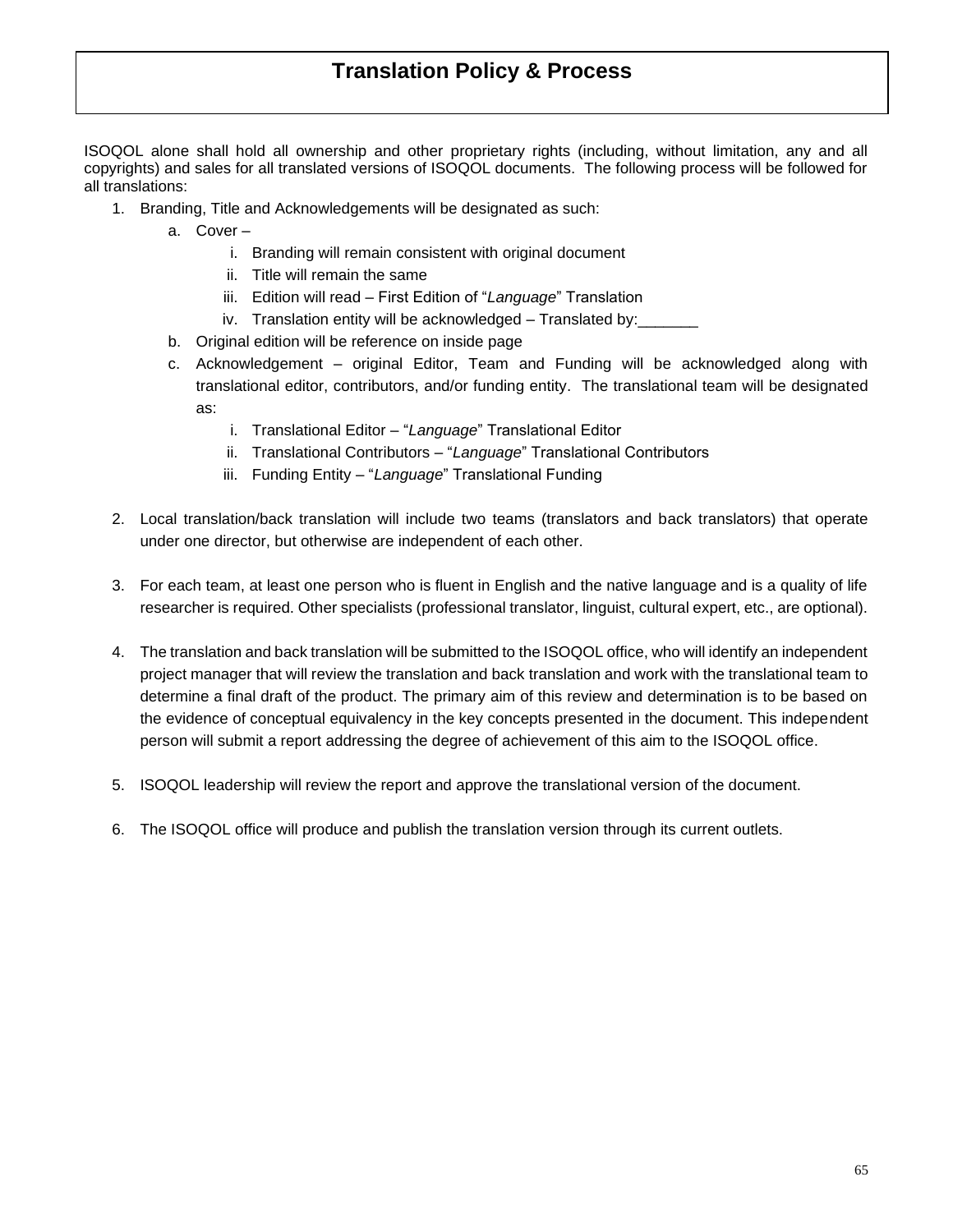# **Translation Policy & Process – ISOQOL Dictionary**

ISOQOL alone shall hold all ownership and other proprietary rights (including, without limitation, any and all copyrights) and sales for all translated versions of the dictionary. Any translation of the ISOQOL dictionary will remain an internal ISOQOL procedure. The following process will be followed for all translations:

- 1. Branding, Title and Acknowledgements will be designated as such:
	- a. Cover
		- i. Branding will remain consistent with original dictionary
		- ii. Title will remain the same
		- iii. Edition will read First Edition of "*Language*" Translation
		- iv. Translation entity will be acknowledged Translated by:
	- b. Original edition will be reference on inside page (dictionary with individual ISBN)
	- c. Acknowledgement original Editor, Team and Funding will be acknowledged along with translation editor, contributors, and/or funding entity. The translation team will be designated as:
		- i. Translation Editor "*Language*" Translation Editor
		- ii. Translation Contributors "*Language*" Translation Contributors
		- iii. Funding Entity "*Language*" Translation Funding
- 2. Local translation will include one team (consisting of the following roles: translator, editor and proofreader) that operate under one coordinator. Collaboration is encouraged as much as possible in order to efficiently discuss any arising issues and reach consensus. Each step must be documented in a translation report.
- 3. Within the team, the first translator should be fluent in English and be a native speaker of the target language, and is a quality of life researcher. The editor is also fluent in English and native speaker of the target language, with experience translating the subject matter terminology. Lastly, the proofreader should be a professional linguist, fluent in English and native speaker of the target language; subject matter expertise is desirable but not required. Other specialists (professional translator, linguist, cultural expert, etc.) are optional. Each role may be performed by one or more individuals as decided by the coordinator.
- 4. After the translation team has resolved all issues and finalized the translation, a methodology report, covering all the steps of the translation process and summarizing the discussions, will be submitted to the ISOQOL office for endorsement by the Board.
- 5. ISOQOL leadership will review the translation methodology report and approve the translation of the dictionary.
- 6. The ISOQOL office will produce and publish the translation version through its current outlets.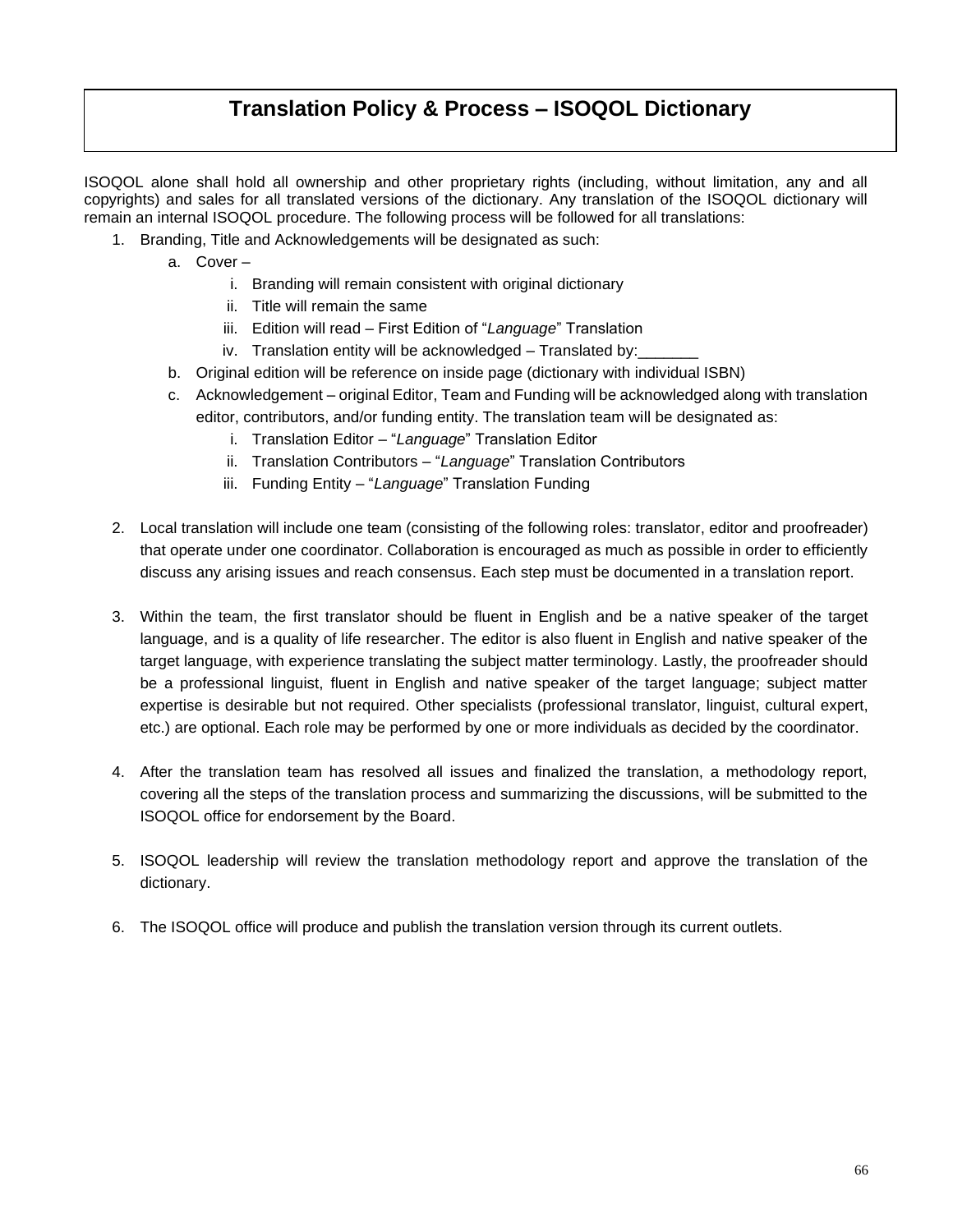## **Whistleblower (Policy Maintained by EDI)**

#### **General**

The International Society for Quality of Life Research(ISOQOL ) Code of Ethics (Code), Board of Directors, Executive Committee, committee chairs and members, representatives, employees and management company employees to observe high standards of business and personal ethics in the conduct of their duties and responsibilities. As employees and representatives of ISOQOL, we must practice honesty and integrity in fulfilling our responsibilities and comply with all applicable laws and regulations.

#### **Reporting Responsibility**

It is the responsibility of all Board of Directors, Executive Committee, committee chairs and members, representatives and employees to comply with the Code and to report violations or suspected violations in accordance with this Whistleblower Policy.

#### **No Retaliation**

No Board of Directors, Executive Committee, committee chairs and members, representatives, employees and management company employees who in good faith reports a violation of the Code shall suffer harassment, retaliation or adverse employment consequence. An employee who retaliates against someone who has reported a violation in good faith is subject to discipline up to and including termination of employment. This Whistleblower Policy is intended to encourage and enable employees and others to raise serious concerns within ISOQOL prior to seeking resolution outside the organization.

#### **Compliance Officer**

The ISOQOL Consulting Partner is responsible for investigating and resolving all reported complaints and allegations concerning violations of the Code and, at her discretion, shall advise the other EDI partners. The Consulting Partner has direct access to the other EDI Partners and is required to report to the Board of Directors at least annually on compliance activity.

#### **Reporting Violations**

The ISOQOL encourages an open door policy and suggests that volunteers or employees share their questions, concerns, suggestions or complaints with someone who can address them properly. In most cases, an employee's supervisor is in the best position to address an area of concern. However, if someone is not satisfied with the supervisor's response, the individual is encouraged to speak with the Executive Director or the EDI Consulting Partner. If the reporting party is not satisfied with the executive director or EDI Consulting Partner response, the individual may go to the EDI President or Chief Operating Officer.

Supervisors and managers are required to report suspected violations of the Code of Conduct to ISOQOL's Consulting Partner, who has specific and exclusive responsibility to investigate all reported violations. For suspected fraud, or when someone is not satisfied or is uncomfortable with following ISOQOL's open door policy, individuals should contact ISOQOL's consulting partner directly.

#### **Accounting and Auditing Matters**

The Consulting Partner shall immediately notify the other EDI Partners and the Audit Committee of any complaints regarding accounting practices, internal controls or auditing and work with the other EDI Partners until the matter is resolved. The Board of Directors shall be notified of reported concerns or complaints regarding such issues.

#### **Acting in Good Faith**

Anyone filing a complaint concerning a violation or suspected violation of the Code must be acting in good faith and have reasonable grounds for believing the information disclosed indicates a violation of the Code. Any allegations that prove not to be substantiated and which prove to have been made maliciously or knowingly to be false will be viewed as a serious disciplinary offense.

#### **Confidentiality**

Violations or suspected violations may be submitted on a confidential basis by the complainant or may be submitted anonymously. Reports of violations or suspected violations will be kept confidential to the extent possible, consistent with the need to conduct an adequate investigation.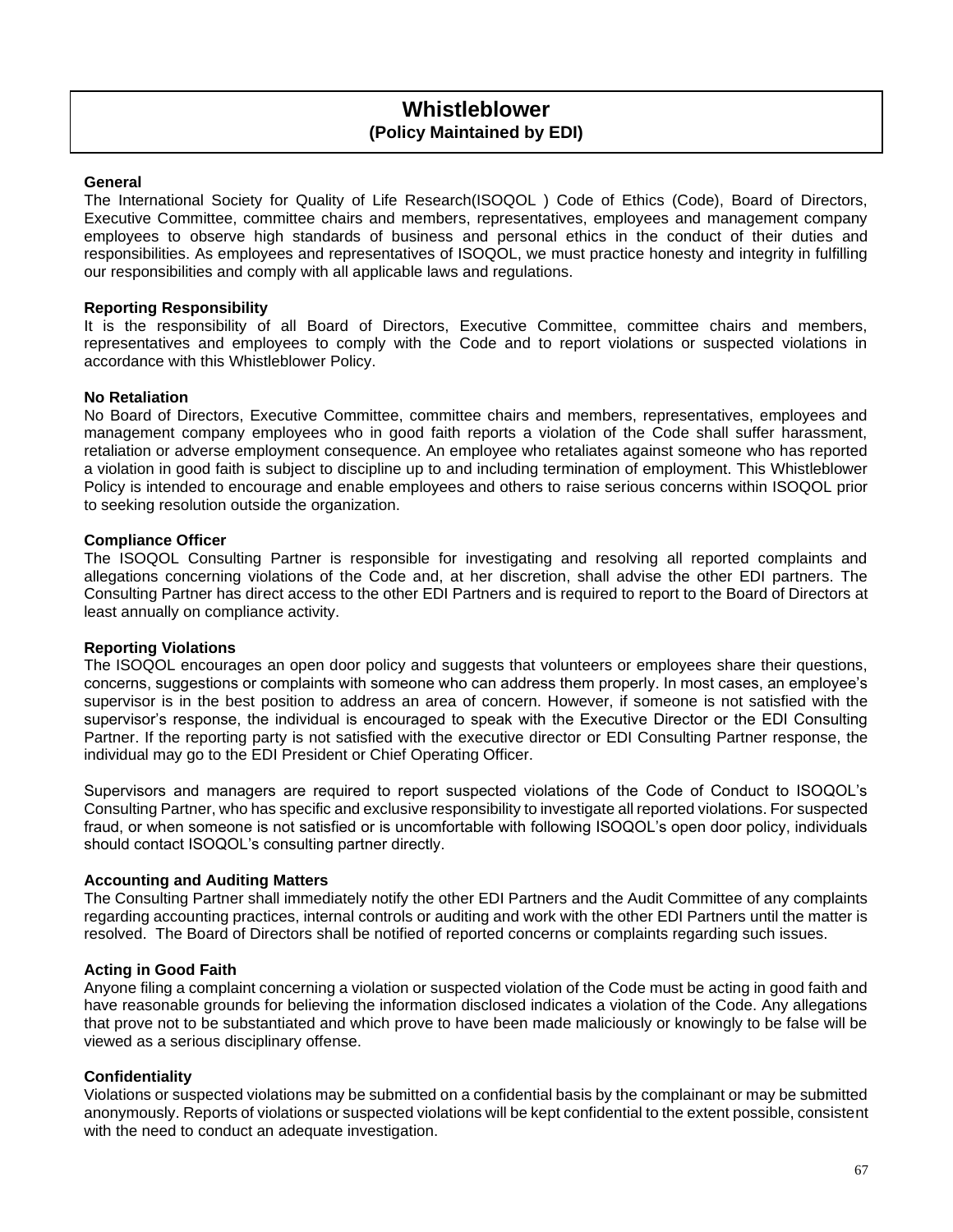## **Handling of Reported Violations**

The Consulting Partner will notify the sender and acknowledge receipt of the reported violation or suspected violation within five business days. All reports will be promptly investigated and appropriate corrective action will be taken if warranted by the investigation.